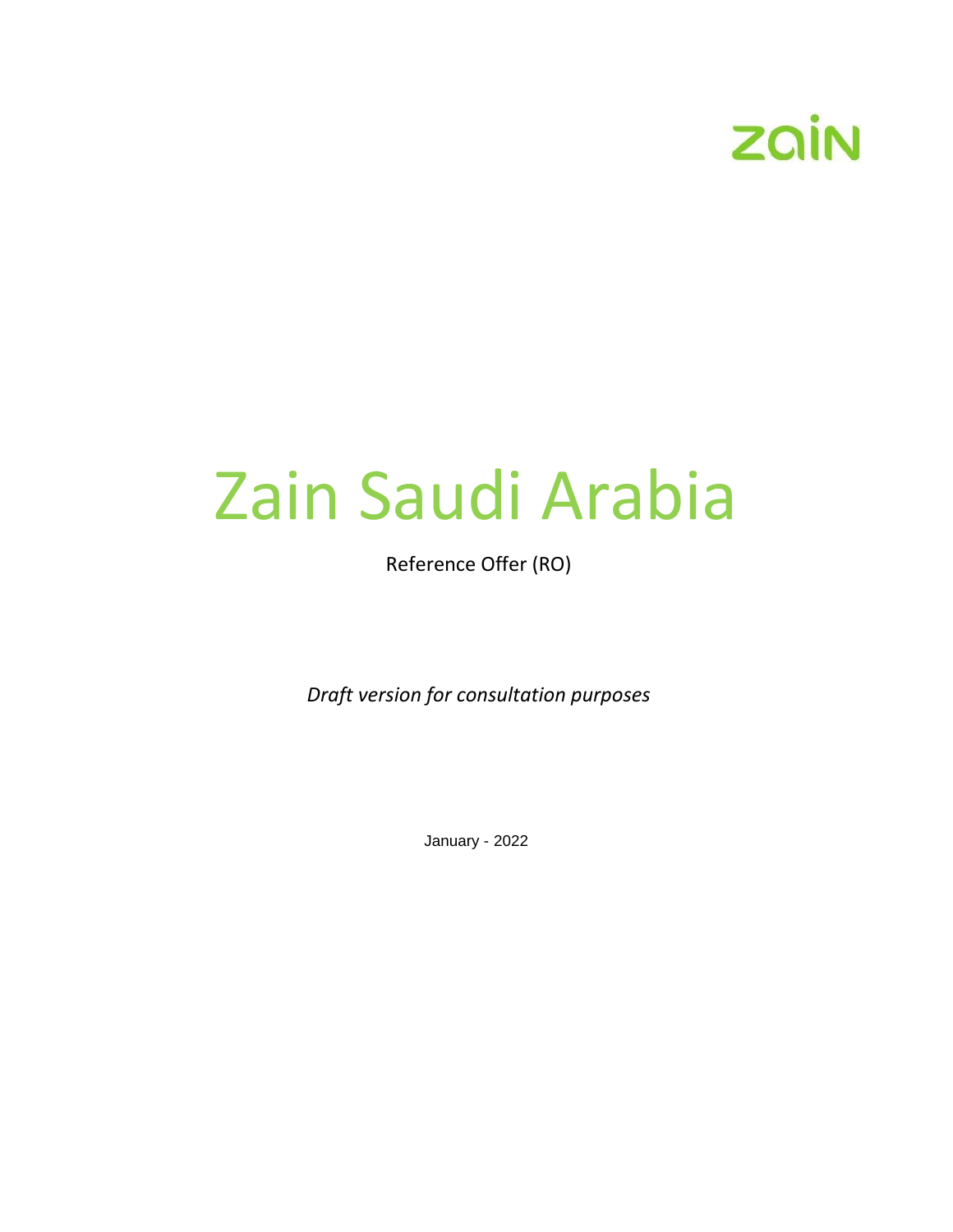

## Table of Contents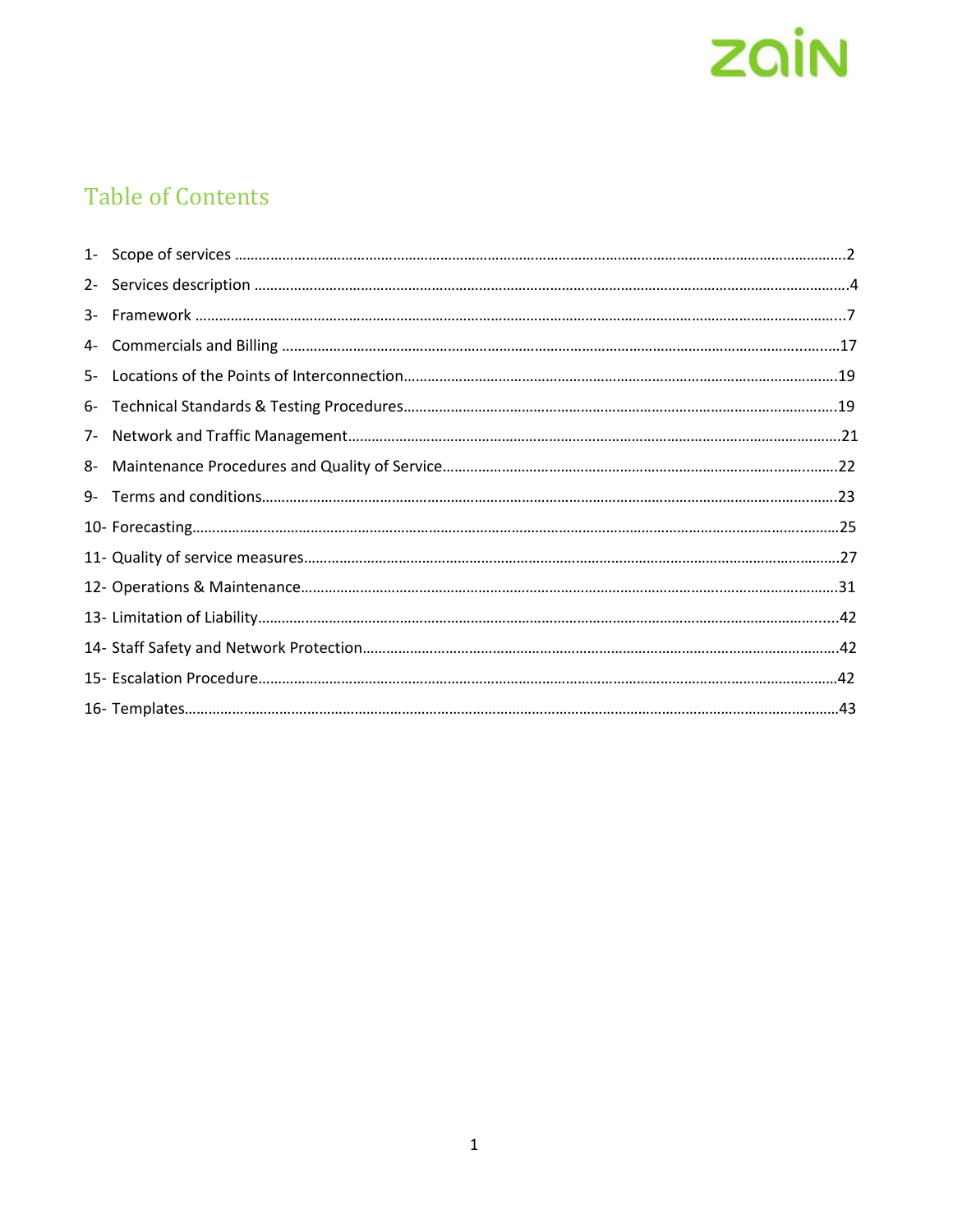## **1. Scope of Services**

#### 1.1 Introduction:

Zain has been designated by CITC as a dominant operator in wholesale mobile termination market. This Reference Offer (RO) defines the standards interconnection terms and conditions which Zain shall apply for interconnection with other service providers. The services covered by this RO are:

- Terminating access service.
- Interconnection link service.
- Transit service.
- Special Services Offered to Operators.

No operator shall be responsible for the content of calls passed through his own or an interconnected operator's network. Laws and regulations regarding confidentiality and access by legal authorities to calls on the operator's and Zain's network will apply.

#### 1.2 Definitions:

- Reference Offer (RO): A document prepared by the dominant service provider which defines and provide details of a set of standard terms and conditions for interconnection and access to physical facilities services with other service provider.
- CITC: The Communications and Information Technology Commission.
- Service Provider: Any person licensed by CITC to (1) provide telecommunication services to the public, and (2) operate a network used by that person or another person to provide telecommunication services to the public, or both.
- Issue Date: The date of issue of the invoice.
- Call: A transmission path through Telecommunication Systems for the sending of signals.
- Call Conveyance: A reference to conveyance of a call by a party means the establishment by that party of a transmission path through that party's network and the conveyance by that party in accordance with the Interconnection Agreement of a signal (if any) over such transmission path.
- Party/Parties/Other party/Other licensed operator (OLO)/operators: Service providers as defined above.
- CLI : Calling Line Identification as defined by the ITU-T
- Calling Line Identification Presentation (CLIP): Supplementary service provided for in ITU-T Recommendation I.251.3.
- Calling Line Identification Restriction (CLIR): Supplementary service provided for in ITU-T Recommendation I.251.4.
- Interconnection: The physical and logical linking of Telecommunications Networks used by different Parties in order to allow the users of one Party's Network to communicate with users of another Party's Network, or to access the facilities and/or services of another Party.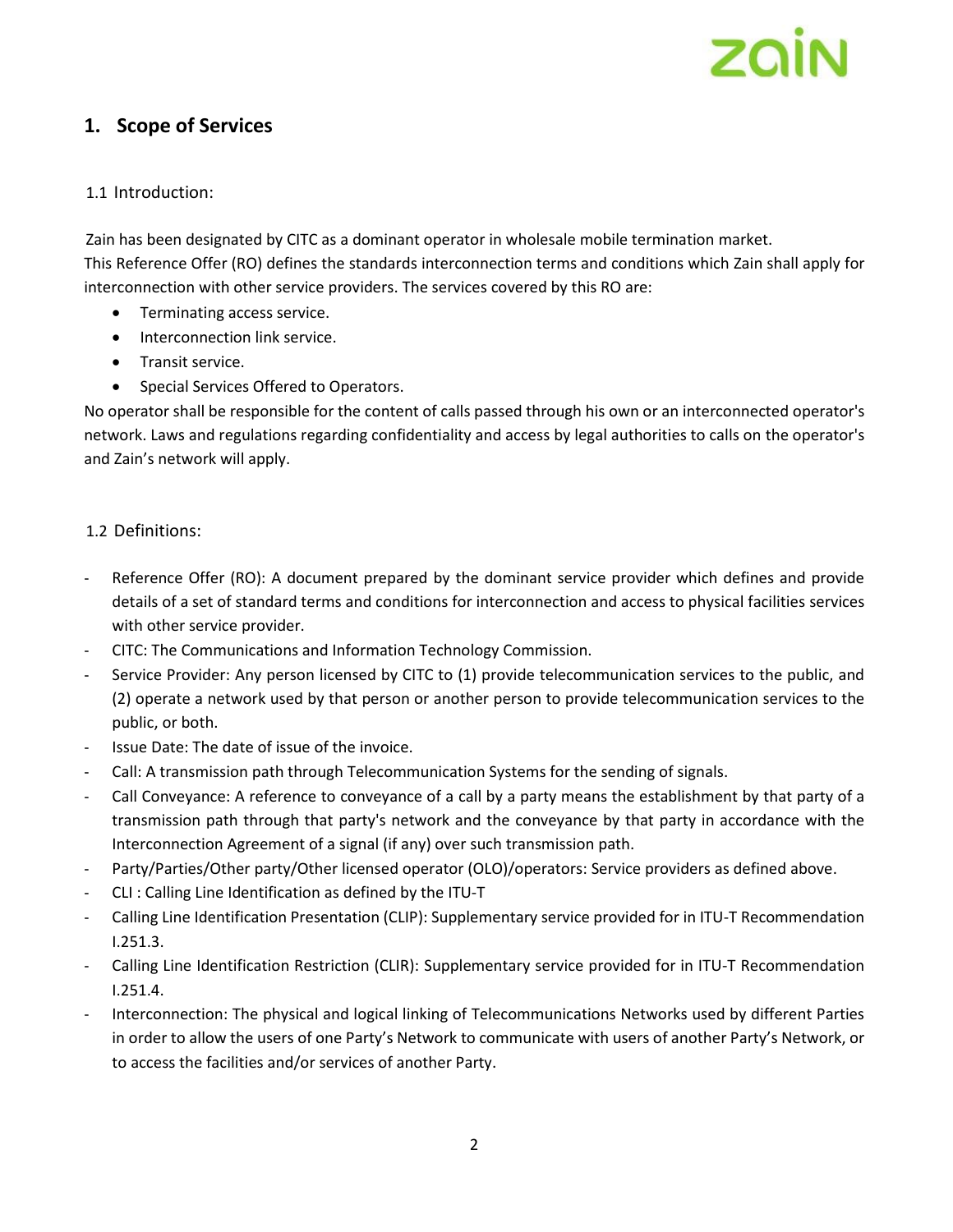

- Interconnection Regulations: Roles, regulations, rights and obligations being set by CITC for the interconnection of telecommunication networks.
- Interconnect Agreement: An agreement based on this RO and entered into between Zain and another party for the purposes of Interconnection..
- Interconnection Link: A link based on this RO and established between Zain and other licensed operators for the purposes of interconnection.
- Interconnection Service: Telecommunications Services provided in accordance with as interconnection agreement.
- Zain Interconnect Node: The node/network element where the other parties shall be connected for the purpose of interconnection service.
- National Number Plan: The numbering plan prepared by the Commission to specify the scheme of numbers used to access various telecommunications services.
- Operator: Any legal or natural person exploiting telecommunications networks and/or providing telecommunications services in Saudi Arabia.
- Point of Interconnection (POI): The physical or virtual point on the Interconnection Link where the telecommunications network of Zain and the Operator's System are interconnected. The POI is the boundary between Zain and the Operator domains of responsibility.
- System: All equipment and software which, an operator uses to provide his telecommunications services.
- SLA: Service Level Agreement.
- SMS: Short Message Service.
- MMS: Multimedia Message Service.
- DB: Database.
- KSA: Kingdom of Saudi Arabia.
- STM-1: Synchronous Transport Module level-1.
- STM-4: Synchronous Transport Module level-4.
- MVNO: Mobile Virtual Network Operator.
- QoS: Quality of Service.
- Unsuccessful Calls: Those calls that have not passed across a POI and/or not received an answer signal returned by the other Party's network.
- Joint Working Committee (JWC): a group of representatives assigned by each party.
- Calendar Year: Means the whole 12 months from the beginning of January until the end of December.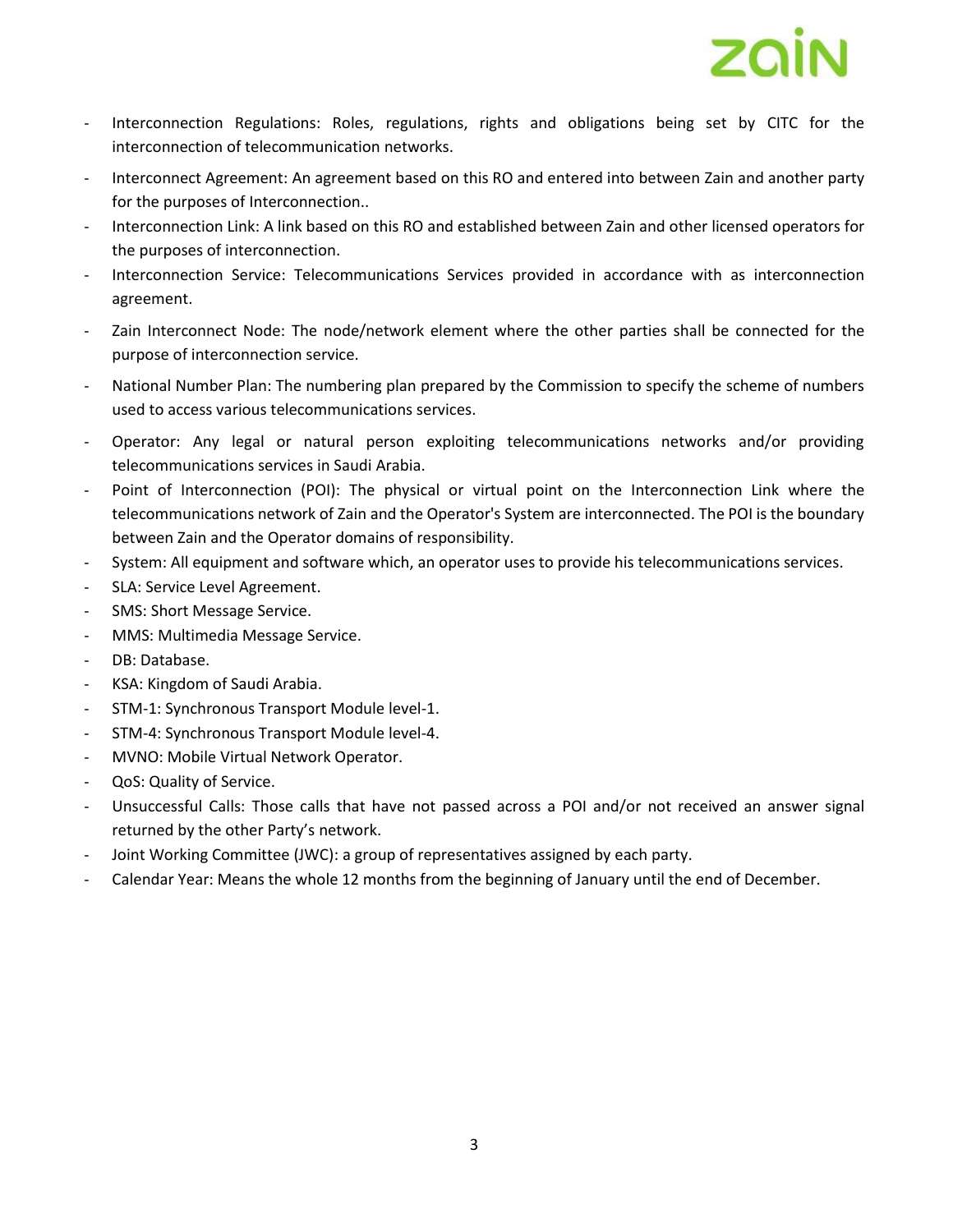

## **2. Services description**

| Interconnectio<br>n Service                        | <b>Definition</b>                                                                                                                                                                                                                                                                                                                                                                                                                                            |
|----------------------------------------------------|--------------------------------------------------------------------------------------------------------------------------------------------------------------------------------------------------------------------------------------------------------------------------------------------------------------------------------------------------------------------------------------------------------------------------------------------------------------|
| Wholesale<br>Mobile Call<br>Termination<br>Service | A voice call, originated in KSA or a foreign call transiting through the other party's network<br>and handed over to Zain's network, initially switched by Zain's Exchanges, and passed to a<br>Zain Local Exchange (LE) to be delivered to Zain network termination point within that LE<br>or a parented remote unit (RU).<br><b>Call termination</b><br>PoI<br>SP <sub>A</sub><br>SP <sub>B</sub><br>Network A<br><b>Network B</b><br>N<br>m<br>Π<br>∕ ⊞` |
| <b>SMS Termination</b><br>Service                  | SMS sent to mobile terminals or other devices belonging to Zain's customer or a hosted<br>MVNO and originated from mobile terminals or other devices belonging to other party's<br>customer.<br><b>SMS</b> termination<br><b>SPA</b><br>SP <sub>B</sub><br>发光<br>Network A<br>Network B<br>旻<br>Ĕ                                                                                                                                                            |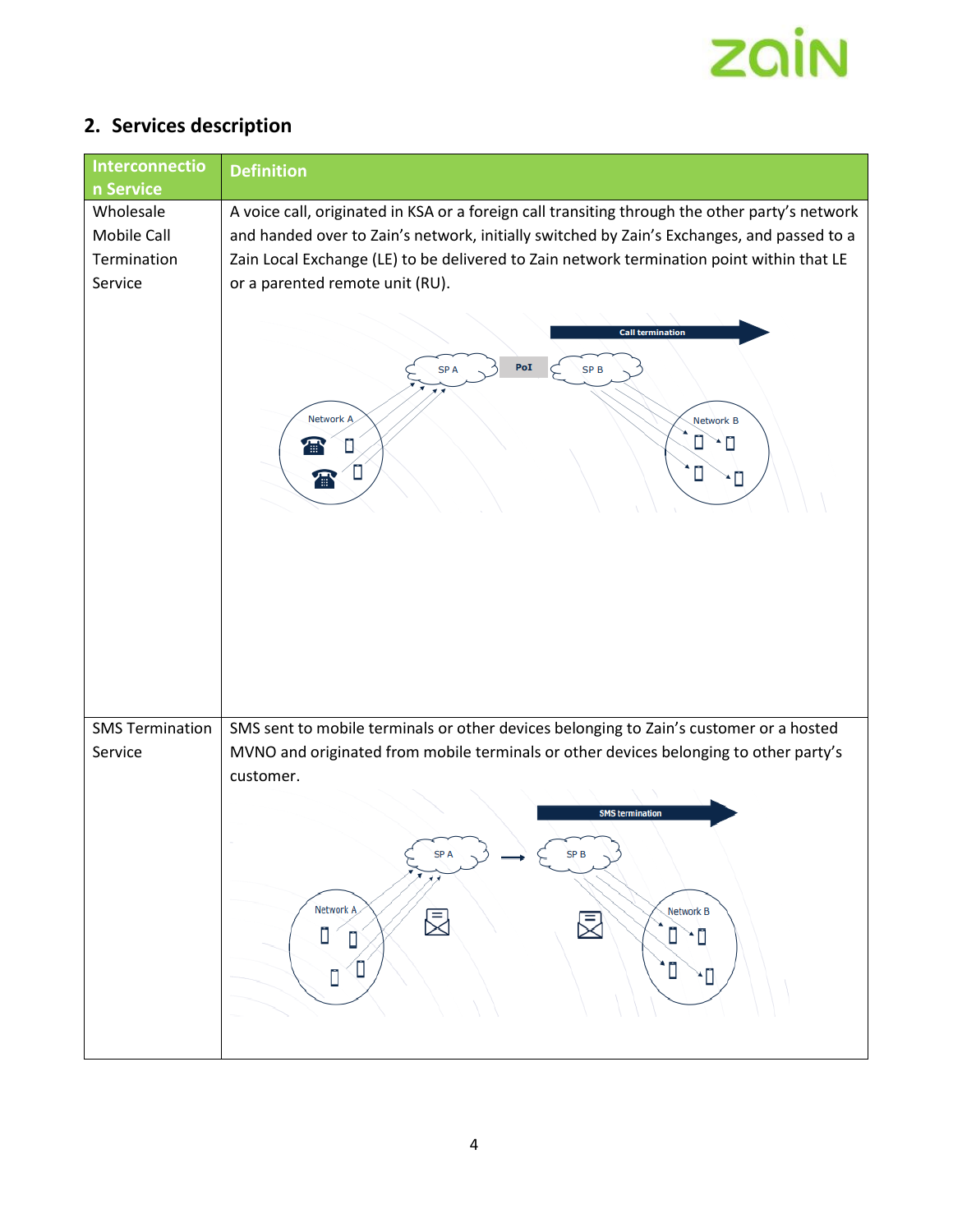

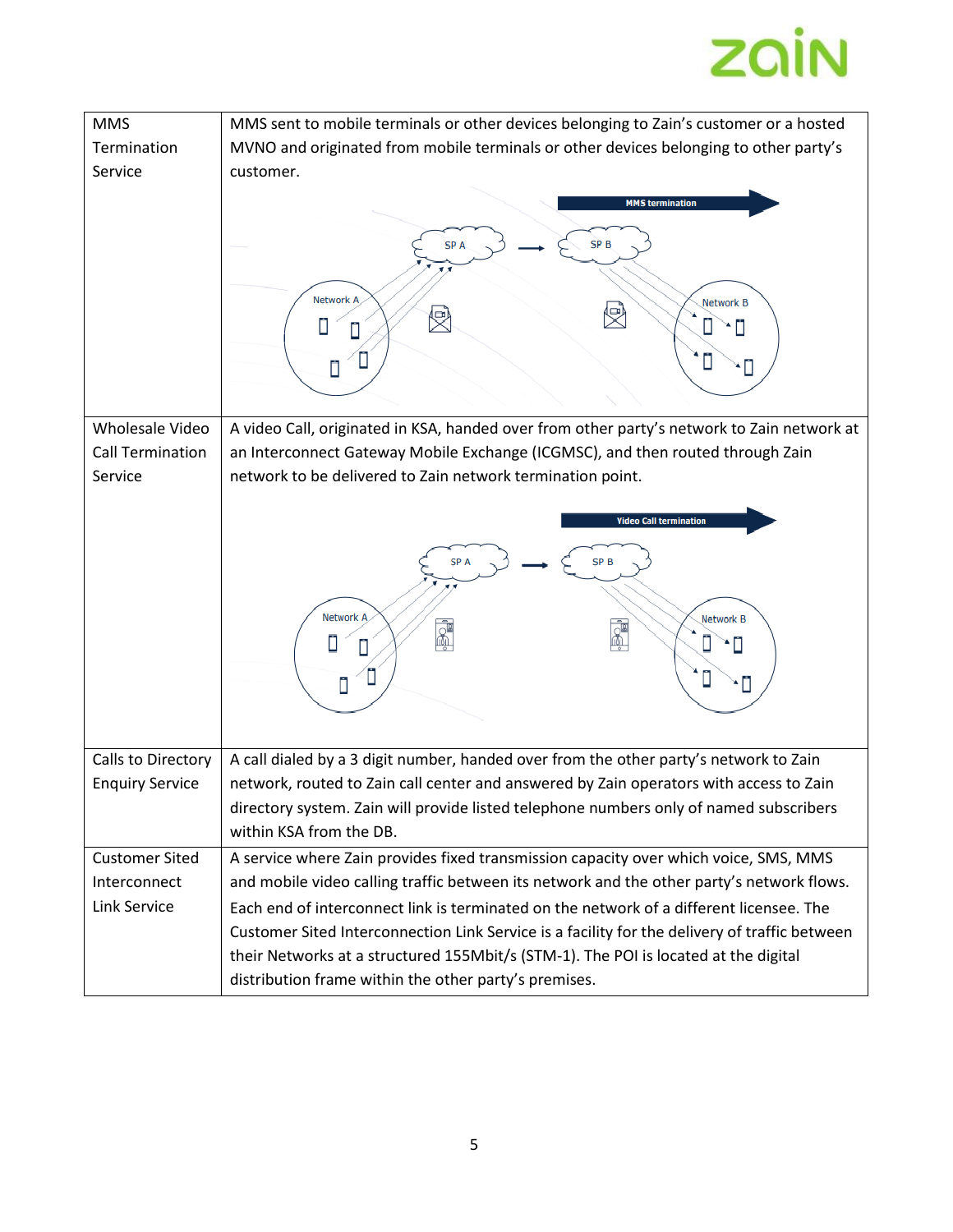# zain

|                                                             | <b>Interconnection link</b><br><b>Interconnection link</b><br>SP B's premises<br>SP A's premises<br>Port<br>POI                                                                                                                                                                                                                                                                                                                                                                                                                                                                                                                                                           |  |  |
|-------------------------------------------------------------|---------------------------------------------------------------------------------------------------------------------------------------------------------------------------------------------------------------------------------------------------------------------------------------------------------------------------------------------------------------------------------------------------------------------------------------------------------------------------------------------------------------------------------------------------------------------------------------------------------------------------------------------------------------------------|--|--|
| In Span<br>Interconnect<br>Link<br>Service                  | The In Span Interconnection Link Service is a service where Zain provides fixed<br>transmission capacity over which voice, SMS, MMS or mobile video calling traffic between<br>its network and the other party's network flows. Each end of the Interconnect Link is<br>terminated on the network of a different licensee. The In Span Interconnection Link<br>Service is a facility jointly established by Zain and the OLO for the delivery of traffic<br>between their networks at structured 155Mbit/s (STM-1).<br>The Point of Interconnection is located at the footway box installed within the curtilage of<br>the building containing the OLO switch connection. |  |  |
|                                                             | POI<br><b>ODF</b><br><b>ODF</b><br>Footway box<br>Designated Interconnection Node<br>Other party's building<br>- Zain                                                                                                                                                                                                                                                                                                                                                                                                                                                                                                                                                     |  |  |
| Equipment<br>Collocation for<br>Interconnection<br>Services | A service provided by Zain wherever it is technically, operationally and commercially<br>feasible, offering equipment space within Zain operational building which has been<br>designated as a service node and suitable for hosting transmission equipment owned by<br>the other parties for the sole purpose of interconnection between Zain and other parties<br>network or access to Zain network if required to connect to Zain offered services.                                                                                                                                                                                                                    |  |  |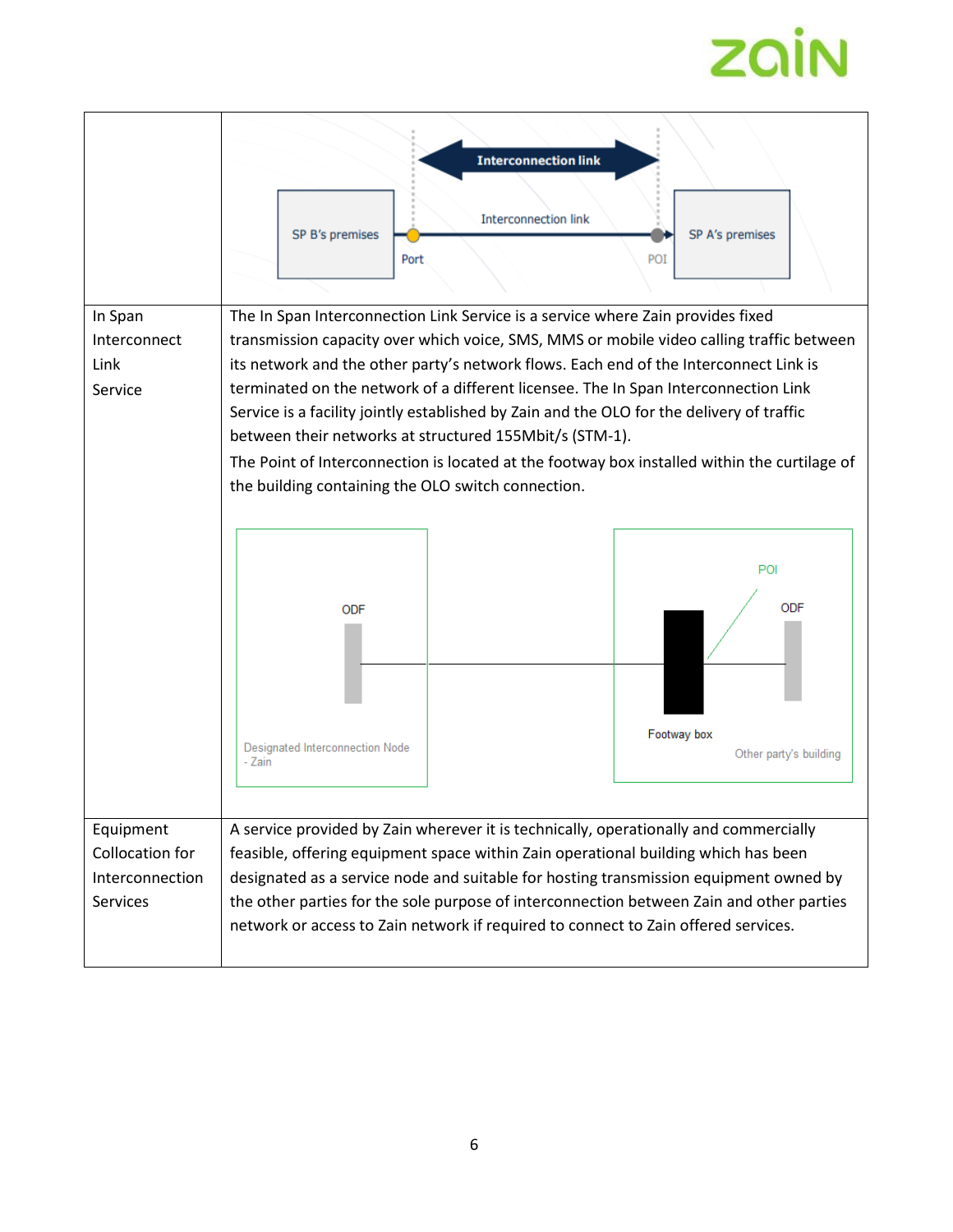

## **3. Framework:**

- 3.1 RO which provides a set of standard technical and commercial terms and conditions for interconnection and forms the basis for entering into an Interconnection Agreement between Zain and any requesting Other party (OLO).
- 3.2 The provisions of this RO comply with the requirements of the regulatory framework as set out in the Telecommunications Act, the Bylaw, the Ordinance of the Communications Commission and the Interconnection regulations.
- 3.3 Zain hereby offers to interconnect the Zain Network with the Network of a requesting other party and to supply Mobile and Fixed Call termination services on the terms and conditions as provided for in this RO. Zain undertakes to act in good faith in the negotiation of a Network Plan with any Other party.
- 3.4 The Other party, by requesting Interconnection with Zain, warrants that it has in full force and effect the authorizations stipulated in the Interconnection Regulations to enter into an agreement arising from an acceptance of this RO.
- 3.5 Zain and the requesting other party recognize the necessity of effective Interconnection of their Networks in the provision of quality Telecommunications Services to their respective customers. Zain and the Other party believe that a fundamental principle of Interconnection is to enable customers of Zain and the Other party to communicate effectively with customers of the other Network and that accordingly:

3.5.1 Zain and the other party shall exchange information in order to make Interconnection effective, without prejudice to commercial confidentiality.

3.5.2 Zain and the other party shall at all times, as far as is reasonably possible, act so as to facilitate the speedy and effective operation of interconnection services set out under this RO, to the benefit of customers and to mutual advantage of Zain and the other party.

3.5.3 Zain and the other party will cooperate to achieve feature transparency of supplementary services between interconnected networks as far as is reasonably possible.

3.5.4 Zain and the other party shall provide to each other, upon request, details of active number ranges and shall be obliged to advise each other from time to time of the opening of any new number ranges in accordance with the National Numbering Plan approved by CITC.

3.5.5 Zain and the other party shall work jointly to ensure the overall quality of the calls which are made via an interconnection point and their own networks. Zain and the other party shall adopt general principles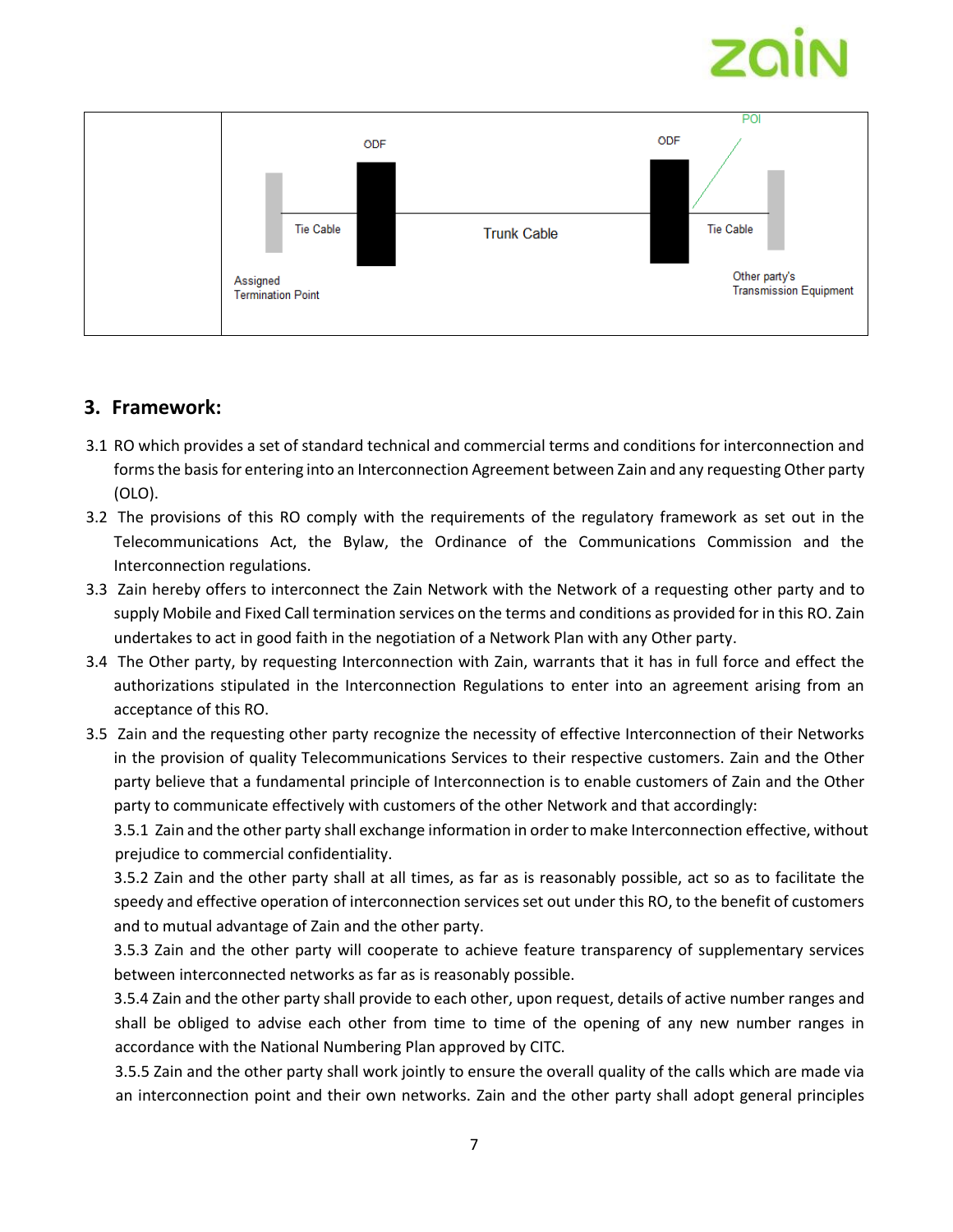

regarding standards, techniques and methods in order to guarantee the quality of telecommunication networks.

3.5.6 In implementing services and facilities under this RO, Zain and the other party shall endeavor to minimize the attendant costs, if this does not result in additional cost attribution to other products and services provided by either Zain or the other party and is consistent with agreed quality standards.

3.5.7 Zain and the other party shall treat each other in a fair and professional manner.

#### 3.6 Network Interconnection

3.6.1. Interconnection between the Zain Network and the other party's Network at each Point of Interconnection shall be achieved through two or more Interconnect Links. Each Interconnect Link shall create a connection between one of the Zain Interconnect Nodes and one of the other party's service nodes. The Other party may interconnect at any of these Interconnect Nodes subject to that Interconnect Link being bilaterally agreed in the Network Plan.

3.6.2. On requesting Interconnection from Zain, the other party shall:

3.6.2.1 Provide a detailed statement of its technical requirements for Interconnection Services in respect of this RO. This statement of requirements must be sufficiently detailed for Zain to design a solution for the other party's Interconnection requirements.

3.6.2.2 If the statement of requirements is considered by Zain to be insufficient to set out a comprehensive technical solution, Zain shall notify the other party within five (5) Business Days of receipt of the statement of requirements. This notification shall include a list of detailed questions and requests for data that are not supplied within the other party's statement of requirements.

3.6.2.3 If the statement of requirements is sufficient to enable Zain to design and document a comprehensive technical solution for the other party's interconnection requirements, Zain shall dispatch a documented solution to the other party within one (1) Calendar Month of receipt of the satisfactory statement of requirements.

3.6.2.4 Zain and the other party shall negotiate in good faith with a view to reaching agreement on a comprehensive Network Plan within one (1) Calendar Month of Zain's notification of the Zain proposed technical solution being received by the other party, unless otherwise agreed between Zain and the other party in writing.

3.6.2.5 Once the technical solution is agreed between Zain and the other party, the solution shall become known as the Network Plan and shall be included in the proposed Interconnection Agreement between Zain and the other party.

3.6.2.6 Interconnect -Links shall be provided using either Customer Sited Interconnection or, if appropriate, In Span Interconnection.

3.6.2.7 The actual Point of Interconnect (POI) shall be where the Zain Network connects with the other party's Network and represents a demarcation point for regulatory purposes. In the case of the Customer Sited Interconnection, it shall be a physical point, for example, a digital distribution frame, where the connection can be disconnected in order to conduct testing. In the case of In-Span Interconnection, it shall be the point within the footway box where the duct from the other party's premises containing the relevant fiber optical cable is jointed to the footway box wall.

3.6.2.8 Zain and the other party shall be responsible for providing sufficient capacity at the POI to meet the agreed forecast traffic contained in the Network Plan,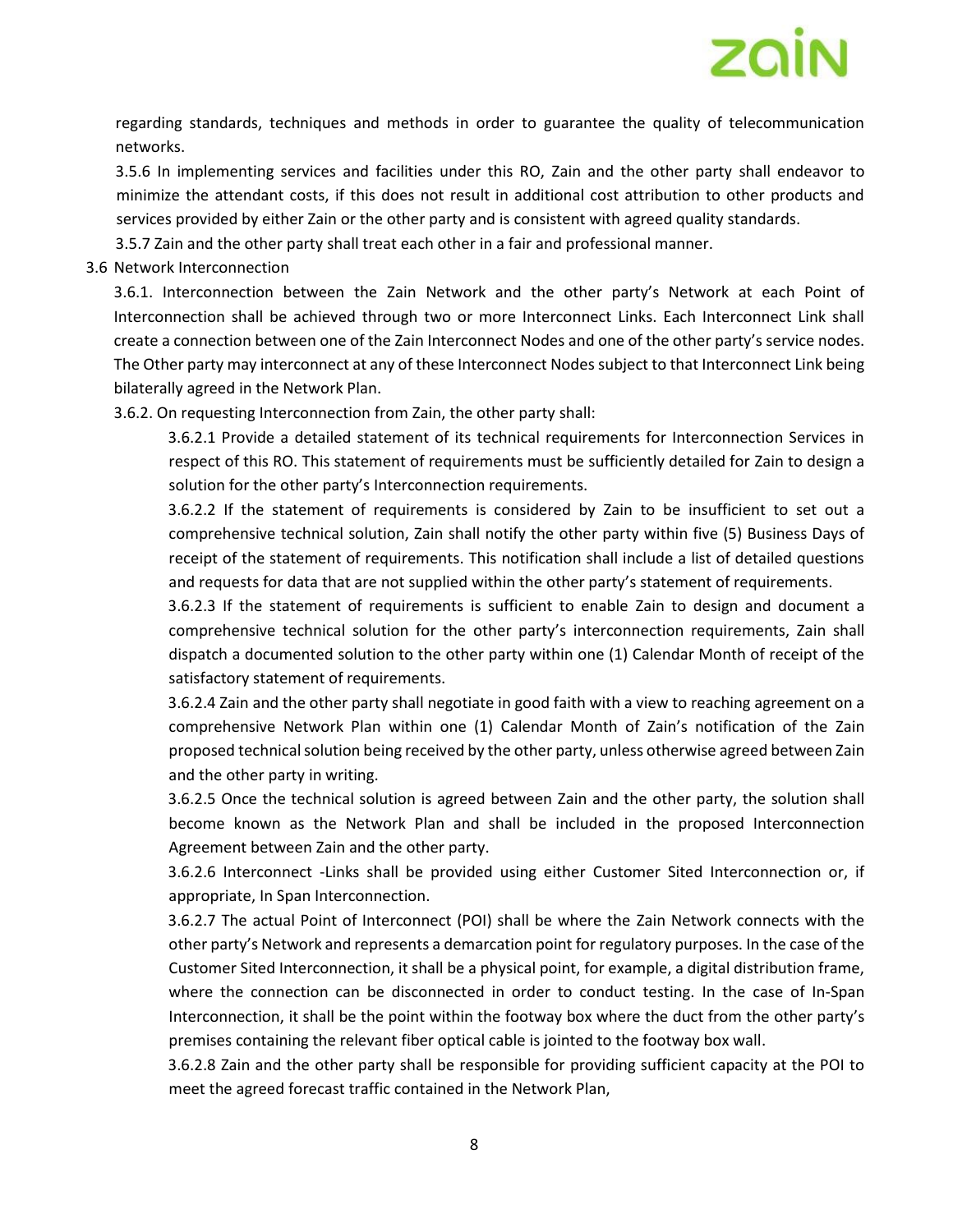

3.6.2.9 Each Licensed Operator shall be responsible for the operation and maintenance of the transmission equipment on their respective sides of the POI.

3.6.2.10 Separate Interconnect Links may be provided to carry the traffic of each Licensed Operator. The cost of both installation and ongoing maintenance of each Interconnect Link shall be borne in full by the Licensed Operator owning (sending) the traffic on that Interconnect Link. Initially Unidirectional Links will be utilized. Bi-directional Links may also be utilized when this represents the optimal method of handling the traffic consistent with sound engineering practices. In the latter instance of Bi-directional Links, costs for installation and ongoing maintenance shall be shared.

3.6.2.11 The Quality-of-Service Measures provide details on the timescales for delivery of services and the in-service quality standards.

- 3.7 The provided Interconnection Services offered by Zain will be defined in this RO.
- 3.8 Charging for Interconnection Services.
	- 3.8.1. The charging structure for each Interconnection service is described in this RO.

3.8.2. Zain may review and, subject to the approval of CITC, amend the price list from time to time. Such amended price list will be published and notified to the other party, following approval by CITC, within twenty-eight (28) Calendar Days' notice of effecting any new charges for Interconnection services.

3.8.3. Charges shall not be payable under this RO by either Licensee to the other for unsuccessful calls. Successful calls shall be defined as those calls that have passed across a POI and received an answer signal returned by the other Party's network.

3.8.4. Price changes for services contained within this RO will become effective subsequent to their approval by CITC.

> 3.8.4.1 For wholesale services specified for a fixed contract period, revised prices are only applicable to new contracts or orders placed after the effective date of such approved changes and prior to the expiry of the current contract period but shall not have retroactive effect with respect to orders already placed.

3.8.4.2 For the usage based bilateral services, prices will be reviewed on an annual basis.

3.9 Numbering, Each Licensed Operator shall use number ranges allocated to them in accordance with the

National Numbering Plan as administered by CITC.

3.10 Quality of Service Measures

3.10.1. Zain shall provide Interconnect Services to other party at the same quality of service level as for similar services provided wholly within Zain's Network.

3.10.2. Zain and the other party shall use their reasonable endeavors to meet the target Unsuccessful Call Termination Ratio. For specific routes, the target Unsuccessful Call Termination Ratio can be varied from the standard and agreed between Zain and the other party.

3.10.3. Both Zain and the other party shall use their best endeavors to meet the targets for all elements of the Calls carried on their Networks.

3.11 Network Design and Planning

3.11.1. Network design and planning of the Interconnection shall be in accordance with the Network Plan as agreed between Zain and the other party. The Network Plan shall relate to the next two (2) years and be prepared jointly by both Parties.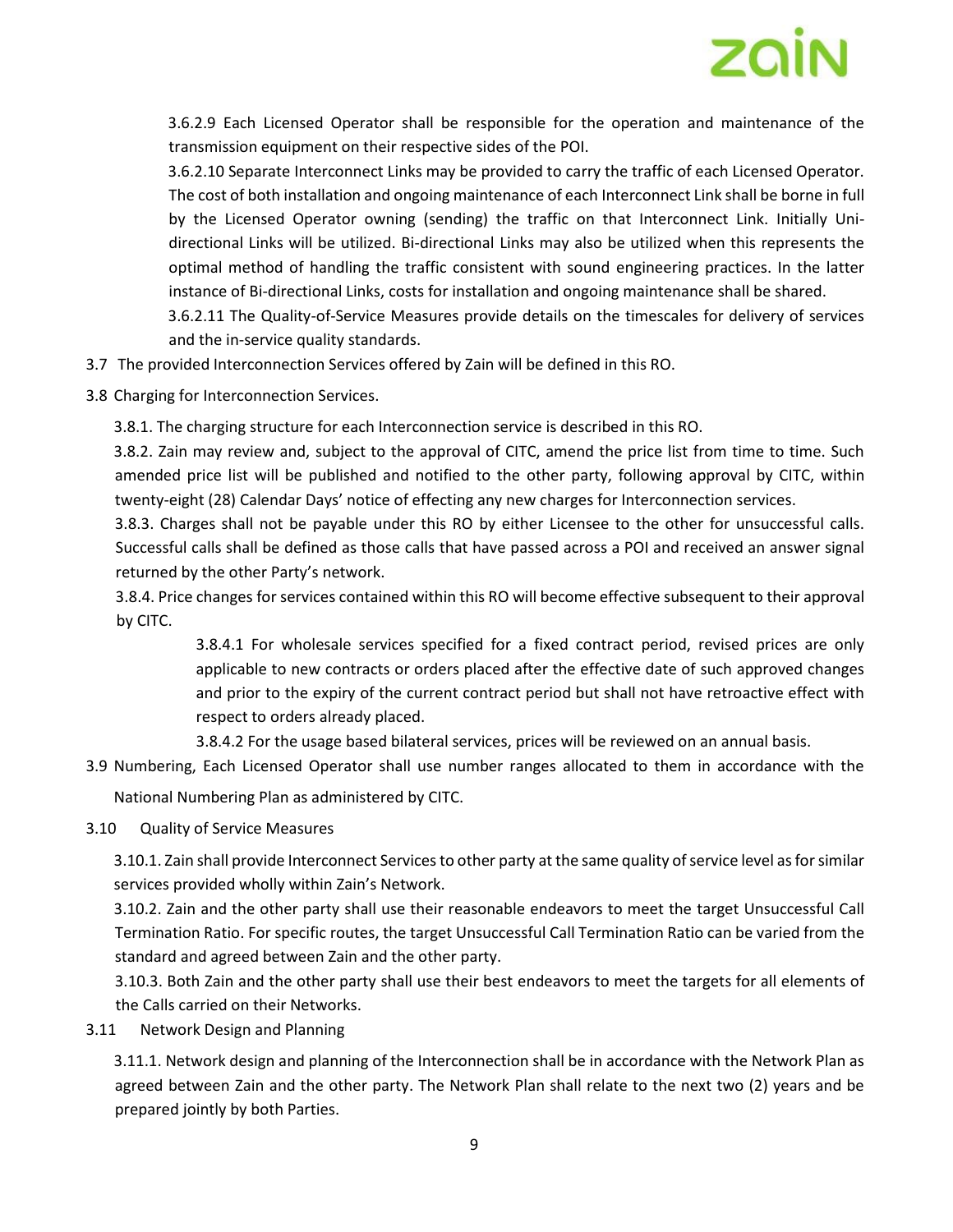

3.11.2. The Network Plan shall be reviewed and updated by Zain and the other party on a frequency to be agreed between both Zain and the other party by the Technical Review Committee. In any case, the maximum period between reviews shall not exceed one (1) year and the revised plan agreed no later than the end of June of each year.

3.11.3. In addition to the production of the Network Plan, Zain and the other party shall revise the forecasts for Interconnect Links as per the procedure.

3.11.4. The forecasts provided by Zain and the other party represent the good faith expectations of each Party of the capacity requirements on the Interconnect Links.

3.11.5. Both Zain and the other party reserve the right to recover from the other Party unavoidable costs incurred as a result of the shortfall in capacity ordered.

#### 3.12 New Services

3.12.1. Zain or the other party may, at any time, request from the other an agreement to interconnect their respective Networks for the provision of any service or facility which the other provides either to itself or under an Interconnection Agreement with other party. Such requests shall be clearly marked as a request for a new service.

3.12.2. Following a request pursuant to Clause 3.12.1 Zain or the other party shall treat the other Party in a fair and professional manner, offer the other the service or facility on its then current standard tariff terms and conditions. Zain and the Other party shall always, as far as is reasonably possible, act so as to facilitate the speedy and effective provisioning and operation of the new service requested, to the benefit of customers and to the mutual advantage of both Zain and the party.

3.12.3. If the Other party requests from Zain an offer for Interconnection for the provision of a service which Zain is obligated to provide under the RO, Zain and the Other party shall enter into good faith negotiations for the provision of such service.

3.12.4. The requesting operator shall provide the requested operator with a written statement of its requirements at the time of its request. Receipt of such requests shall be acknowledged not later than five (5) Business Days after receipt by exchange of confirmed emails or by personal delivery to the HQ of each Operator.

3.12.5. Not later than one 15 Calendar days, unless otherwise agreed by Zain and the other party, after receipt of a statement of requirements, the requested operator shall notify the requesting operator whether the statement of requirements is sufficient. If not, the requested operator shall request any further clarification it may reasonably require within two (2) weeks after notifying to the requesting operator that the provided statement of requirements is insufficient.

3.12.6. Subject to the requesting other party's statement of requirements being sufficient, the requested Licensed Operator shall confirm in writing whether it accepts an obligation to enter into an agreement not later than thirty (30) Calendar Days after the receipt of the statement of requirements.

3.12.7. If the requested Licensed Operator does accept an obligation to do so, Zain and the other party shall endeavor to agree the technical, operational and commercial aspects of Interconnection within ninety Calendar Days (90) after acceptance of the statement of requirements.

3.12.8. If the requested Licensed Operator does not accept an obligation, a Dispute may be deemed to have arisen between the Licensed Operators, and the Other party may invoke the provisions, Resolution of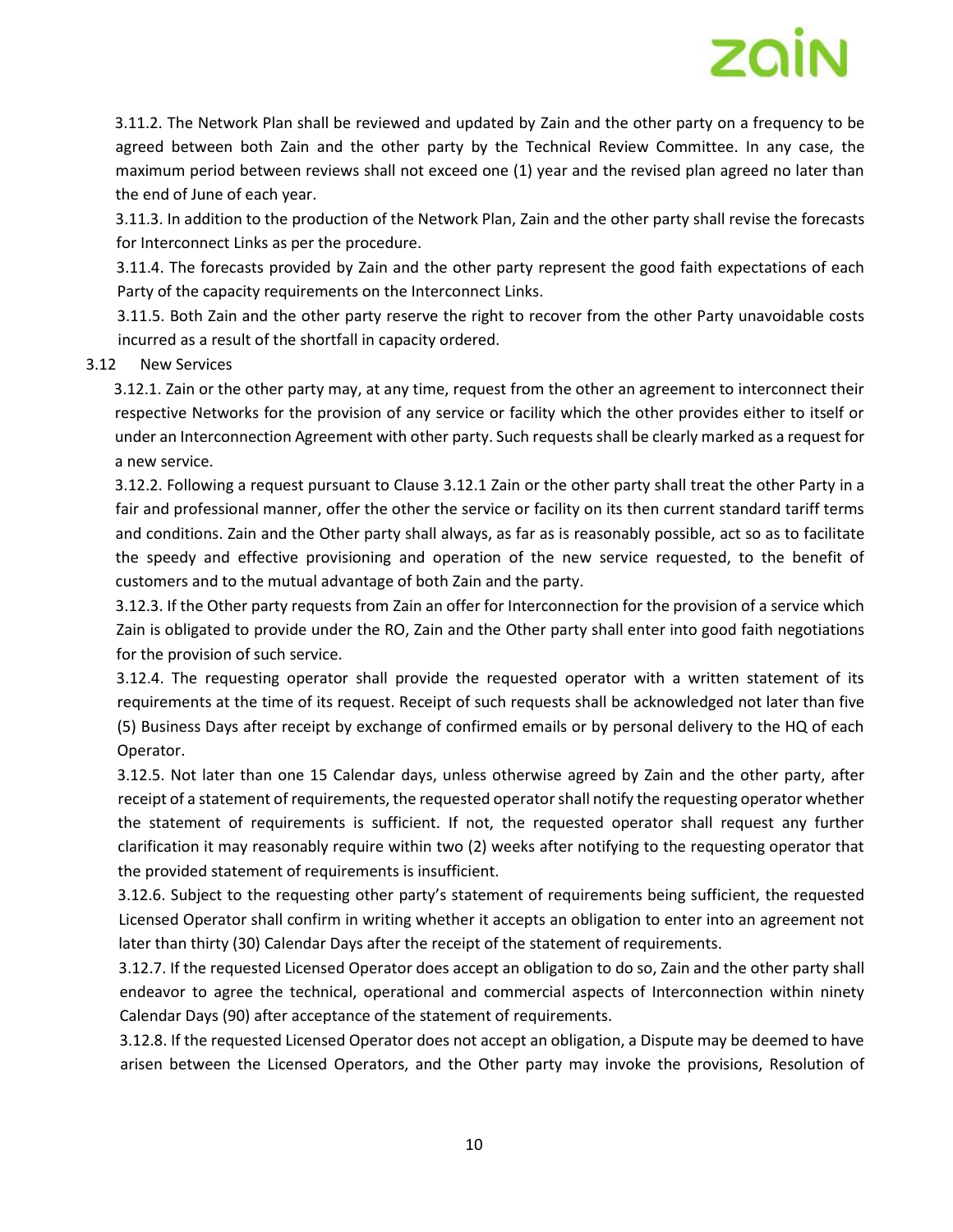

Disputes, hereof. Negotiations to agree terms for interconnection may nevertheless continue pending resolution of the Dispute.

3.12.9. If the request is for a new Interconnection service, the agreed technical, operational and commercial terms shall be incorporated into a revision to this RO and submitted to CITC for approval. Such terms shall be included in the Interconnection Agreement as appropriate.

3.12.10. Any withdrawal of an Interconnection service shall be notified to CITC for approval and to the other party two (2) Calendar Months in advance of the proposed date of withdrawal.

3.13 Management of Interconnection

3.13.1. Interconnection will be managed through a Technical Review Committee. This committee shall be comprised of both commercial and technical representatives from Zain and the other party.

3.13.2. All planning activities will be coordinated through this Technical Review Committee.

3.13.3. The commercial representatives will be responsible for the management and administration of all commercial aspects of Interconnection including but not limited to ordering processes and reconciliation of billing data in accordance with 3.14 Measurement of Traffic Volume.

3.14 Measurements of Traffic Volumes

3.14.1. The responsibility for traffic volume measurements shall reside with the billing Licensee responsible for that Interconnection service.

3.14.2. Both Zain and the other party shall ensure that it records measurements of traffic volumes in sufficient detail to meet its obligations mentioned in this RO.

3.15 Billing and Payment

3.15.1. Zain and the other party shall bill and reimburse the other in accordance with the procedures outlined in this RO.

3.15.2. The charges in this RO are exclusive of Government Royalty, Taxes and License Fees unless such charges are stated to be inclusive of Government Royalty, Taxes and License Fees. Government Royalty, Taxes and License Fees shall be charged in addition where appropriate on Zain invoices resulting from an acceptance of this RO.

3.15.3. Invoices are due and payable in Saudi Riyals. Invoices will be dated as of the date of issue of the invoice (the "Issue Date") and are payable on or before the "Due Date" which is thirty (30) Calendar Days from the Issue Date.

3.15.4. Zain shall provide to the other party, invoices of all amounts due to Zain.

3.16 Confidentiality and Disclosure.

3.16.1 Zain and the other party shall conclude a confidentiality agreement as part of the Interconnection Agreement. This will follow normal practice and provide for the non-disclosure of confidential information to third parties, except to CITC, and as provided for under the laws of the Kingdom.

3.16.2 Information provided by one Licensed Operator to the other for the purposes of Interconnection shall only be used by relevant staff within the receiving Licensed Operator's company for the purposes of Interconnection and shall not be made generally available within the receiving Licensed Operator's company.

3.16.3 Subject to the confidentiality obligations of Zain or the Other party to a third party, either Zain or the Other party may request, and the other shall provide, information on protocols in use by that third party which are required for Interconnection, conveyance of Calls or the provision of services specified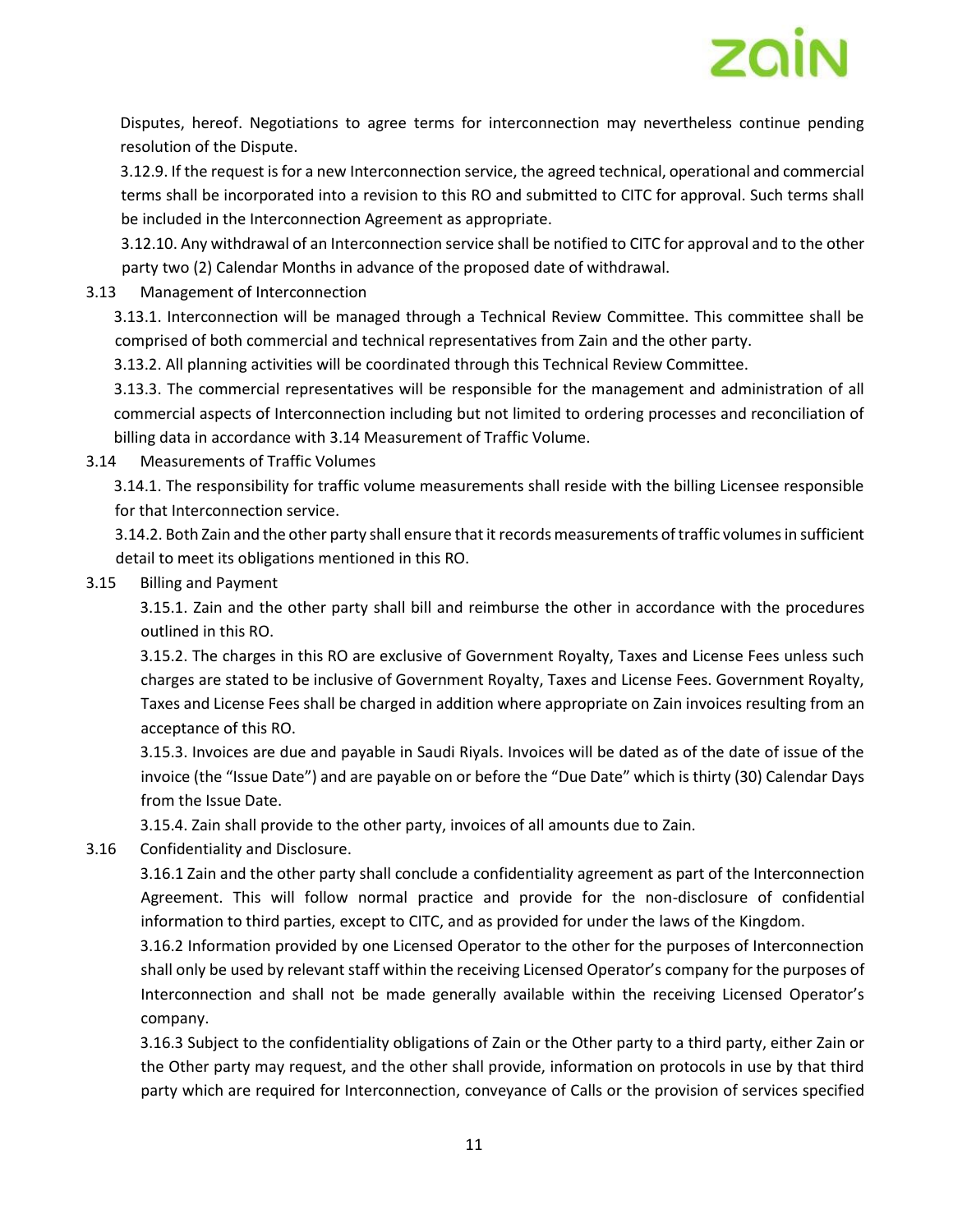

in this RO if such other third party has relevant information and the provision of such information is necessary as a consequence of the absence or incompleteness of international standards.

3.16.4 Zain or the other party shall not be obliged to provide information which is subject to a confidentiality obligation to a third party unless such third-party consents to such disclosure and Zain or the Other party, as appropriate, has taken all reasonable steps to secure the consent of such third party. 3.16.5 The Disclosing Party shall use reasonable endeavors to ensure that information disclosed is correct to the best of its knowledge at the time of provision of such information.

3.16.6 The Receiving Party shall indemnify the Disclosing Party and keep it indemnified against all liabilities, claims, demands, damages, costs and expenses arising as a consequence of any failure by the Receiving Party to comply with its confidentiality obligations as per this Clause 3.16.

3.16.7 Nothing in this RO shall require a Licensed Operator to do anything in breach of any statutory or regulatory obligation of confidentiality, including without prejudice to the generality of the foregoing, any obligation pursuant to KSA legislation or regulation.

3.17 Resolution of Disputes.

3.17.1 In the event of any Dispute arising between the Licensed Operators relating to or arising out of an Interconnection Agreement, including the implementation, execution, interpretation, rectification, termination or cancellation of the Interconnection Agreement, the Licensed Operators shall declare a Dispute for resolution under this Clause 3.17

3.17.2. The Dispute resolution procedure in this Clause 3.17 has three levels:

(a) Level 1: Resolution at an operational level

(b) Level 2: Referral of the Dispute to senior management level of the Licensed Operators

(c) Level 3: Referral to CITC.

3.17.3 For resolution at Level 1, the Licensed Operators shall meet within ten (10) Business Days of receipt of written notice of the Dispute by one Licensed Operator to the other (or such longer time as mutually agreed by the Parties) to negotiate in good faith in an effort to settle such Dispute.

3.17.4 Subject to clause 3.17.5, provided that the period during which the Parties have been negotiating in good faith is not less than thirty (30) Calendar Days and in circumstances where the Parties have met, negotiated in good faith and failed to resolve the Dispute then either Party may refer the matter to senior management (Level 2) for resolution.

3.17.5 The period of thirty (30) Calendar Days given in Clause 3.17.4 herein is in addition to the time taken for the Parties to meet as set out in 3.17.1.

3.17.6 Subject to Clause 3.17.4, provided that the period during which the Parties have been negotiating in good faith is not less than twenty (20) Calendar Days and in circumstances where the Parties have met, negotiated in good faith and failed to resolve the Dispute then either Party may refer the matter to the CITC (Level 3) for resolution in accordance with the laws of the Kingdom.

3.17.7 The period of twenty (20) Calendar Days given in Clause 3.17.6 herein is in addition to the time taken for the Parties to meet as set out in 3.17.1 and 3.17.4.

3.17.8 A request for resolution by CITC should be made in writing to: His Excellency the Governor of Communications and Information Technology, Communications and Information Technology Commission.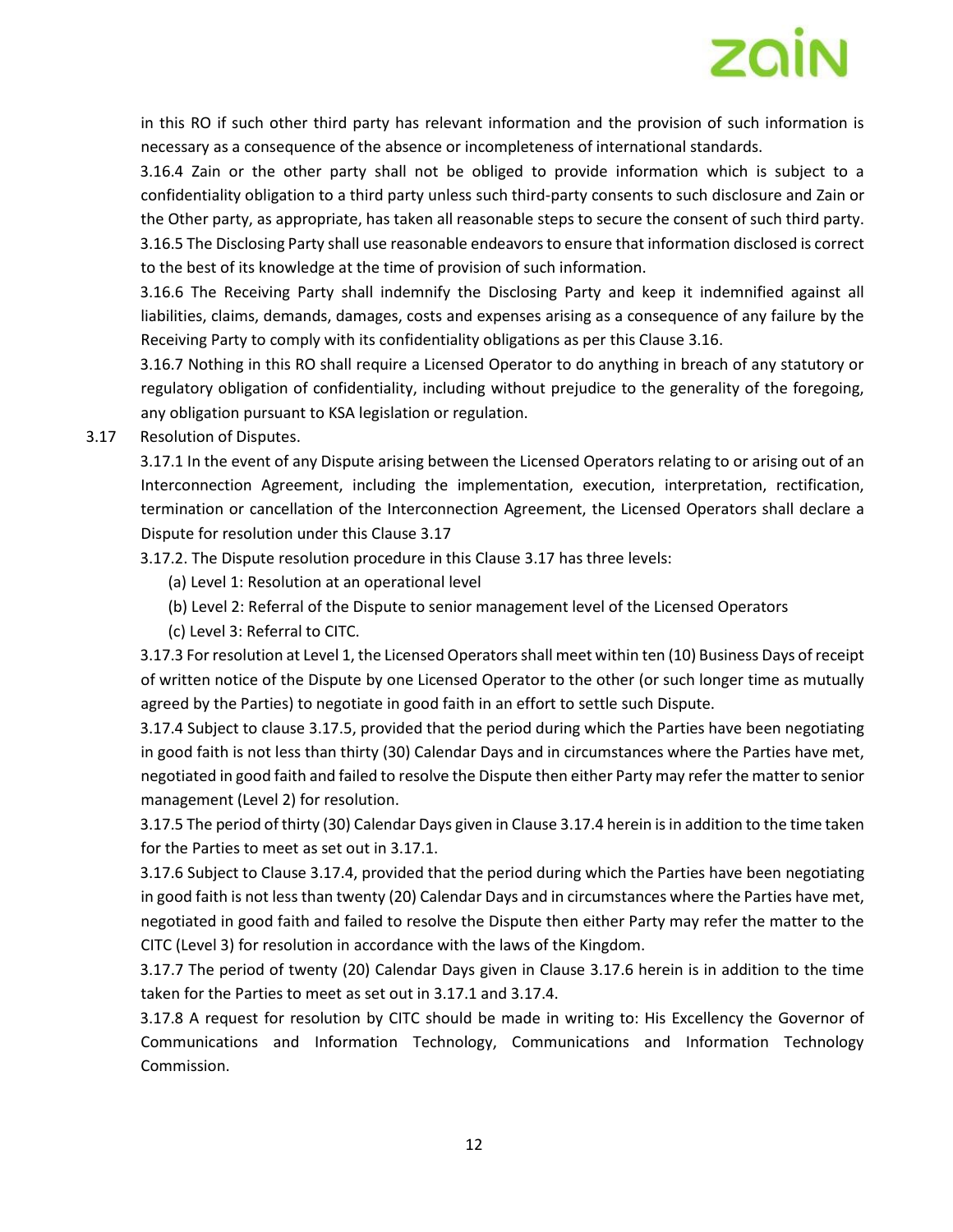# ZQİN

3.17.9 Each Licensed Operator will continue to fulfil its lawful obligations pending any Dispute resolution and shall keep their networks connected for the provision and conveyance of calls between their respective networks.

3.18 Breach, Suspension and Termination

3.18.1 If one Licensed Operator's Network seriously and adversely affects the normal operation of the other party's Network, or is a threat to any person's safety, the affected Licensed Operator shall immediately inform the affecting Licensed Operator. The affecting Licensed Operator shall take immediate action to isolate and resolve the problem and if normal operation is not restored in a reasonable period of time or if the matter is extreme, the affected Licensed Operator may suspend, to the extent necessary, such of its obligations under this RO, and for such period as it may consider reasonable to ensure the normal operation of its Telecommunications System or to reduce the threat to safety. Such suspension(s) shall be notified in writing to both the other party and CITC and may continue unless CITC instruct otherwise or the problem is resolved.

3.18.2 If either Licensed Operator is in material breach of any provisions of the Interconnection Agreement consequent upon this RO (including failure to pay an undisputed sum due hereunder), the Licensed Operator may serve a written notice (the "breach notice") on the Licensed Operator in breach, copied to CITC, specifying the breach and requiring it to be remedied as well as stating the consequences of failure to remedy including potential suspension or termination.

3.18.3 If the Licensed Operator in breach fails to remedy the breach within twenty-eight (28) Calendar Days of receipt of the breach notice, the other affected Licensed Operator may, until such breach is remedied, action the consequences stated in the breach notice including suspend performance of such of its obligations made under the Interconnection Agreement pursuant to this RO as is reasonable in the circumstances. Such suspension shall be notified in writing to CITC.

3.18.4 If the Licensed Operator in breach fails to remedy the breach within twenty-eight (28) Calendar Days of receipt of the breach notice, the affected Licensed Operator may terminate the Interconnection Agreement with the Licensed Operator in breach on three (3) Calendar Months' written notice to both the Licensed Operator in breach as well as CITC. If the Licensed Operator in breach remedies the breach within such three (3) Calendar Months' notice period, the Interconnection Agreement shall not be terminated as a result of such notice. Such termination shall be notified in writing to CITC and may be implemented unless CITC instruct otherwise.

3.18.5 The Interconnection Agreement may be terminated by either Licensed Operator by written notice forthwith to both the Licensed Operator in breach as well as CITC (or on the termination of such other period as such notice may specify) if any one of the following occurs:

a) The Other party formally commences bankruptcy proceedings.

b) Bankruptcy proceedings are formally commenced against the other party.

c) The Other party ceases to carry on business.

3.18.6. Either Licensed Operator may terminate the Interconnection Agreement for justifiable reason by giving at any time to the other not less than twenty-four (24) Calendar Months written notice.

3.18.7 After a notice has been issued pursuant to Clause 3.18.6 a Licensed Operator may request the other party to carry on good faith negotiations with a view to entering into a new agreement.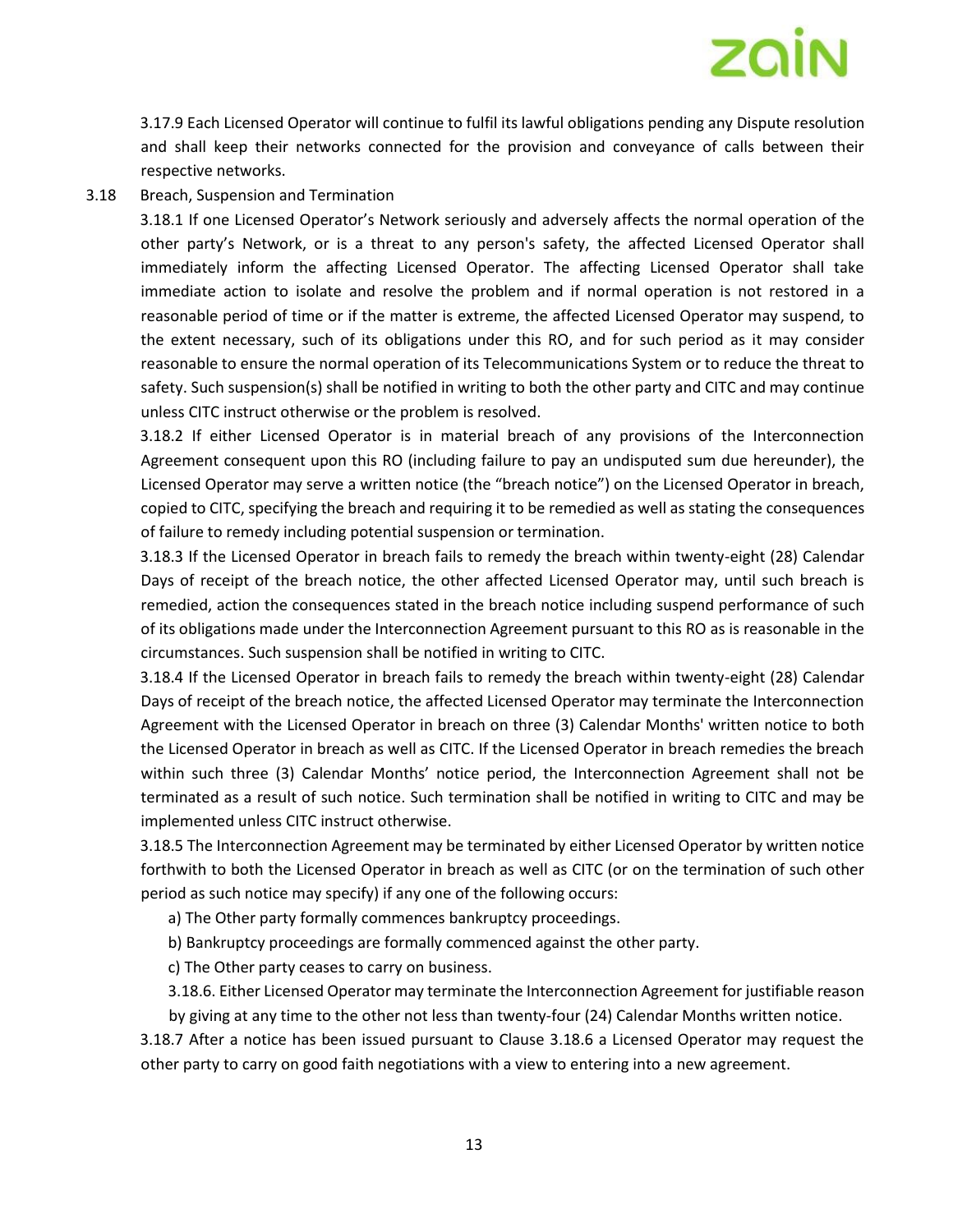3.18.8 Following a request pursuant to Clause 3.18.6, if, on termination of the Interconnection Agreement, either Licensed Operator would be obliged under its license to enter into a new Interconnection Agreement with the Other party then Zain and the Other party shall carry on good faith negotiations with a view to entering into a new Interconnection Agreement to take effect on the expiry of the terminating Interconnection Agreement.

3.18.9 Upon expiry of the Interconnection Agreement each Licensed Operator shall take such steps and provide such facilities as are necessary for recovery by the Licensed Operator of equipment (if any) supplied by that Licensed Operator. Each Licensed Operator shall use reasonable endeavors to recover equipment made available by it.

3.18.10 If thirty (30) Calendar Days after the expiry of the Interconnection Agreement, a Licensed Operator fails to recover all equipment because of the acts or omissions of the other party (or a third party appearing to have control of a site where such equipment is situated) without reasonable cause, the first Licensed Operator may demand reasonable compensation from the other party which shall be paid by the other party within thirty (30) Calendar Days of the date of the demand.

3.18.11 Without prejudice to a Licensed Operator's rights upon expiry of the Interconnection Agreement, a Licensed Operator shall refund to the other a fair and equitable proportion of those periodic sums (if any) paid under the Interconnection Agreement for a period extending beyond the date of such termination or expiration.

3.18.12 Expiry of the Interconnection Agreement shall not be deemed a waiver or a breach of any term or condition thereof and shall be without prejudice to a Licensed Operator's rights, liabilities or obligations that have accrued prior to such expiry.

3.19 Intellectual Property Rights, Except as expressly otherwise provided in the Interconnection Agreement, intellectual property rights shall remain the property of the Licensed Operator creating or owning the same and nothing in this RO or the Interconnection Agreement shall be deemed to confer any right or title whatsoever or license of the intellectual property rights of one Licensed Operator to the other, and nothing in the Interconnection Agreement shall be deemed to restrict the rights of any Licensed Operator to own, use, enjoy, license, assign or transfer its own intellectual property rights.

#### 3.20 Review

3.20.1 Zain and / or the other party may seek to amend the Interconnection Agreement pursuant to this RO by serving on the other a review notice if:

3.20.1.1 Either Licensed Operator's license is materially modified (whether by amendment or replacement).

3.20.1.2 Zain's obligations under the Interconnection Regulation are materially altered.

3.20.1.3 A material change occurs in the law or regulations governing telecommunications in the Kingdom.

3.20.1.4 The Interconnection Agreement makes express provision for a review or the Licensed Operators agree in writing that there shall be a review.

3.20.1.5 A material change occurs, including enforcement action by any regulatory authority, which affects or reasonably could be expected to affect the commercial or technical basis of the Interconnection Agreement.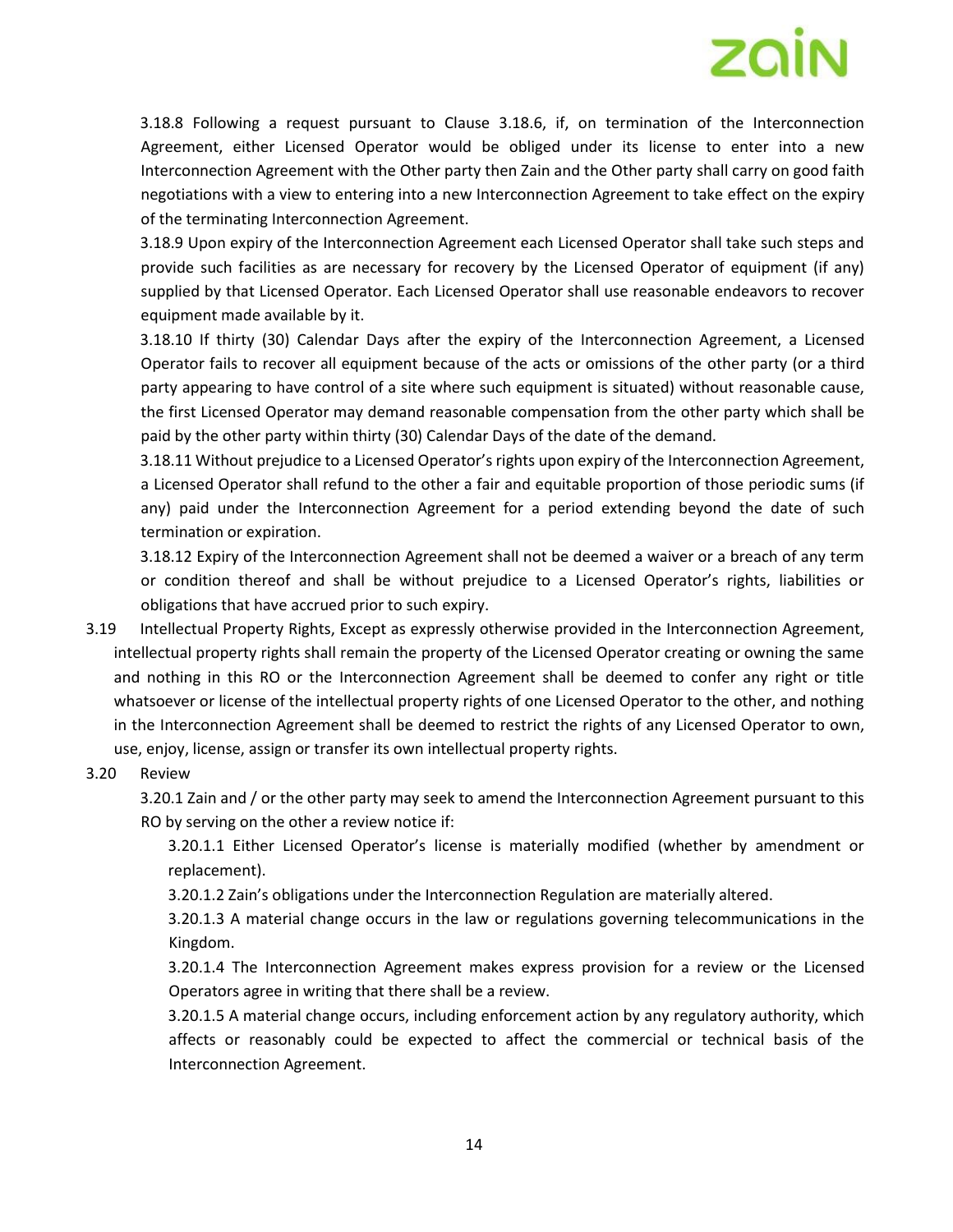

3.20.1.6 The rights and obligations under the Interconnection Agreement are assigned or transferred by the other party.

3.20.1.7 There is a general review pursuant to Clause 3.20.3 hereof.

3.20.2 A review notice shall set out in reasonable detail the issues to be discussed between Zain and the other party.

3.20.3 A Licensed Operator may initiate a general review of the Interconnection Agreement by serving a review notice during the period of three (3) Calendar Months commencing on 1st July in any year.

3.20.4 A review shall take place following changes either mandated or approved by CITC to this RO. Any such changes shall be effective based on the timeframes as set out in the revised Offer.

3.20.5 On service of a review notice, Zain and the other party shall forthwith negotiate in good faith the matters to be resolved with a view to agreeing the relevant amendments to the Interconnection Agreement.

3.20.6 For the avoidance of doubt, Zain and the other party agree that notwithstanding service of a review notice, the Interconnection Agreement shall remain in full force and effect.

3.20.7 If Zain and the other party fail to reach agreement on the subject matter, Resolution of Disputes, hereof shall apply.

3.20.8 Zain and the other party shall enter into an agreement to modify or replace the Interconnection Agreement in accordance with what is agreed between the Licensed Operators.

3.20.9 Zain shall periodically update this RO to take account of any appropriate changes to the Interconnection Agreements, the Interconnection Regulation published by CITC or the Interconnection services offered by Zain under this RO. Such amendments will be submitted to CITC for approval no less than 30 Calendar Days prior to the effective date of any such changes.

#### 3.21 Force Majeure

3.21.1 Neither Zain nor the Other party shall be liable for any breach of the Interconnection Agreement caused by force majeure, including but not limited to insurrection or civil disorder, war or military operations, national or local emergency, acts or omissions of government, highway authority or other competent authority, act of any Government or other Authority, compliance with law, regulations or demands of any Government or governmental agency, industrial disputes of any kind (whether or not involving either Zain's or the Other party's employees, provided that in circumstances where the industrial dispute involves its own employees, the Party relying on the force majeure has taken all reasonable actions to prevent such industrial disputes from arising), fire, lightning, explosion, flood, earthquake, subsidence, weather of exceptional severity, acts or omissions of persons for whom neither Licensed Operator is responsible or any other cause whether similar or dissimilar outside its reasonable control.

3.21.2 The Licensed Operator initially affected by a force majeure shall as soon as is reasonably practicable notify the other of the force majeure. The Licensed Operator initially affected by the force majeure will subsequently provide notification of the estimated extent and duration of its inability to perform or delay in performing its obligations ("force majeure notification").

3.21.3 Upon cessation of the service effects of the force majeure the Licensed Operator initially affected by a force majeure shall promptly notify the other of such cessation.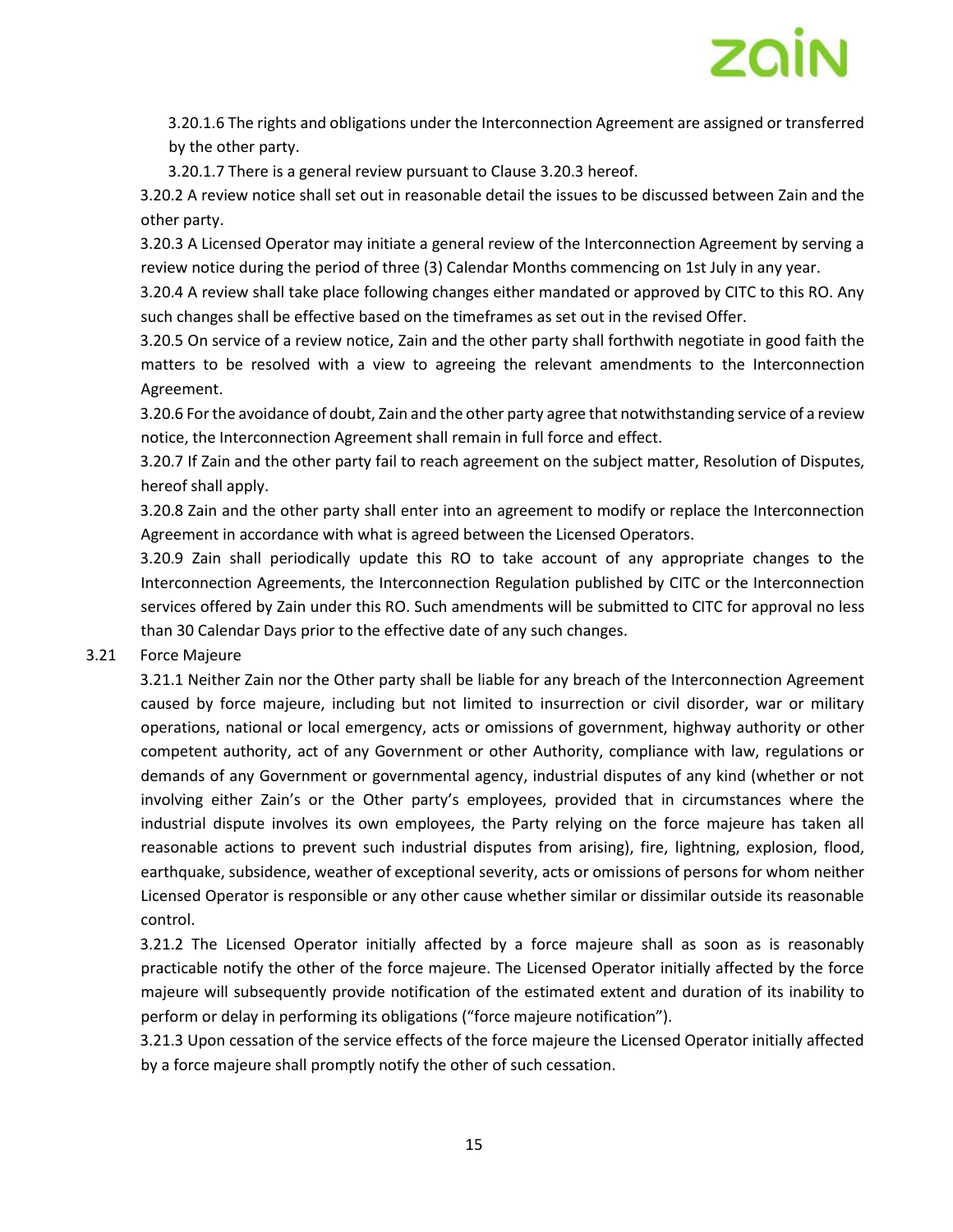3.21.4 If as a result of a force majeure, the Licensed Operator is prevented from performing its obligations under this RO, such Licensed Operator shall, subject to the provisions of Clause 3.21.6 perform those of its remaining obligations not affected by a force majeure. In performing those of its obligations not affected by a force majeure, the Licensed Operator initially affected by a force majeure shall deploy its resources such that (when taken together with other obligations to its customers and third parties) there is no undue discrimination against the other party.

3.21.5 To the extent that a Licensed Operator is prevented as a result of a force majeure from providing all the services or facilities to be provided under this RO, the other party shall be released to the equivalent extent from its obligations to make payment for such services or facilities or complying with its obligations in relation thereto.

3.21.6. Following a force majeure notification and if the effects of such force majeure continue for:

3.21.6.1 A continuous period of not more than six (6) Calendar Months from the date of the force majeure notification (whether or not notice of cessation has been given pursuant to Clause 3.21.6.3) any obligation outstanding shall be fulfilled by the Licensed Operator initially affected by the force majeure as soon as reasonably possible after the effects of the force majeure have ended, save to the extent that such fulfilment is no longer possible or is not required by the other party.

3.21.6.2 A continuous period of six (6) Calendar Months or more from the date of the force majeure notification (and notice of cessation has not been given pursuant to Clause 3.21.3), the Licensed Operator receiving the force majeure notification shall be entitled (but not obliged) to terminate the Interconnection Agreement by giving not less than thirty (30) Business Days written notice to the other party, provided that such notice shall be deemed not to have been given if notice of cessation is received by the Licensed Operator receiving the force majeure notification prior to the expiry of the thirty (30) Business Days' notice. If the Interconnection Agreement is not terminated in accordance with the provisions of this Clause 3.21.6.1, any obligations outstanding shall be fulfilled by the Licensed Operator initially affected by the force majeure as soon as reasonably possible after the effects of the force majeure have ended, save to the extent that such fulfilment is no longer possible or is not required by the other party.

- 3.22 Assignment of Rights and Obligations, without prejudice to the Interconnection Agreement pursuant to this RO no rights, benefits or obligations made under the Interconnection Agreement may be assigned or transferred, in whole or in part, by a Licensed Operator without the prior written consent of the other party, such consent not to be unreasonably withheld.
- 3.23 Notices,
	- 3.23.1 A notice shall be duly served if:
		- a) Delivered by hand, and exchanged for a signed receipt, at the time of actual delivery.

b) Sent by facsimile, upon its receipt being confirmed in the first instance by phone between nominated persons and followed in writing.

c) Sent by recorded delivery service, two (2) Business Days after the day of dispatch.

3.23.2 Except if otherwise specifically provided all notices and other communications relating to an acceptance of this RO shall be in writing and shall be sent to the contact points and addresses as set out in the Interconnection Agreement.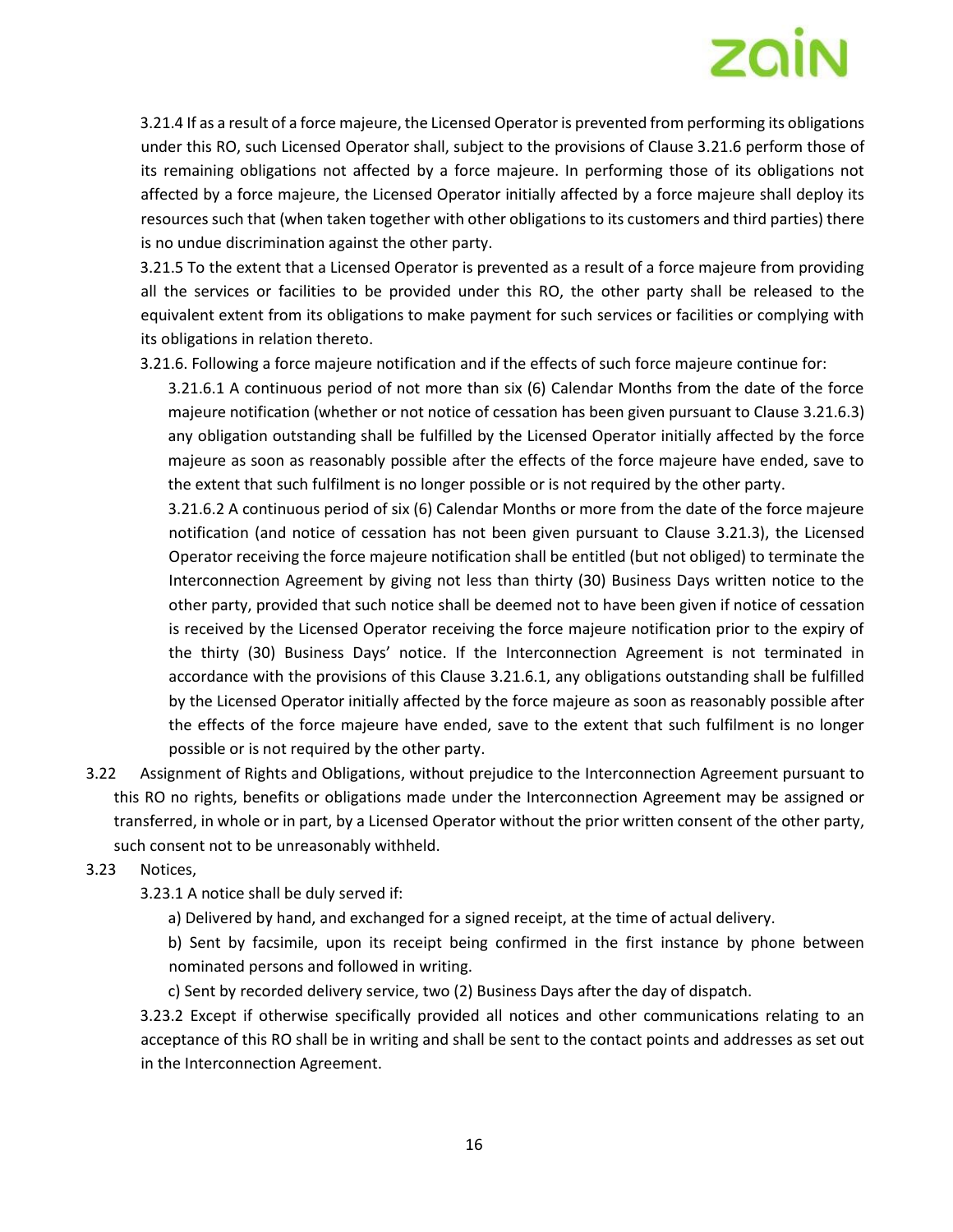

- 3.24 Waiver, The waiver of any breach of, or failure to enforce, any term or condition resulting from an acceptance of this RO shall not be construed as a waiver of any other term or condition of this RO. No waiver shall be valid unless it is in writing and signed on behalf of the Licensed Operator making the waiver.
- 3.25 Severability, the invalidity, unenforceability of any provision in the Interconnection Agreement shall not affect the validity or enforceability of the remaining provisions.
- 3.26 Amendments, amendments and supplements to this RO, shall be issued with not less than twenty-eight (28) Calendar Days' notice subject to the approval of CITC.
- 3.27 Governing Law, the interpretation, validity and performance of this RO shall be governed in all respects by the laws of the Kingdom and Zain and the other parties submit to the exclusive jurisdiction of the Courts of the Kingdom.

## **4. Commercials and Billing**

- 4.1 Service Charges (VAT Exclusive):
	- 4.1.1 Mobile Termination Rate\* (MTR): Regulated by CITC (0.022 SAR/Min).
	- 4.1.2 Short Message Service (SMS) Termination Service\*: 0.075 SAR/SMS.
	- 4.1.3 Multimedia messaging service (MMS) termination service\*: 0.15 SAR/MMS.
	- 4.1.4 Video call termination service\*: 0.6 SAR/Min.
	- 4.1.5 Calls to directory enquiry services: 0.045 SAR/Min.
	- 4.1.6 Interconnection Link Service:
		- 4.1.6.1.1 Customer Sited Interconnect Link Service (non-IP)

Set up charges\*:

| Capacity | SAR per circuit |
|----------|-----------------|
| STM-1    | <b>Bespoke</b>  |
| STM-4    | <b>Bespoke</b>  |

Annual Rental\*:

| Capacity     | <b>Band</b> | <b>Annual Rental (SAR)</b> |
|--------------|-------------|----------------------------|
| STM1 TX Link | Local       | <b>Bespoke</b>             |
| STM4 TX Link | Local       | <b>Bespoke</b>             |
| STM1 Port    | Local       | <b>Bespoke</b>             |
| STM4 Port    | Local       | <b>Bespoke</b>             |

4.1.6.1.2 Customer Sited Interconnect Link Service (IP)

This service is subject to availability with a Bespoke pricing.

4.1.6.2 In Span Interconnect Link Service

Survey Charges\*:

| Survey                   | <b>SAR</b>     |
|--------------------------|----------------|
| Survey/Feasibility Study | <b>Bespoke</b> |

Set up Charges\*: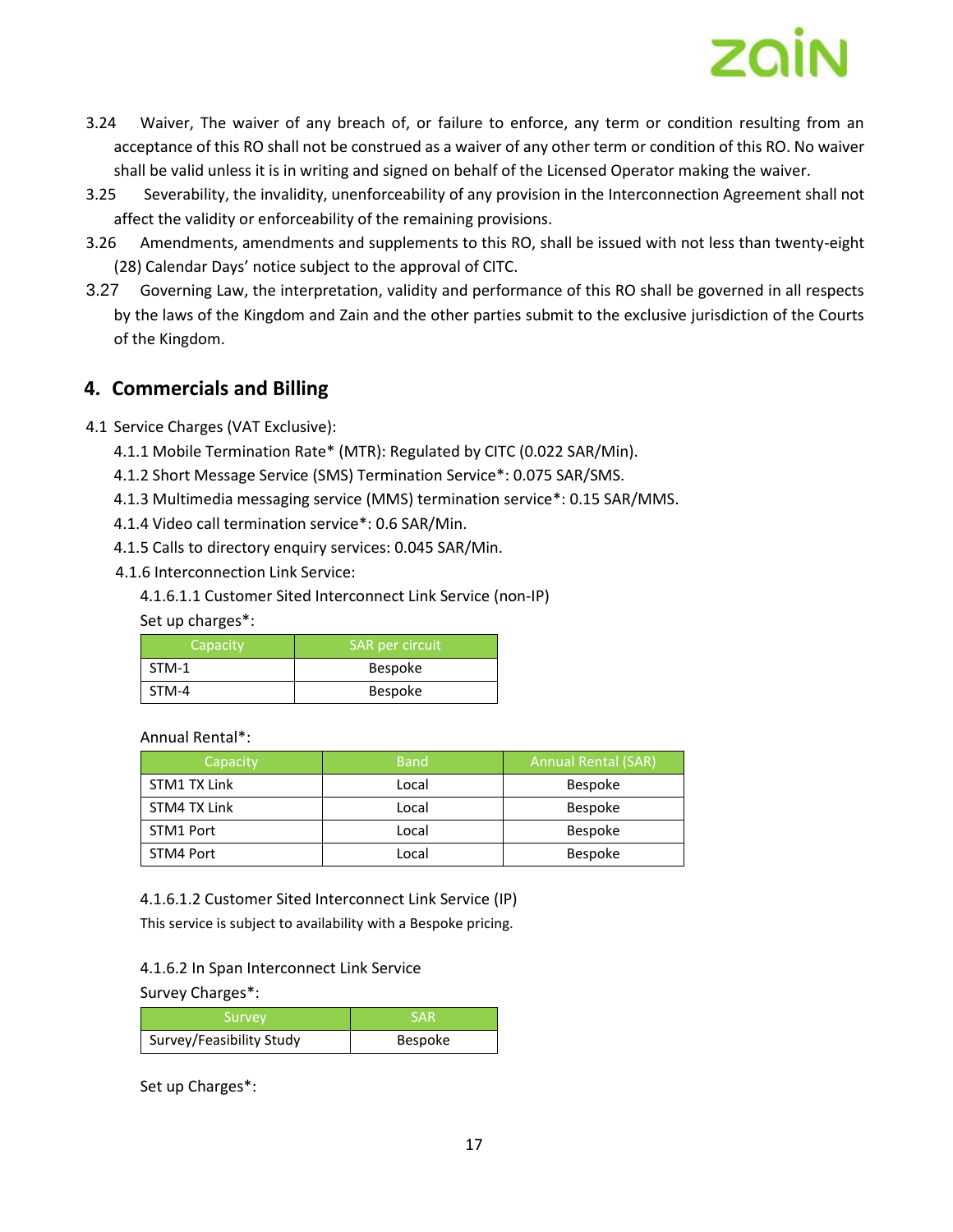| <b>Footway Box Construction</b> | <b>SAR</b> |
|---------------------------------|------------|
| <b>Footway Box</b>              | Bespoke    |

| 'IS Interconnect Link | <b>SAR</b> |
|-----------------------|------------|
| STM-1                 | Bespoke    |

| Intra Building Link | <b>SAR</b> |
|---------------------|------------|
| $STM-1$             | Bespoke    |

#### Annual Rental\*:

| IS Interconnect Link | SAR per year   |
|----------------------|----------------|
| $STM-1$              | <b>Bespoke</b> |

| Intra Building Link | SAR per year   |
|---------------------|----------------|
| $STM-1$             | <b>Bespoke</b> |

*\*These prices are considered as price ceilings.*

#### 4.1.7 Collocation

Zain shall offer Collocation on the grounds of availability at Zain sites. Collocation shall be provided based on first-come, first served principle according to the date of receipt of the written order subject to the following;

If the available space at a specific site does not fit the first-come operator and there are no alternative solutions, then priority will be given to the next –come operator Licensee.

- Urgency of requirement, and upon availability, can be prioritized and justified only after CITC approval. In such cases, if the next-come operator's request is more urgent than first-come operator, then priority for Collocation service will be given to the next-come operator.

Collocation shall be provided if technically feasible and reasonable and will not adversely affect the operational integrity of the existing equipment at the Collocation under the control of Zain.

Collocation is provided for a minimum of 1 (one) year lease. The operator may cancel the Collocation upon written notice at least 60 days prior to the date of termination.

- Operator should not make any changes by himself or through third party to Zain facilities without a prior written approval from Zain. Zain shall response to the modification request within 10 working days of receipt of a request. The operator – if the request approved by Zain – will bear all the costs of the changes.

The Rate charged by Zain for the running costs of collocation will reflect market values.

Specific charges vary from service location to another and shall be available on request from the operator as part of the feasibility study.

Cancellation of requests for Collocation will incur charges that reflect the reasonable costs necessarily incurred by Zain up to the point of formal notification of a cancellation request.

The operators requesting the service need to reach through their fiber to the point of interconnection (POI) specified by Zain and connect with the Zain optical fiber distribution point (ODF).

4.2 Billing and Payment Procedure:-

4.2.1 All invoices shall be due and payable in Saudi Riyal.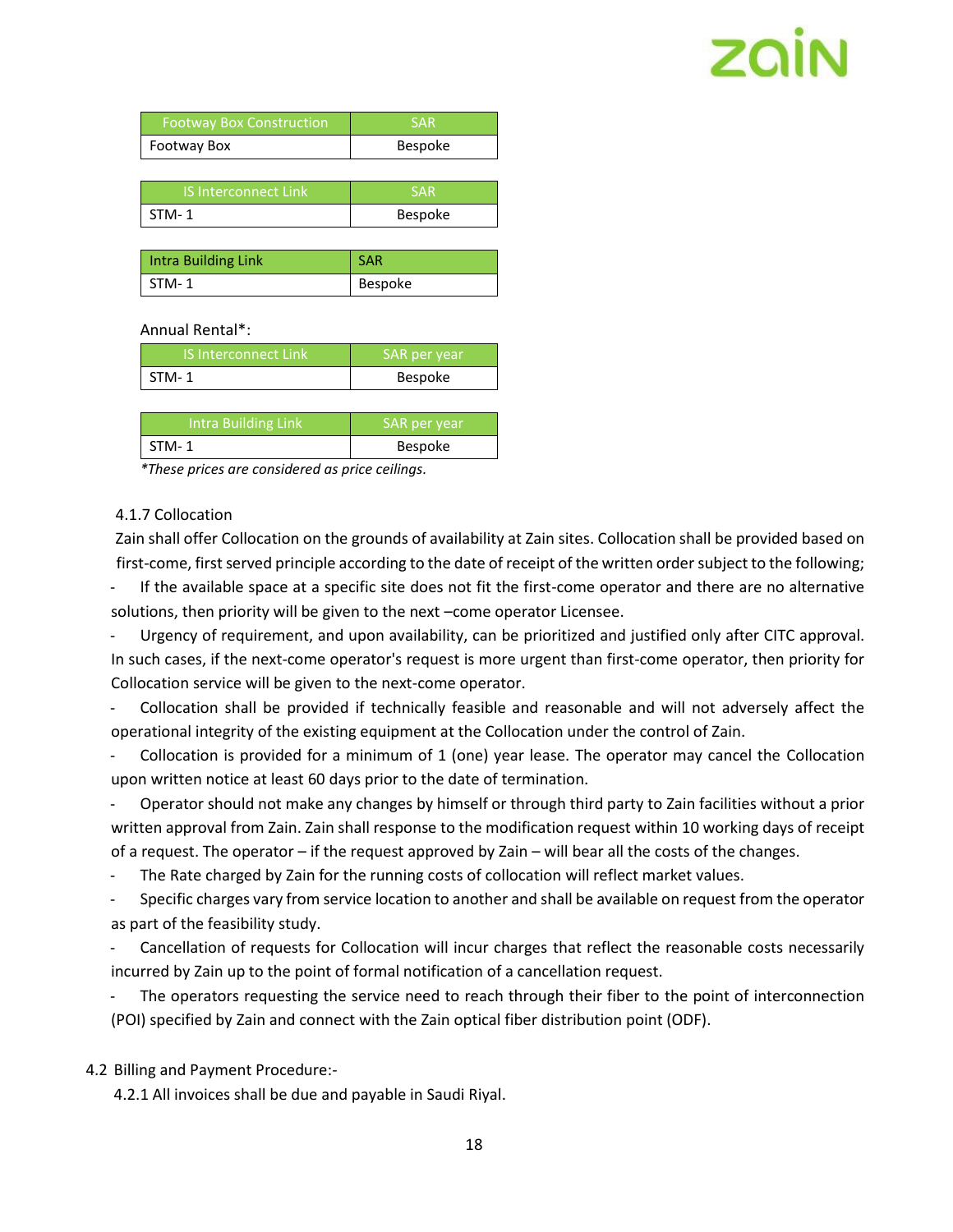

4.2.2 All payment shall be made within thirty calendar (30) days of the invoice date.

4.2.3 Invoices shall be initially sent by email and then a paper copy delivered by a courier.

4.2.4 If either party overpays an invoice, and the amount of overpayment is jointly agreed by both parties, the party issuing the invoice shall send a credit note for the agreed amount to the overpaying party within five (5) working days of the joint agreement that an overpayment has occurred.

4.2.5 If there are invoicing/billing discrepancies and the amount of the discrepancy is less than the tolerance level of three percent (3 %), then the billed party shall pay the billing party's invoice in full on the due date.

4.2.6 If the discrepancy is greater than the tolerance level detailed in Clause 4.2.5 above, a request for recalculation shall be sent within ten (10) days of the invoice date. The Joint Working Committee (JWC) shall meet within one (1) week reckoned from the date of request to resolve the issue.

4.2.7 If no error is found by the JWC, payment shall be due within (30) days of the invoice date or ten (10) working days reckoned from the report of the JWC, whichever is longer. If an error is found, the invoice shall be recalculated and resent and payment is due within (10) working days upon receipt of the new invoice.

4.2.8 If the issue has not been resolved by the due date of the invoice, the remaining undisputed invoice amount shall be payable as normal.

4.2.9 The time to reach a consensus on any invoice in dispute is sixty (60) days upon receipt of the request for recalculation.

## **5. Locations of the Points of Interconnection**

A list of locations offered for interconnection including maps to enable other Service partiesto make efficient choices on the selection of PoIs for Interconnection Services. The details of these points offered for interconnection are to be maintained as an annex to this RO. The list and the related information will be updated on a regular basis.

## **6. Technical Standards & Testing Procedures**

#### 6.1 Technical Standards:

Where relevant for interconnection with Zain, the following hierarchy of standards and procedures will apply:

- Any legal requirements
- ETSI standards
- ITU-T Recommendations
- National standards
- Any other international standards
- The SIP protocol is used as defined in RFC 3261 (http://rfc.net/rfc3261.html) to convey and terminate voice calls. The interconnection between both infrastructures is done through the Internet unless otherwise agreed upon between parties.

#### 6.2 Testing Principles:

Interconnection to Zain's network shall be carried out and provision of Services under this Interconnection Agreement provided only after the satisfactory completion of the Interconnect Testing and after Zain is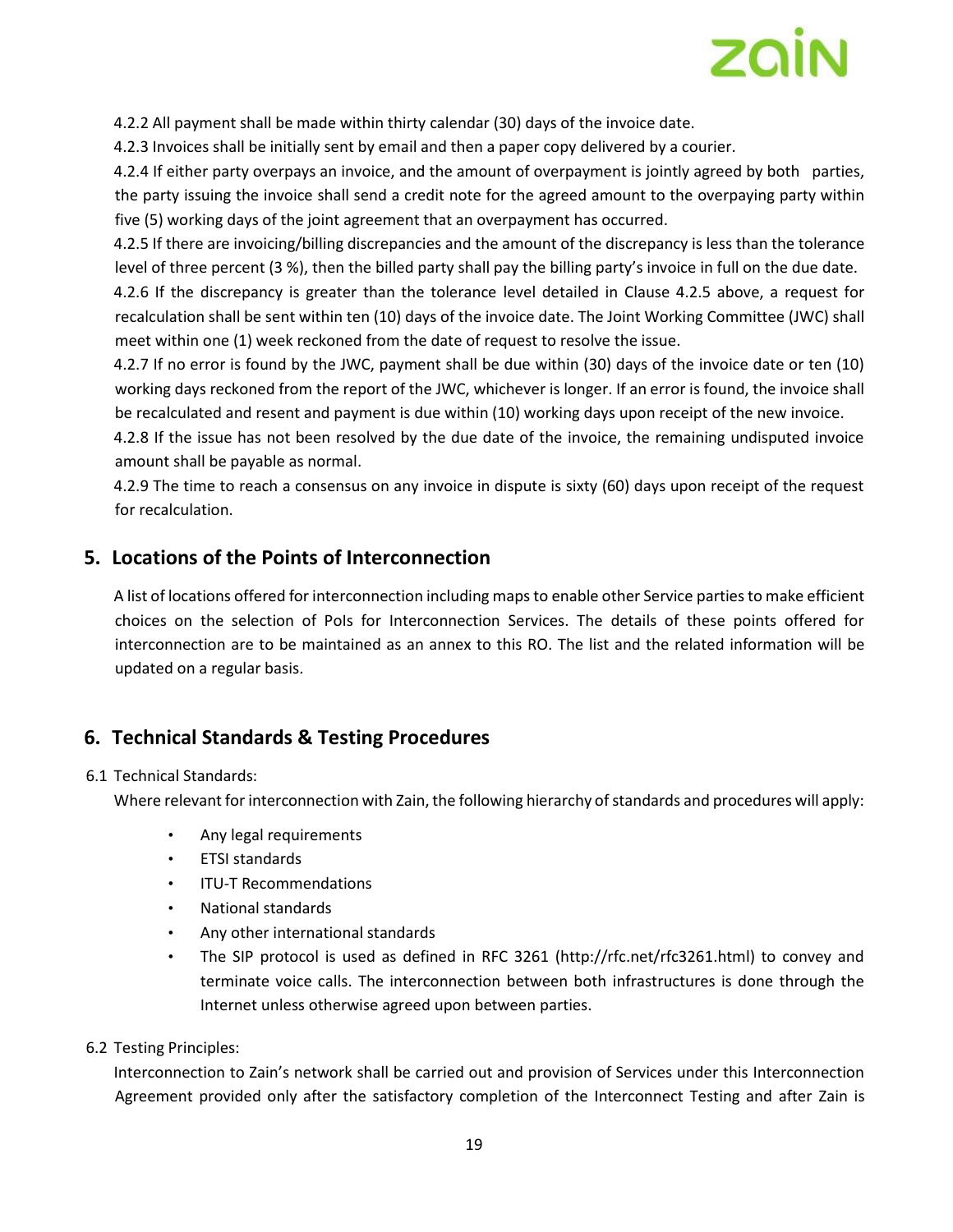satisfied with the Interconnect testing, testing shall be carried out in accordance with Zain's testing manuals. The operator shall perform interconnect testing in accordance with this schedule or as otherwise mutually agreed with.

6.2.1 Timeline for testing:

6.2.1.1 The Operator shall book the required test date and the testing duration at least seven (7) business days period to the requested testing date. The Operator shall submit the request to Zain for interconnect testing.

6.2.1.2 The requested testing duration is subject to mutual agreement by the Parties.

6.2.1.3 Any request for extension to the testing duration beyond the agreed time frame by the Operator is subject to mutual agreement by both Parties. The Operator shall make its request for extension at least two (2) business days period to the end of the testing duration.

6.2.1.4 Zain shall not be liable to the Operator for any delay in completing all the test items unless such delay is directly attributable to the neglect or fault of Zain.

6.2.1.5 The following tests are in addition to any interoperability tests which may be required to ensure the basic interoperability of the generic software used by each party.

6.2.1.6 The following tests are performed each time a new Point Of Interconnection is established or additional capacity added to an existing route.

6.2.2 Tests on Digital 2 Mbps circuits:

Below are described all tests on digital 2 Mbps circuits that are:

6.2.2.1 Error Performance measurements will be performed end to end for E1 circuits provided over transmission systems in order to comply with ITU-T Recommendations: G.826.

- 6.2.2.2 End-to-end error performance objectives:
- 6.2.2.3 Rate 2.048Mbps
- 6.2.2.4 Bits/block 2048
- 6.2.2.5 Error Second Ratio ESR 0.04
- 6.2.2.6 Severely Error Second Ratio- SESR 0.002
- 6.2.2.7 Background Block Error Ratio- BBER 2 ô 10–4 (Note 1)

6.2.2.8 The allocation for the error performance objectives to the national portion of the end-to-end path will be done according to G.826 Recommendation.

6.2.2.9 The duration of the above test is at least 24 consecutive hours.

6.2.2.10: Error performance measurements accordingly to G.826 ITU-T.

6.2.3 Call Completion Tests:

6.2.3.1 Signaling SS7:

- All tests will be performed with test calls from Zain's network to the Operator's network, and vice versa, according to the services provided by the two networks.
- Tests will be performed in respect of all types of digital exchanges which are operated by Zain and which are available for the establishment of interconnection and in respect of all exchanges and equipment of the Operator which will be used for the purposes of interconnection.
- 6.2.3.2: Call Routing: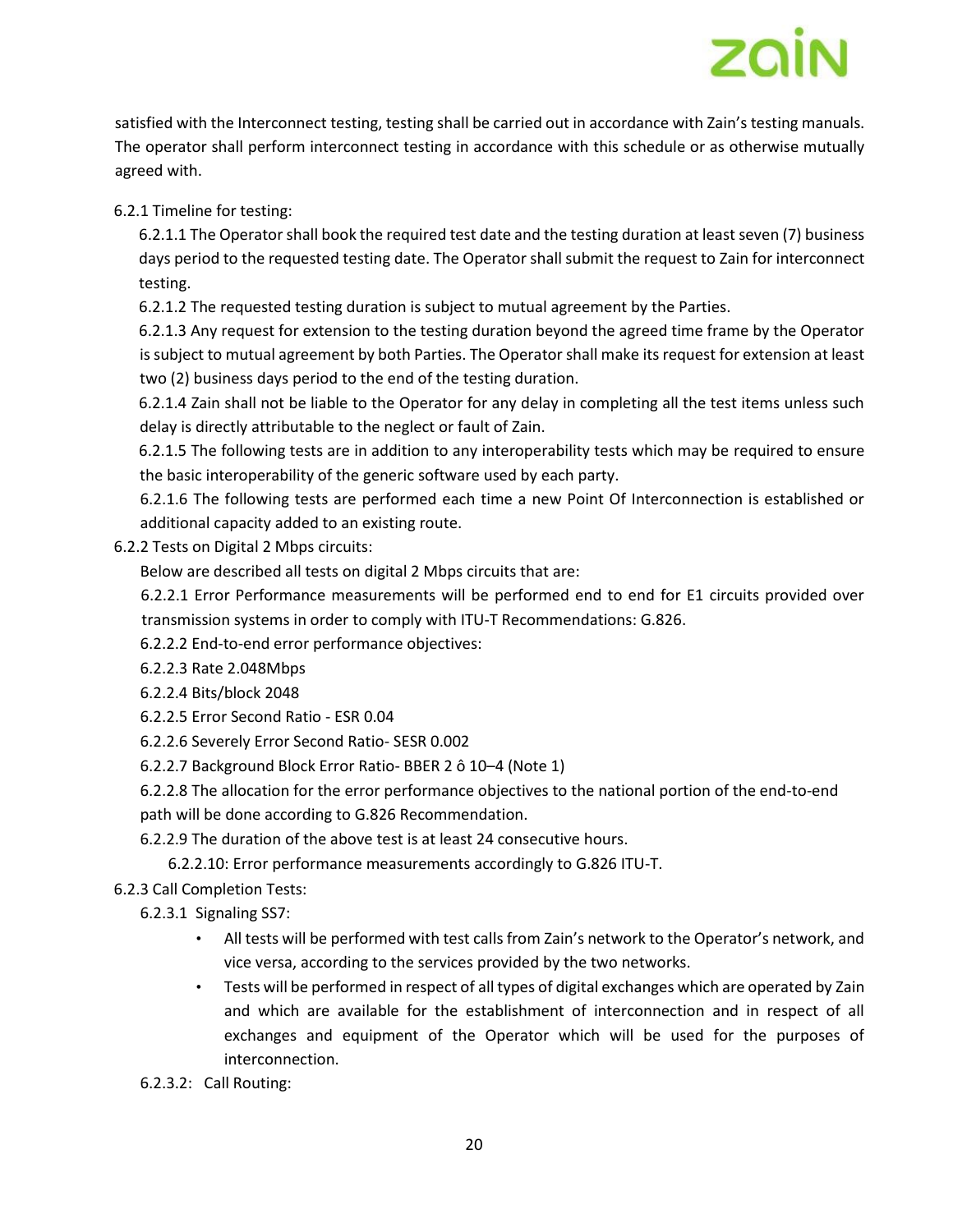

The correct data routing configuration of digital exchanges is checked by performing relevant test calls, as it described below:

• Calls originating in the Operator network and terminating in Zain's network for single transit, double transit, through all covered regions and the respective interconnection exchanges.

▪ Calls originating in the Operator network, which transit through Zain's network and terminate in a third party network.

Calls from each party to the other, in order to check the validity of the calling number at the terminating point according to National Numbering Plan.

#### 6.2.3.3 Charging Tests:

In order to ensure accurate charging of the services provided, according to the agreements the following tests will be performed:

- The error-free charging registration in files (Volume of calls and total duration in min.) per service for all charging periods (peak and off-peak time) will be checked.
- The comparison of charging files between both parties in order to ensure the matching of record.

The accuracy of the information provided by each party regarding the total volume of interconnects traffic during the billing period which is exchanged periodically between the parties in order to settle payments.

#### 6.2.3.4 Confidence Testing:

• The confidence tests shall start after the common technical test for interconnection has been completed. During one month starting from the time interconnection becomes operational the parties shall monitor the signaling traffic and the services traffic in order to see that the standards are being met. The Operator shall be responsible for testing and monitoring the performance of its own Network. Testing of the Interconnection Link and Signaling Links shall be kept to a minimum and shall be avoided during the busy hour periods. No testing shall be carried out before Zain has agreed to the conduct of such tests, including any routine tests.

- For handling problems, which can only be done through a series of test Calls, both Parties shall agree upon the details of the testing required.
- For SS7 the parties shall verify the messages are sent only for the agreed destinations and for the agreed services and meet the resilience criteria.

## **7. Network and Traffic Management**

7.1 Network Traffic Management: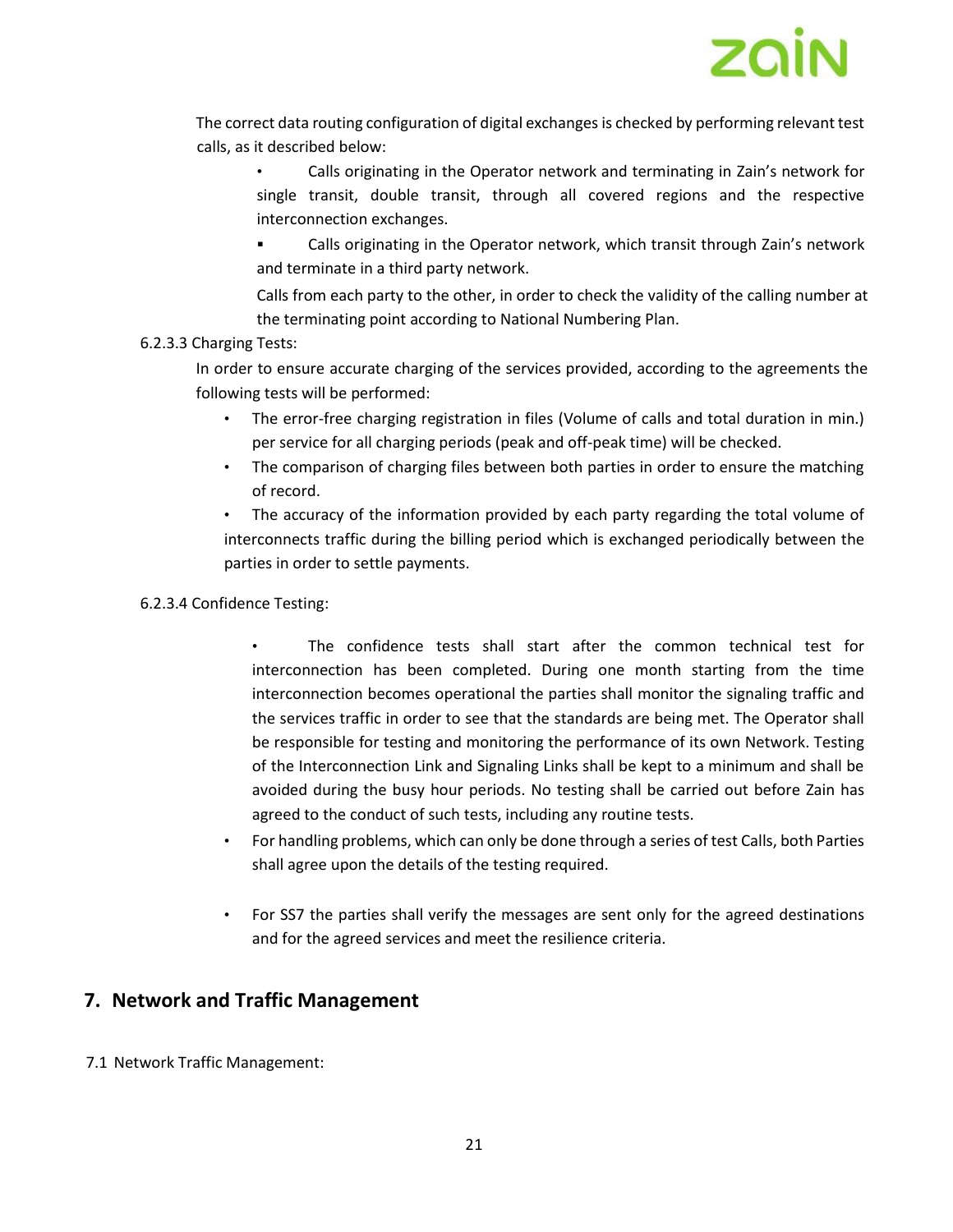

- a. Network Traffic Management (NTM) is defined as the real-time surveillance and control of Traffic flow on a telecommunications Network. Its aims are to maximize the effective use of available capacity for call completion and to maintain an acceptable Grade and Quality of Service for Users of all Parties. Designated Party shall establish Network Management Centers (NMCs) to monitor and control the flow and routing of Traffic to maximize the effective use of available capacity.
- b. Each Party should provide 24-hour contacts for dealing with NTM queries and problems and should recognize the necessity for co-operation to achieve efficient NTM relating to the Traffic routes linking their respective Networks.
- c. Each Party shall notify other Party in a timely manner when major problems occur which are likely to affect interconnected Traffic. Each Party should communicate as necessary to achieve a coordinated NTM effort.

#### 7.2 Traffic and QoS Measurement:

Interconnected Parties shall both be responsible for measuring and monitoring the Traffic and Quality of Service KPIs on the interconnect links between their Networks, and shall be able to do so at all times in 'real-time' or as close to it as possible.

#### 7.3 Routing Management:

- a. Each Party shall manage the routing of outgoing Traffic up to the Point of Interconnection and incoming Traffic from the Point of Interconnection to their destination.
- b. Each Party shall make every effort to ensure that Traffic is routed to the other Party' Networks, using overflows to alternative routing paths if necessary and already agreed.

## **8.** Maintenance Procedures and Quality of Service

8.1 Faults related to the Operator's own Leased Circuits or Network is the responsibility of the Operator. However, Zain shall be responsible for the faults of Zain's Network or Leased Circuits that it provides to the Operator.

8.2 Each Party shall maintain its own fault reporting center which shall be responsible for handling the faults between Networks, coordinating the fault clearance (including escalations) within its own Network and subsequently reporting the clearance of the fault to the other Party.

- 8.3 Each Party shall establish twenty-four (24) hour contact points for fault reporting at its nominated fault reporting center.
- 8.4 The Party encountering the fault shall notify the other Party through Email, phone Call, or other means providing real-time communication between the Parties. This should take place immediately after the fault becoming known to the Party.
- 8.5 Direct communications links shall be established between the Parties' interconnect fault reporting centers. The communication links shall facilitate the effective exchange of information and progress reports.
- 8.6 For any planned engineering works within the Operator Network, which will result in momentary outage of service of the Local Leased Circuit, SS7 Signaling Links, or Gateway Exchange, the Operator shall inform ten (10) Business Days to the other Party.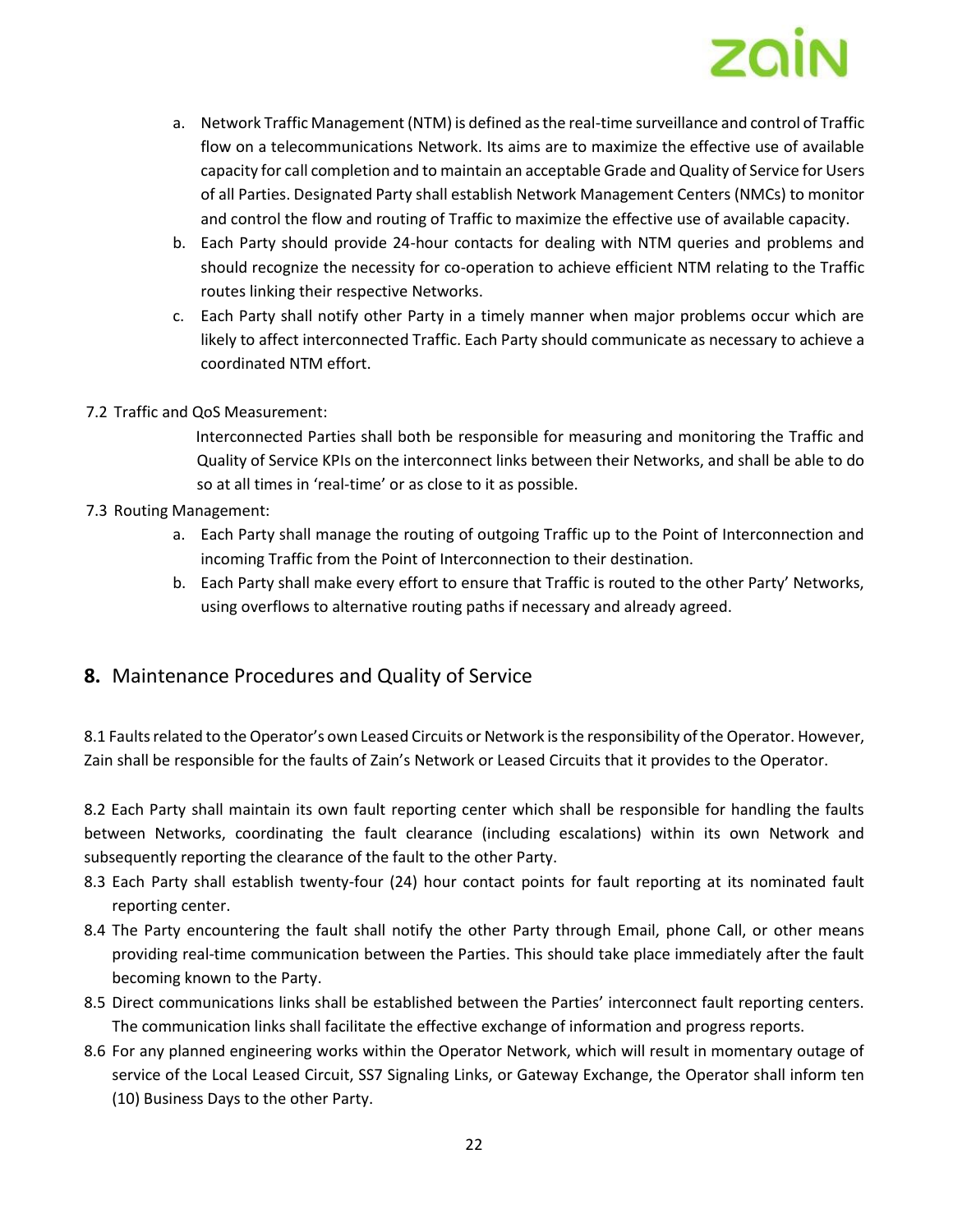- 8.7 Each party shall keep the other party informed at all times about planned interruptions, upgrades, and any other planned situation in its network which will affect the exchange of Interconnection traffic between the parties. This will enable the parties to take the necessary action to minimize the impact of such situations on its customers.
- 8.8 Each party is responsible for the operations and maintenance of its network. The parties undertake to cooperate and to take any action which is necessary for the purposes of operation and maintenance of circuits and network equipment related to interconnection in accordance with ITU and ETSI recommendations.
- 8.9 Each Party undertakes that the quality of the services that it provides to the other Party pursuant to this Agreement shall comply with the quality standards stated in applicable recommendations in Saudi Arabia, ETSI and the ITU.
- 8.10 Each Party shall provide to the other Party the same level of quality of service provided to its own customers in its own network.
- 8.11 If the quality of service provided by one of the Parties fails to meet the quality of service standards, the other Party may request in writing that action is taken to restore the service quality. If after a reasonable period of time, as agreed by the Parties, no improvement has been made, the other Party may register a dispute according to the agreed procedures.
- 8.12 If any new service is requested by a Party which fails to meet the quality of service standards, and such a failure has been assessed by the CITC, the other Party may take reasonable steps to advise its customers that such a service is not meeting the existing legal standards of quality of service.

## **9. Terms and conditions**

- 9.1 Zain hereby offers to interconnect the Zain Network with the Network of a requesting other party and to supply services and facilities on the terms and conditions as provided for in this RO. Zain undertakes to act in good faith in the negotiation of a Network Plan with any other party.
- 9.2 Separate Interconnect Links may be provided to carry the traffic of each Licensed Operator. The cost of both installation and ongoing maintenance of each Interconnect Link shall be borne in full by the Licensed Operator owning (sending) the traffic on that Interconnect Link. Initially Uni-directional Links will be utilized. Bi-directional Links may also be utilized when this represents the optimal method of handling the traffic consistent with sound engineering practices. In the latter instance of Bi-directional Links, costs for installation and ongoing maintenance shall be shared.
- 9.3 Zain or the other party shall, whilst observing the provisions, treating the other Party in a fair and professional manner, offer the other the service or facility on its then current standard tariff terms and conditions. Zain and the Other party shall always, as far as is reasonably possible, act so as to facilitate the speedy and effective provisioning and operation of the new service requested, to the benefit of customers and to the mutual advantage of both Zain and the Other party.
- 9.4 The Other party may, at any time, request Zain to cease supplying the Wholesale Fixed Call Termination Service to Zain geographic number ranges and Zain shall cease supplying the Wholesale Fixed Call Termination Service to Zain geographic number ranges as soon as practicable or at such later time as specified by the Other party in accordance with the terms and conditions specified in this RO.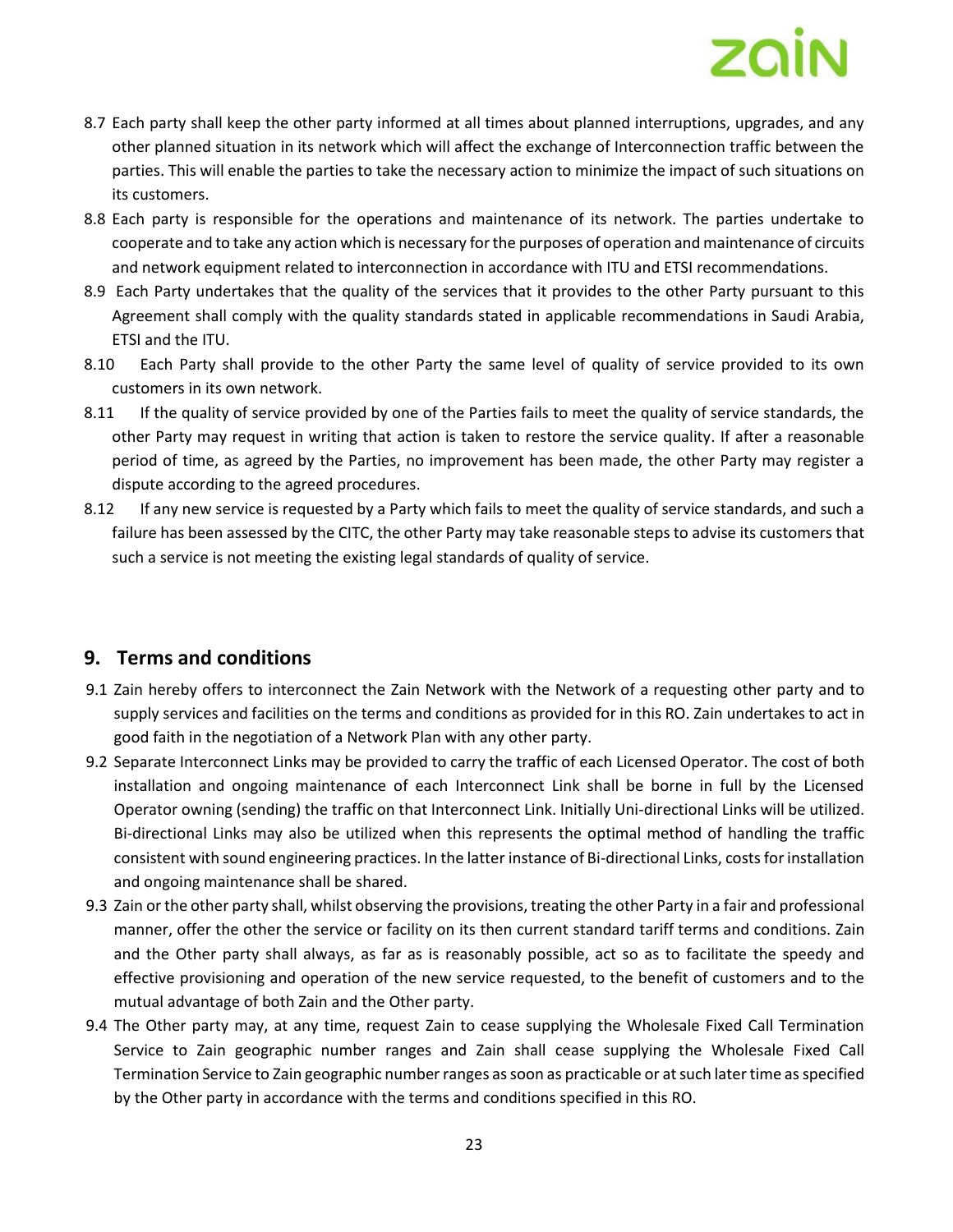- 9.5 The Other party may, at any time, request Zain to cease supplying the Call Termination Service to nongeographic number ranges and Zain shall cease supplying the Call Termination Service as soon as practicable or at such later time as specified by the Other party in accordance with the terms and conditions specified in this RO.
- 9.6 The Other party may, at any time, request Zain to cease supplying the CS Interconnect Link Service and Zain shall cease supplying the CS Interconnect Link Service as soon as practicable or at such later time as specified by the Other party in accordance with the terms and conditions specified in this RO.
- 9.7 The Other party may, at any time, request Zain to cease supplying the IS Interconnect Link Service and Zain shall cease supplying the In Span Interconnect Link Service as soon as practicable or at such later time as specified by the Other party in accordance with the terms and conditions specified in this RO.
- 9.8 The Other party may, at any time, request Zain to cease supplying the Wholesale National Leased Line Service and Zain shall cease supplying the Wholesale National Leased Line Service as soon as practicable or at such later time as specified by the Other party in accordance with the terms and conditions specified in this RO.
- 9.9 The Other party may, at any time, request Zain to cease supplying the Wholesale International Leased Line Service and Zain shall cease supplying the Wholesale International Leased Line Service as soon as practicable or at such time as specified by the Other party in accordance with the terms and conditions specified in this RO.
- 9.10 The Other party may, at any time, request Zain to cease supplying the Wholesale Outgoing International Voice Call Service and Zain shall cease supplying the Wholesale Outgoing International Voice Call Service as soon as practicable or at such later time as specified by the Other party in accordance with the terms and conditions specified in this RO.
- 9.11 The Other party may, at any time, request Zain to cease supplying the SMS Termination Service and Zain shall cease supplying the SMS Termination Service as soon as practicable or at such later time as specified by the Other party in accordance with the terms and conditions specified in this RO.
- 9.12 The Other party may, at any time, request Zain to cease supplying the Wholesale Transit Interconnection Service and Zain shall cease supplying the Wholesale Transit Interconnection Service as soon as practicable or at such later time as specified by the Other party in accordance with the terms and conditions specified in this RO.
- 9.13 The Other party may, at any time, request Zain to cease supplying the Wholesale Fixed Intelligent Call Origination Service and Zain shall cease supplying the Wholesale Fixed Intelligent Call Origination Service as soon as practicable or at such later time as specified by the Other party in accordance with the terms and conditions specified in this RO.
- 9.14 The Other party may, at any time, request Zain to cease supplying the Wholesale Mobile Intelligent Call Origination Service and Zain shall cease supplying the Wholesale Mobile Intelligent Call Origination Service as soon as practicable or at such later time as specified by the Other party in accordance with the terms and conditions specified in this RO.
- 9.15 The Other party may, at any time, request Zain to cease supplying the MMS Termination Service and Zain shall cease supplying the MMS Termination Service as soon as practicable or at such later time as specified by the Other party in accordance with the terms and conditions.
- 9.16 The Other party may, at any time, request Zain to cease supplying the Wholesale Video Call Termination Service and Zain shall cease supplying the Wholesale Video Call Termination Services as soon as practicable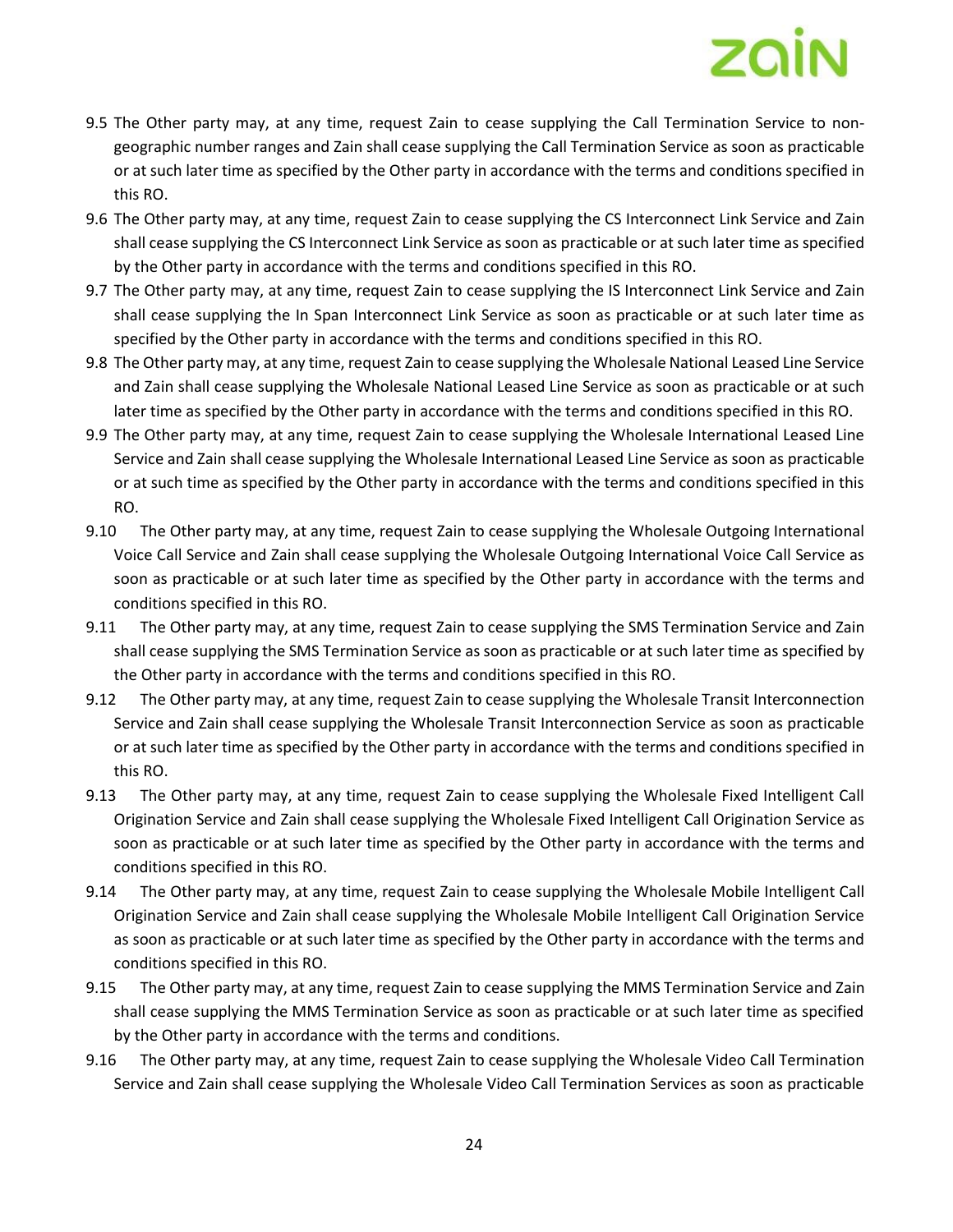

or at such later time as specified by the Other party in accordance with the terms and conditions specified in this RO.

9.17 The Parties shall agree in advance all necessary technical and commercial requirements for the provision of the Wholesale National Roaming Service within Universal Service areas, The Requesting OLO and Zain shall enter into a separate a USF Service Areas Roaming Agreement where in all the related technical, commercial and the other contractual terms and conditions which will be mutually discussed and agreed to will be included.

## **10. Forecasting**

10.1 Forecasting of Interconnection Traffic, Interconnect Links and SS7 Signaling Link Requirements 10.1.1 Forecast Requirements

10.1.1.1 Zain requires other parties using Zain's Interconnection services to provide forecasts between the other party's and Zain's Networks, in good faith and as accurately as is reasonably possible, of the following:

- Traffic route capacity for routes from the other party to Zain
- Interconnect Link capacity for links carrying the above-mentioned traffic routes
- Signaling capacity requirements.
- 10.1.1.2 The following high level forecasting steps will be adopted:
- Other party submits initial two years forecast
- Joint Technical Review Committee agree forecast
- Forecast becomes Advanced Capacity Order (ACO)
- ACO sets commitment levels for Calendar Months one (1) to twelve (12)
- Other party places firm orders against ACO
- Firm orders monitored against ACO
- Reforecast submitted every six (6) Calendar Months
- ACO extended by further six (6) Calendar Months

10.1.1.3 In the event that the other party does not provide forecasts or is believed not to provide forecasts in good faith, Zain has the right to initiate a Dispute under Clause 19 of the Primary Document and amend the forecast in the interim until the Dispute is resolved.

10.1.1.4 Route forecasts shall be given in terms of the locations of the A and B ends for at least six (6) Calendar Months prior to any firm order. The Other party shall update these forecasts every six (6) Calendar Months.

10.1.1.5 The Other party shall provide to Zain forecasts for Interconnect Link capacity in terms of STM-1/STM-4 circuits required every six (6) Calendar Months on 1 December and 1 June of each year. This shall be monthly forecasts for months one (1) to twelve (12) and quarterly forecasts for months thirteen (13) to twenty-four (24).

10.1.1.6 The Other party shall provide to Zain forecasts for network traffic in terms of busy hour erlangs required every six (6) Calendar Months on 1 December and 1 June of each year, this shall be monthly forecasts for months one (1) to twelve (12) and quarterly forecasts for months thirteen (13) to twentyfour (24). The Other party shall update these forecasts every six (6) Calendar Months.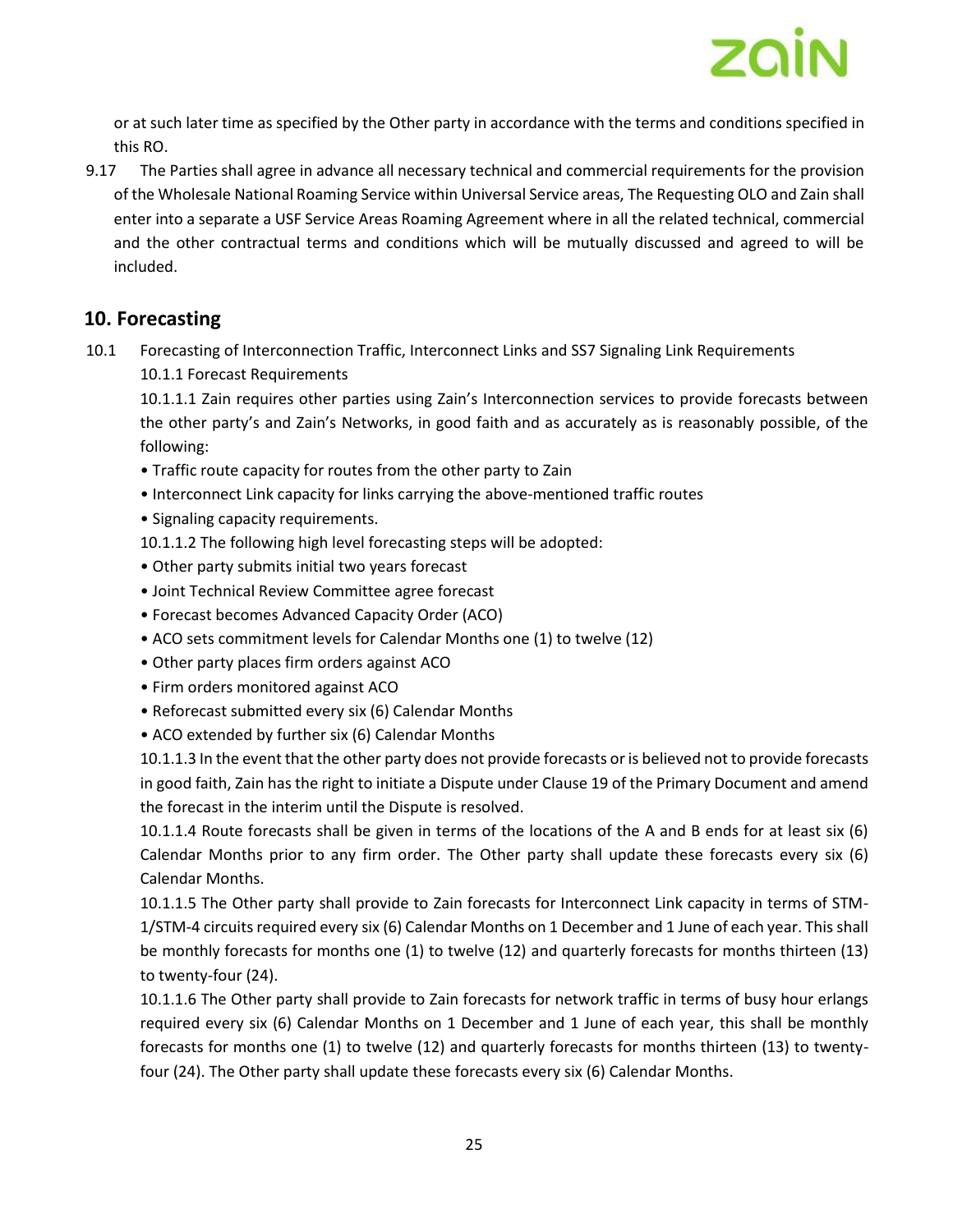

10.1.1.7 The Other party shall provide to Zain forecasts for any special or predicted network traffic variations (e.g. unusual or peak demands) as early as possible, but not less than six (6) Calendar Months before any such occurrence, if it is expected that traffic will deviate from normal patterns.

10.1.1.8 If no capacity forecasting form update is received, the forecast shall remain unchanged from that previously submitted until the following period.

10.1.2 Advanced Capacity Order (ACO) Forecasting Restrictions

10.1.2.1 The Other party shall update the Advanced Capacity Orders (ACO) on 1 December and 1 June of each year by submitting the ACO forms to the Zain commercial account manager.

10.1.2.2 Increases in capacity orders for the next forecast period shall be subject to availability of equipment and resources. Zain can offer no guarantees that such increases in ACOs can be satisfied. Zain however accepts the capacity orders increase up to 25% deviation from the provided forecast.

10.1.2.3 Decreases in capacity orders for the next forecast period shall be accepted subject to reasonable charges being levied by Zain on the other party for any costs reasonably and necessarily incurred as a result of planning for and potentially purchasing relevant equipment that cannot be reasonably used elsewhere in the Zain network. However, Zain accepts the capacity orders decrease up to 25% without levying any additional charges as penalty.

#### 10.1.3 Reactive Capacity Planning

10.1.3.1 The Other party and Zain shall agree to measure traffic on all Interconnect Links to identify congestion and maintain the target Unsuccessful Call Termination Ratio for voice service Interconnection. 10.1.3.2 In the event that the traffic, capacity and route forecasting processes have failed to maintain the target Unsuccessful Call Termination Ratio, Zain and the Other party shall agree to work together in good faith to resolve congestion issues by planning, as necessary, further Interconnection capacity or new traffic routing plans in an expedient manner and permit the free flow of traffic between the networks according to the target Unsuccessful Call Termination Ratio. Either Licensee shall have the right to call a meeting of the Joint Technical Review Committee to progress resolution of congestions.

10.1.4 Planning of New Points of Interconnection

10.1.4.1 Prior to making Interconnection available on new or previously not interconnected switching facilities, Zain or the other party, whichever is the equipment owner, shall have completed all commissioning and testing activities in accordance with the recommendations of the switch vendor and industry best practice, including but not limited to inter-working testing within its own network, and activated the SS7 Point Code.

#### 10.2 Forecasting of Wholesale leased line services

#### 10.2.1 Forecast Requirements

10.2.1.1 Zain requires other parties using Zain's Wholesale Leased Line Services to provide forecasts of the number and capacity of Services between the other party's locations.

10.2.1.2 Wholesale Leased Line Services forecasts shall be given in terms of the locations of the A and B ends for at least six (6) Calendar Months prior to any firm order. The Other party shall update these forecasts every six (6) Calendar Months.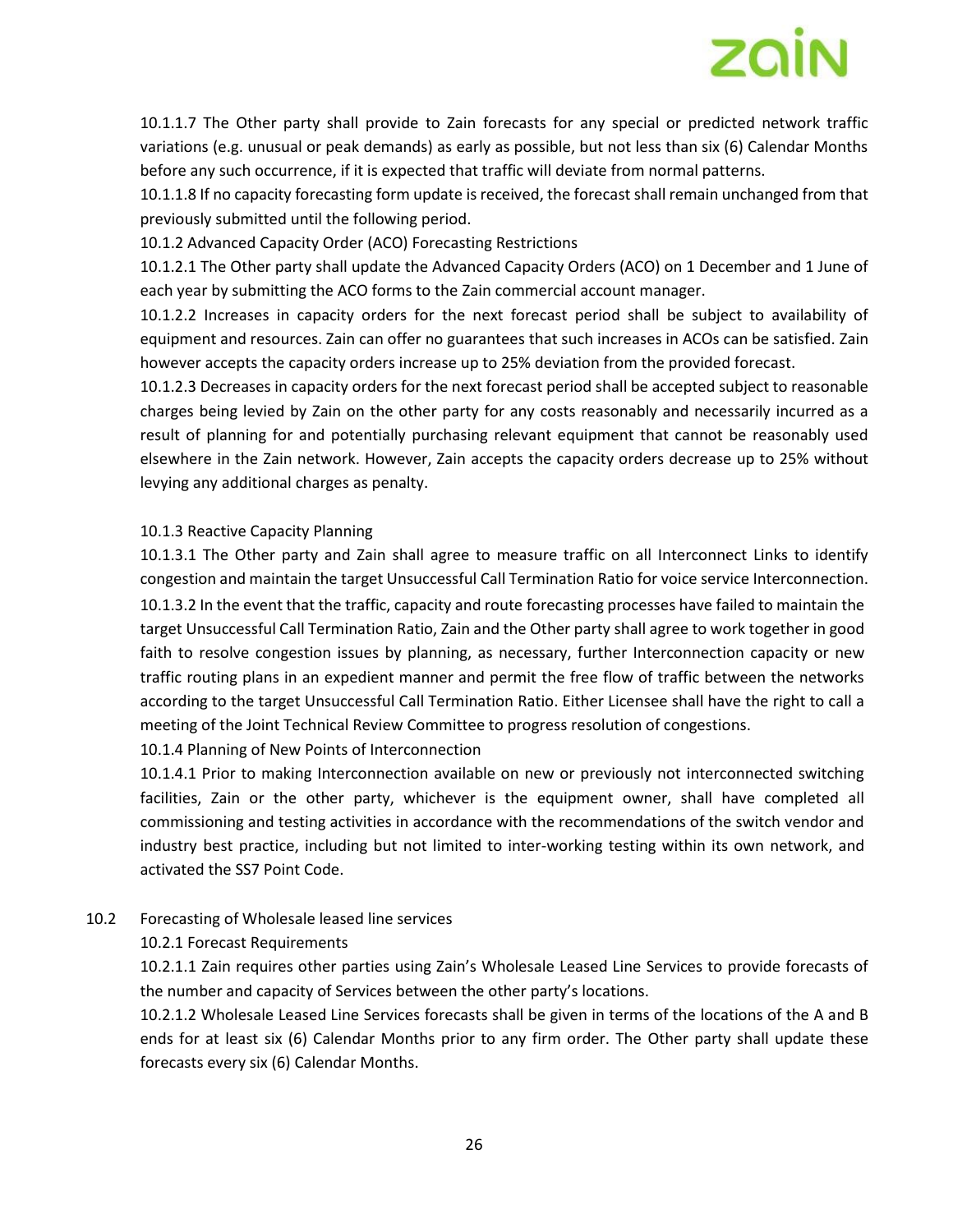

#### 10.3 Forecasting of International Outgoing Voice Minutes Services

#### 10.3.1 Forecast requirements

10.3.1.1 Zain requires other parties using Zain's Wholesale Outgoing International Voice Call Services to provide forecasts of the number of minutes by destination for destinations expected to have over 5% or more of the total of all outgoing international voice minutes and an aggregated forecast for all other destinations.

10.3.1.2 The Other party shall provide to Zain forecasts for Wholesale Outgoing International Voice Call Services minutes required every six (6) Calendar Months on 1 December and 1 June of each year this shall be monthly forecasts for months one (1) to twelve (12) and quarterly forecasts for months thirteen (13) to twenty four (24). The Other party shall update these forecasts every six (6) Calendar Months.

#### 10.4 Forecast Agreement and Approval

10.4.1 The Joint Technical Review Committee shall review all forecasts at a meeting to be convened within ten (10) Business Days of receipt of the forecast by Zain. The forecasts shall be approved unless it is considered that they are unreasonable or impractical to implement in the time requested. If approved, authorized representatives of both Parties will sign the forecasts to signify their commitment to the forecasts.

10.4.2 If the Parties fail to agree the forecasts or part thereof then the Parties will use all reasonable endeavors to reach agreement within five (5) Business Days. If agreement cannot be reached, then either Party may notify the other of a Dispute. Only those portions of the forecasts that have not been agreed shall be in Dispute.

#### 10.5 Forecast Review

10.5.1 The Technical Review Joint Committee will review the other party forecasts on a monthly basis. If the ordering profile significantly deviates from the agreed forecast tolerances Zain reserves the right to request a reforecast.

#### 10.6 Reciprocity of Forecasting

10.6.1 Demand forecasts for Interconnection services, and the adherence to the procedures stated in this RO are required to be followed by both Parties. In the case of services which are not provided on a reciprocal basis then the forecasting arrangements are only applicable to the Party requesting the service.

## **11. Quality of service measures**

#### 11.1 Service Level Requirements

11.1.1 Zain will provide Call Conveyance Interconnection services to the other party at the same level of quality as for its own customers.

11.1.2 Both Zain and the other party will be responsible for regularly measuring and monitoring the traffic and quality of service on the Interconnect Links between their networks and will be able to do so in real time or as close to real time as is possible. Zain and the other party will work jointly to achieve this goal in accordance with general standards and methods specified by the ITU and the processes outlined below.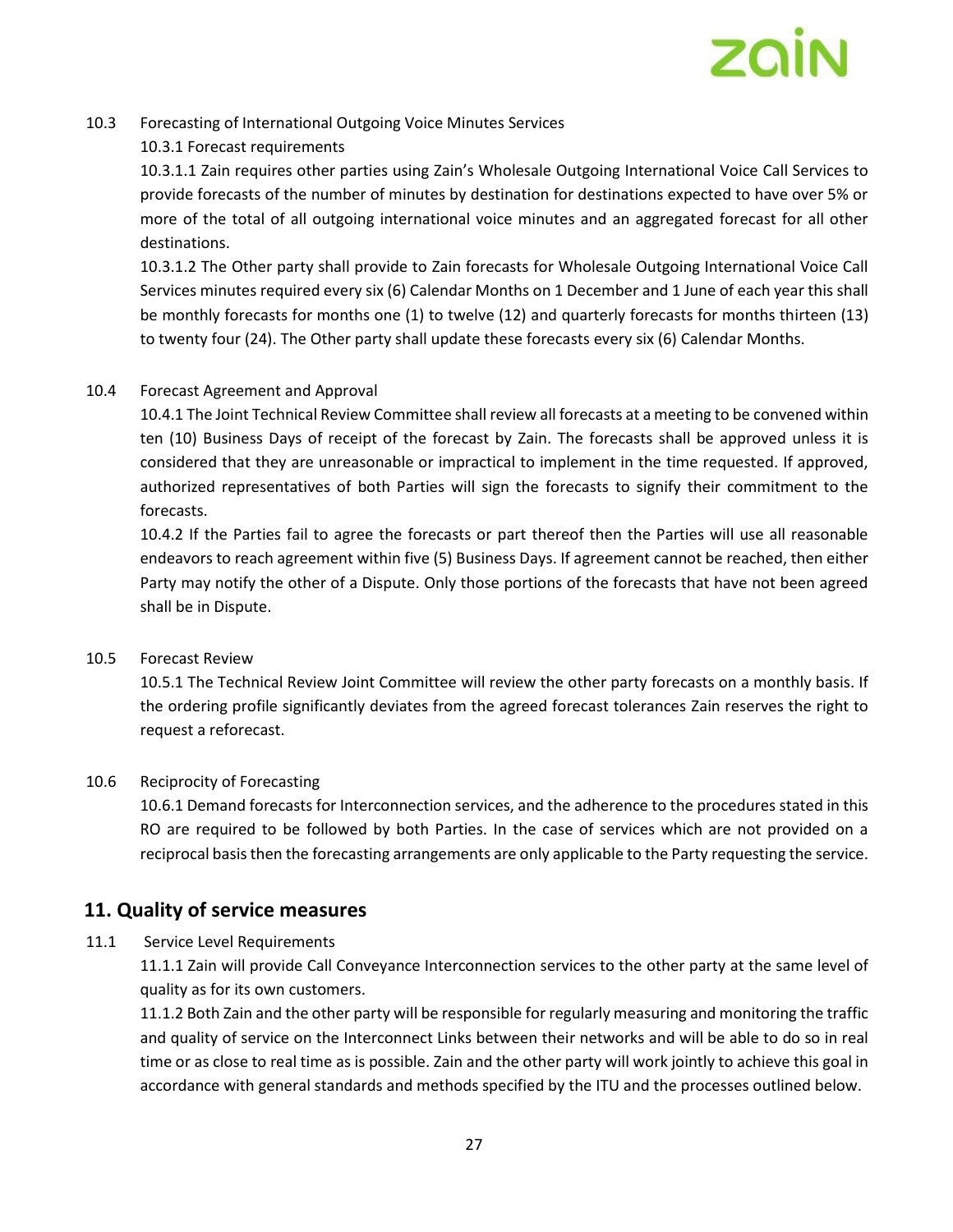

11.1.3 This RO sets out the target service levels by which the capacity and traffic characteristics of the Interconnection services provided by Zain to the other party will be measured and assessed. It also sets out the quality-of-service measures to which Zain commits for the provision and maintenance of Interconnection services under an Interconnection Agreement pursuant to this RO.

11.1.4 Targets are set for a number of specific service level attributes.

- Delivery Lead Times:
- o Interconnect Links
- o Wholesale Leased Lines
- Performance
- o Interconnect Links
- o Wholesale Leased Lines
- o Network
- Fault repair time for Interconnect Links
- o Service affecting faults
- o Non-service affecting faults

11.1.5 The service level attributes listed in Clause 11.1.4 above will apply except in the circumstances defined in Force Majeure Clause. For the avoidance of doubt, Zain will make all reasonable efforts to comply with the terms of the service level attributes.

11.1.6 An unreasonable delay caused by the other party's non-fulfilment of its obligations arising out of the Interconnection Agreement will result in the non-applicability of all or part of Zain's undertakings contained in this RO. Such obligations include, but are not limited to, access to sites for survey or provision of information required for service provisioning or fault resolution.

11.1.7 Zain will provide traffic and quality of service reports upon request from CITC, in accordance with its license obligations.

#### 11.2 Delivery Lead Times

11.2.1 Zain's commitment to deliver within the lead times outlined below, will only apply to services ordered in accordance with the procedure for ordering and provisioning and within the forecast provided by the other party under the procedure set out in Forecasting.

#### **Delivery of Interconnect Links**

11.2.2 The table below details the delivery lead times applicable to Customer Sited (CS) Interconnect Links ordered within the agreed forecast by the other party, starting from the end of the order negotiating period:

| <b>Order Type</b>                                                              | <b>Delivery Lead Time</b> |
|--------------------------------------------------------------------------------|---------------------------|
| New CS Interconnect Link to a new Point of Interconnect (POI)                  | 14 Weeks                  |
| Additional CS Interconnect Link to an existing POI where capacity is available | 4 Weeks                   |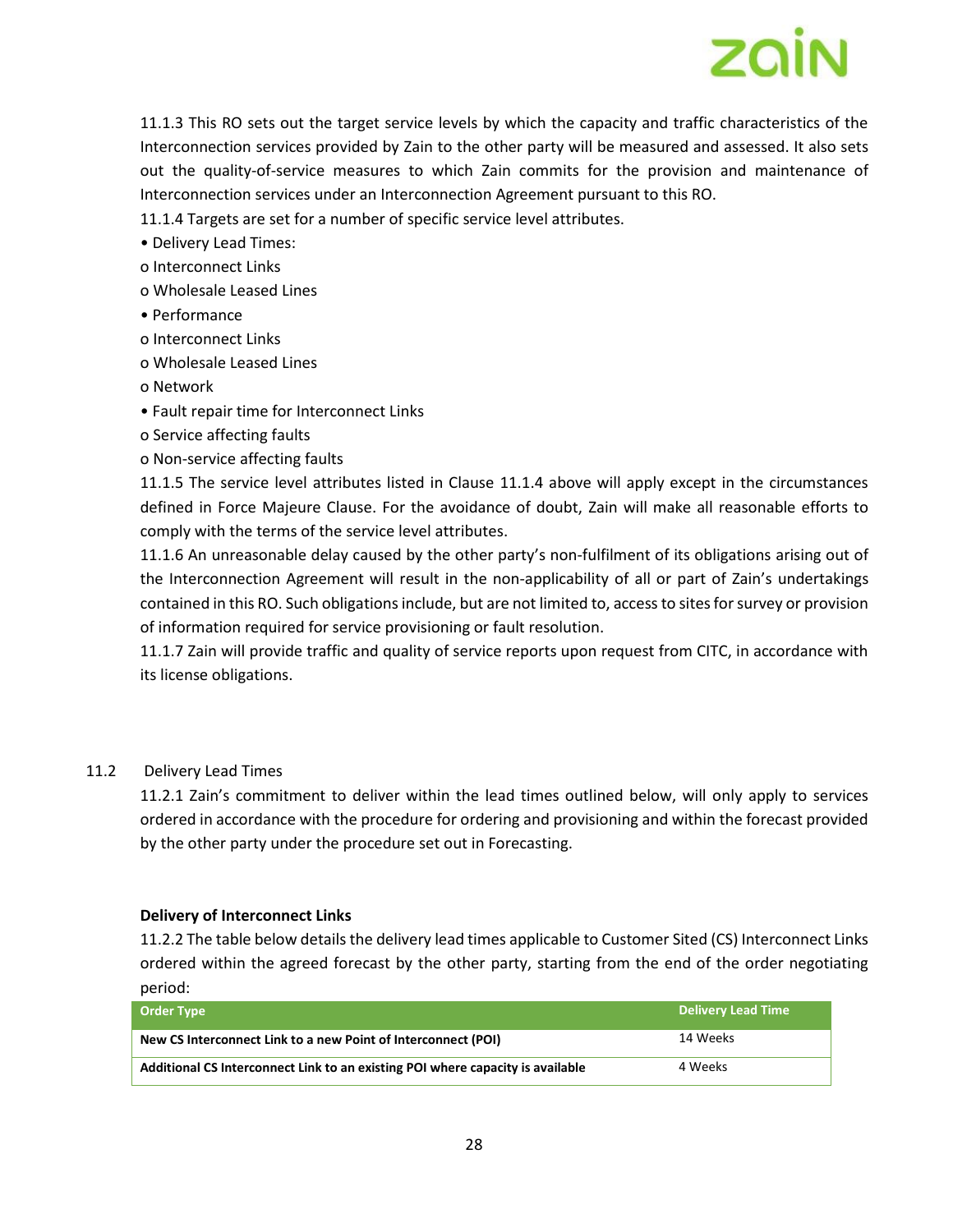

11.2.3 The delivery lead times as applicable to In Span Interconnect Links will be determined on a case by case basis.

#### **Delivery of Wholesale Leased Lines**

11.2.4 The table below details the delivery lead times applicable to Wholesale Leased Lines ordered within the agreed forecast by the Other party, starting from the end of the order negotiating period:

| Order Type                                                                                     | <b>Delivery Lead Time</b> |  |
|------------------------------------------------------------------------------------------------|---------------------------|--|
| New Wholesale Leased Lines where transmission equipment is available at both ends              | 4 Weeks                   |  |
| New Wholesale Leased Lines where transmission equipment is required at one or both<br>14 Weeks |                           |  |
| ends but not involving civil engineering work                                                  |                           |  |

#### 11.3 Performance

#### **Availability of Interconnect Links**

11.3.1 Each Interconnect Link will have a target availability of 99.8% which is the amount of time over one quarter (that is to say three (3) Calendar Months in the Gregorian calendar) during which the link is fully functional and available for the conveyance of traffic.

11.3.2 A higher level of availability on individual Interconnection routes may be obtained if the other party and Zain agree to install additional Interconnection Link capacity and implement alternative routing.

#### **Availability of Wholesale Leased Lines**

11.3.3 Each Wholesale Leased Line will have a target availability of 99.0% which is the amount of time over one quarter (that is to say three (3) Calendar Months in the Gregorian calendar) during which the link is fully available.

#### **Overall Availability**

11.3.4 For the overall performance of the Interconnect Links and Wholesale Leased Lines the availability should meet the performance target of 99.9% on average yearly.

#### **Quality of Service for switching network**

11.3.5 Unsuccessful Call Termination Ratio measurements will be carried out in each of the relevant Zain exchanges as applicable in order to monitor the overall quality of service. The following Unsuccessful Call Termination Ratio parameters will be measured:

Total number of all attempts

Total number of Successful Calls (Calls set up successfully), which comprises:

- o Total number of answered Calls
- o Total number of Calls to busy subscribers
- o Total number of unanswered Calls

Total number of unsuccessful Call attempts which comprises:

- o Congestion due to non-availability of common resources
- o Technical faults in the network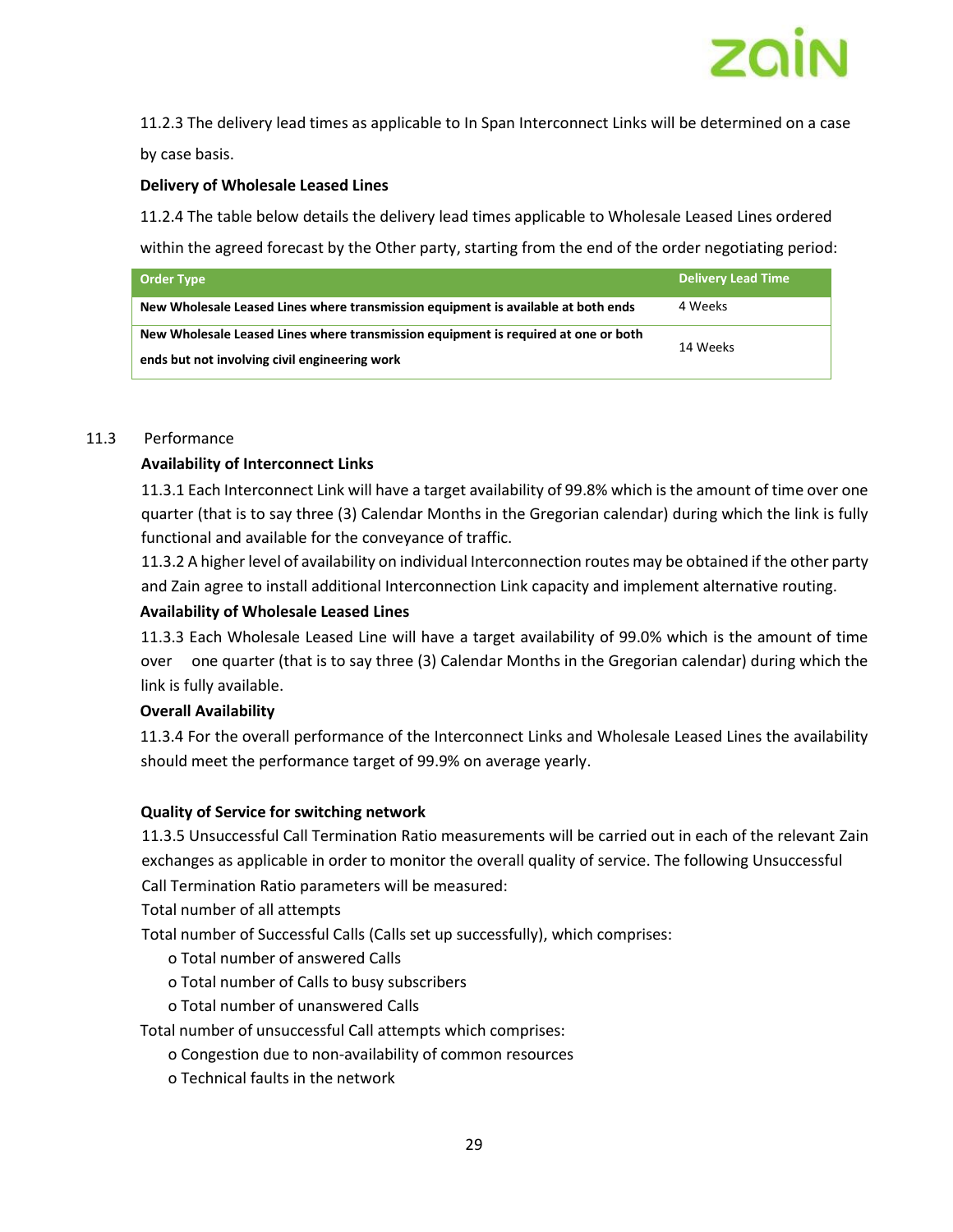On the basis of the measurements as set out in Clause 11.3.5, Zain will calculate the Unsuccessful Call Termination Ratio during the busy hour on any Interconnect Link. The Unsuccessful Call Termination Ratio is the percentage of unsuccessful Calls of the total Call attempts during the network busy hour. Interconnect Links will be dimensioned so that the Unsuccessful Call Termination Ratio for the network busy hour is less than two percent (2%), which constitutes the target Unsuccessful Call Termination Ratio for any route.

11.3.6 Zain and the other party will cooperate and take joint action to address any issue arising from the result of the above measurements. In particular, in the event of extended breach of the Unsuccessful Call Termination Ratio on a particular Interconnect link, Zain and the other party will consider alternative traffic routing away from the congested link or increasing capacity on the Interconnect Path.

11.3.7 If an agreement cannot be reached during the review of the Network Plan, either Zain or the other party will have the right to follow the Dispute resolution process.

11.4 Interconnect Link Fault Repair

11.4.1 Zain or the other party will report to the other Party any fault related to Interconnect Links.

11.4.2 In the event of the other party's failure to report a fault in accordance with the appropriate procedure, Zain will not be bound by the terms of this RO, including the target repair time and any applicable penalties.

11.4.3 Both Zain and the other party will co-operate in any investigation and follow up action required for the resolution of the fault.

#### 11.5 Repair Times

11.5.1 Repair times are dependent on the nature of the fault (service affecting or non-service affecting).

11.5.2 When a fault has been reported and both Parties agree that the fault is service affecting, Zain will address service affecting faults as priority.

| <b>Type of Fault</b>  | <b>Target Repair Time for Interconnect Links</b> |  |
|-----------------------|--------------------------------------------------|--|
| Service Affecting     | 95% within 12 hours of receipt of fault report   |  |
| Non-Service Affecting | 90% within 24 hours of receipt of fault report   |  |

11.5.3 Zain will address reported faults within the timescales as detailed in the SLA table below:

#### 11.6 Review and Update

11.6.1 The quality of service measures will be reviewed after consultation with the other parties, based on technical and operational capabilities and updated as appropriate.

#### 11.7 SLA and Penalties

| <b>Service Availability</b> | <b>Penalty</b> |
|-----------------------------|----------------|
| $>= 95%$                    | <b>NA</b>      |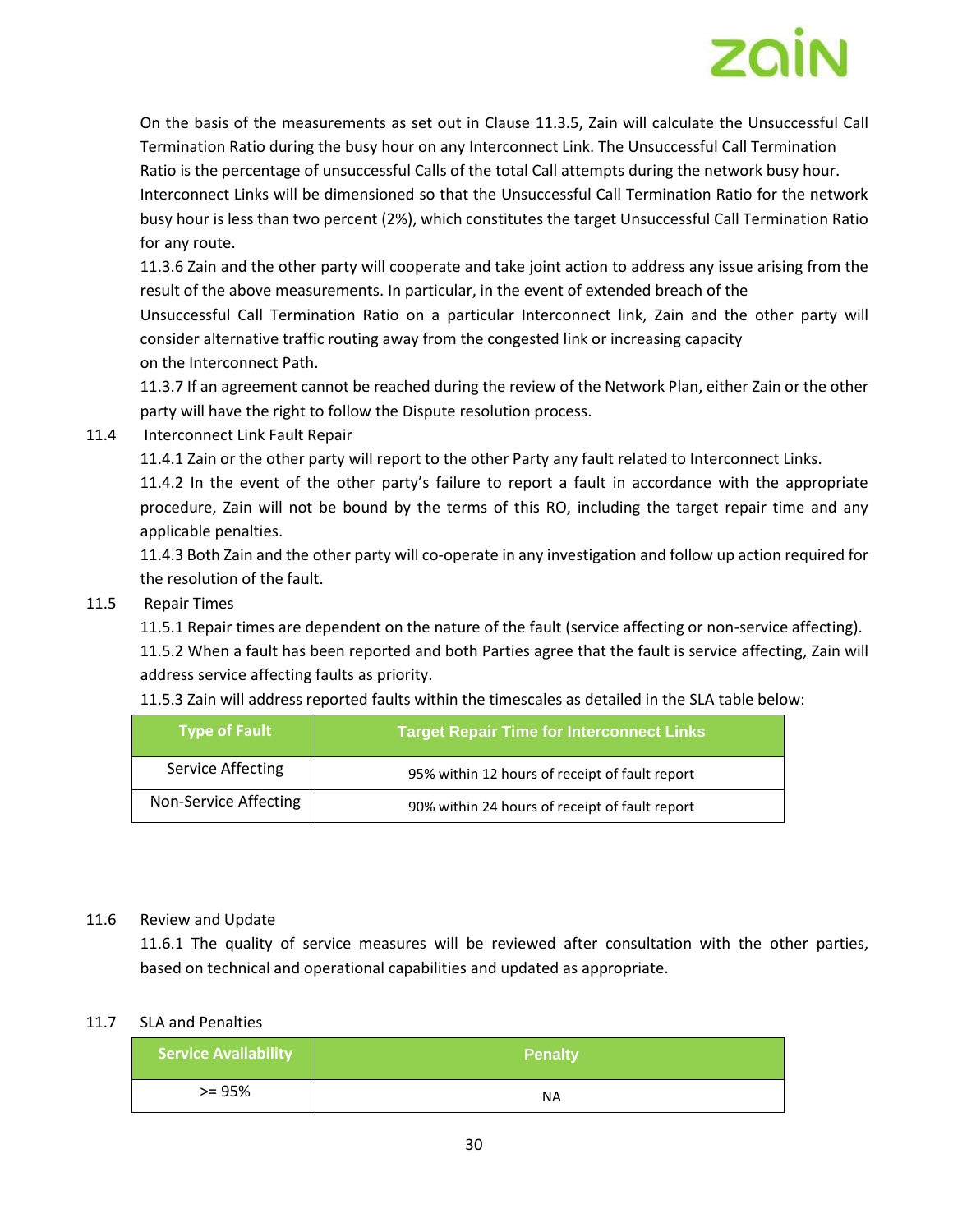

| 94% - 94.99%                                                 | 1% of Monthly Recurring Charges Provided as a Credit |
|--------------------------------------------------------------|------------------------------------------------------|
| <94%<br>4% of Monthly Recurring Charges Provided as a Credit |                                                      |

## **12. Operations & Maintenance**

12.1 Planning

#### 12.1 Provision of Network Information

12.1.1 Zain and the other party will cooperate in planning and implementing network capacity and Interconnection to ensure as far as possible that their respective Networks work together efficiently and effectively for carriage of interconnecting traffic. Such cooperation will include the mutual exchange of relevant capacity and network topology information to facilitate preparing for and implementing Interconnection in practice.

12.1.2 Each Party will provide the other Party with advance information about any planned introduction, decommissioning replacement or modification of or to any exchange (insofar as is relevant to the other Party's network or the operation thereof).

12.1.3 Each Party will provide the other Party with advance information about any proposed alterations to a network that would make it necessary to change the other Party's network in order to maintain the Interconnection between Zain and the other party.

12.1.4 Any changes should be notified as soon as the proposal becomes firm and, in any event, not less than seven (7) Calendar Months prior to the implementation of the alteration.

12.1.5 In case of any planned decommissioning work in either party's Network which will affect the interconnected traffic between the parties or require other party to modify its network, then each party shall duly provide advance information to the other party and in accordance with the Clause 12.1.4.

12.1.6 In such an event of the planned modification/ decommissioning work in either party's network, both the parties will accordingly discuss the issue in the Joint Technical & Review Committee sufficiently well in advance and identify as to how and to what extent , the Interconnection traffic between the parties will be affected with the planned network modification / decommissioning. Both parties shall also agree upon the necessary contingent measures to be taken by either side. The schedule and duration of such planned modification/decommissioning work proposed by the requesting Party shall be duly agreed upon by the other Party before commencement of such works.

12.1.7 The details of the works to be carried out by the requesting party shall be recorded and communicated to the other party well in advance. The Advice form shall also state the date, time and duration of such works, the impact to the conveyance of Calls between the Party's network, the necessary network management measures to be taken as well as any contingency plans & procedures to be adopted by either Party.

12.1.8 In case, the planned modification/decommission work involves outage of the Interconnected traffic for some period of time, then both the parties shall further discuss the traffic rerouting plans and agree on the contingent measures and traffic rerouting plans.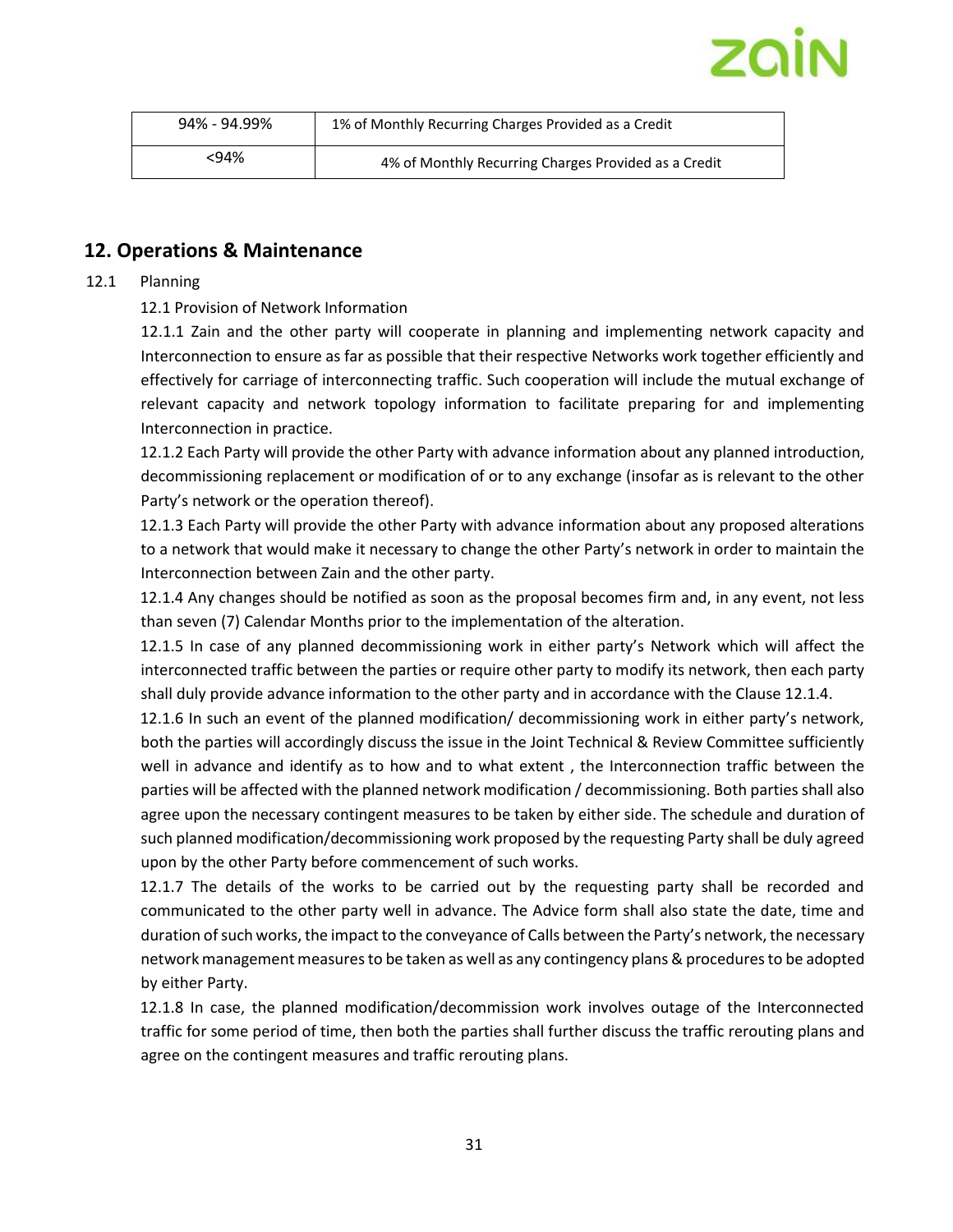12.1.9 The requesting Party shall further notify the other Party when the work is complete by providing the "Advice of Planned Decommissioning Work Completion" which should be transmitted to the other Party without any delay.

#### 12.2 Network Plan

12.2.1 The Network Plan will form part of the Interconnection Agreement between Zain and the other party respectively to provide and underwrite Interconnection capability.

12.2.2 The Network Plan will contain those elements of necessary and specific information required to achieve Interconnection between Zain and the other party. Such information includes but is not limited to:

- Capacity and traffic forecast for the other party
- Capacity orders
- Numbering plans for both Zain and the other party
- Contact points for both Zain and the other party
- Date of next review
- A diagram of all Points of Interconnection and routing for all Interconnect Paths
- Proposals for new Points of Interconnection
- Changes to call routing
- Circuit Identification Codes
- Notification and information relating to planned network upgrades
- Transmission plan (including principles for Tributary Allocation)
- Traffic routing plan
- Switch connections
- Numbering information
- Switch details
- Switch testing
- Link testing
- Network performance
- Resilience, diversity and security
- Call handling sequences
- Capacity profiles
- Operations and maintenance principles

12.2.3 As part of the planning of the initial and ongoing capacity each Party will provide the other, through the Joint Technical Review Committee, information on the availability (or otherwise) of sufficient transmission capacity in the core Network at any Zain or Other party building for establishing Interconnect and SS7 Signaling Links and Wholesale Leased Line Services.

12.2.4 The Network Plan will be agreed between Zain and the other party, at least on a rolling quarterly basis.

12.2.5 The Network Plan will address the forecasts for the following two years for the other party's Interconnection requirements in terms of traffic and location and number of Interconnect Links,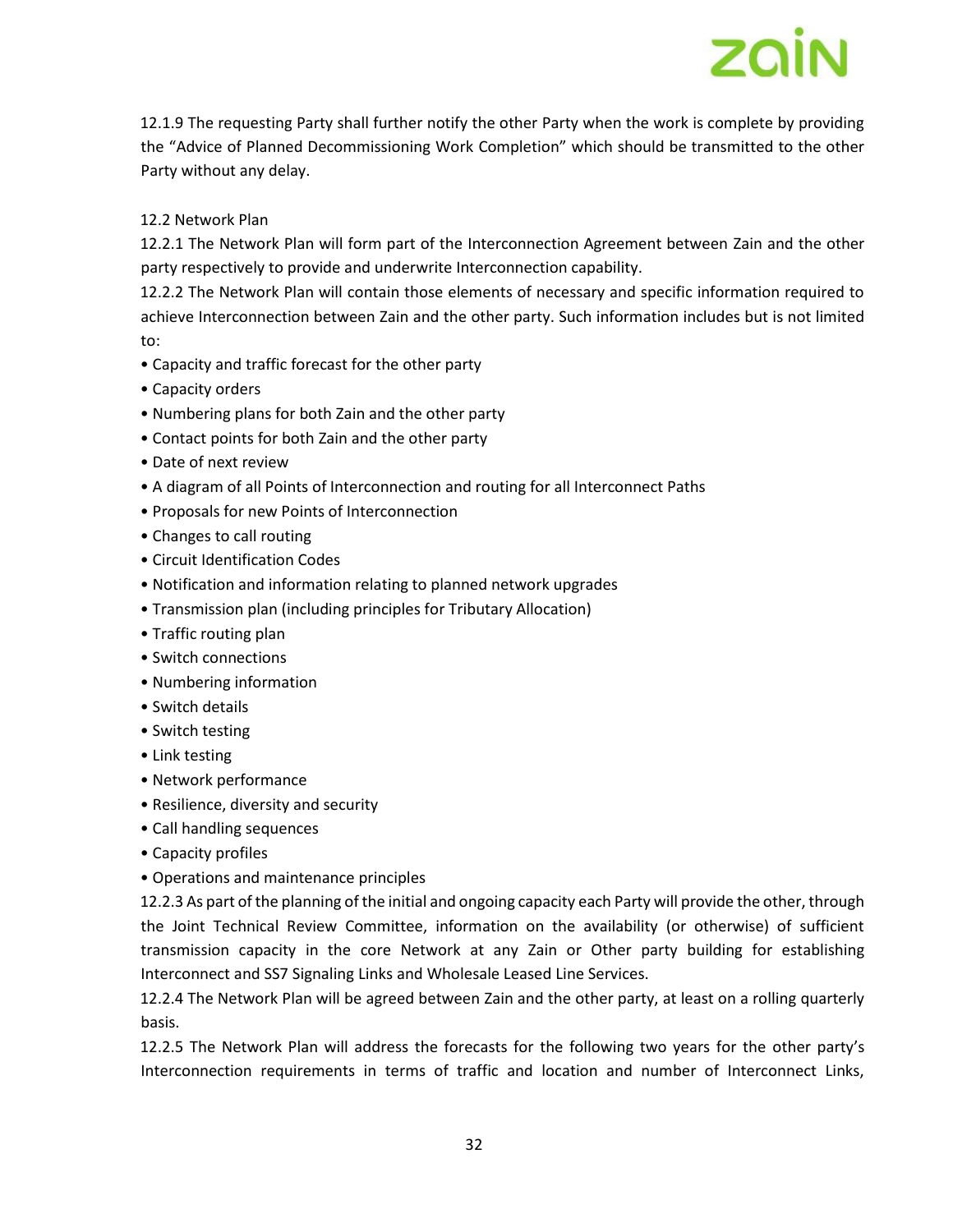according to the terms defined in Forecasting. The first of the 12-monthly forecasts will constitute a commitment by the other party to pay for and take up any incremental change in capacity.

#### 12.3 Numbering

12.3.1 Prior to opening new numbering blocks on its network (including Mobile Station Roaming Numbers (MSRNs), either Party will notify the other in writing at least two (2) Calendar Months in advance of the activation of such numbers.

12.3.2 A Party will give not less than six (6) Calendar Months prior written notice to the other Party before making any change in its numbering structure, which may necessitate modifications to the other Party's network.

#### 12.4 Changes to Call Routing

12.4.1 Changes to call routing will be detailed in the Network Plan.

#### 12.5 Interconnection of New Switching Equipment

12.5.1 Procedures for establishing, relocating or removing a POI in Zain's network. Zain is obligated to provide other Service Providers with advance notice of at least 60 days of any expected changes and to seek to minimize any adverse effect of any expected changes on Interconnection Services provided. 12.5.2 Prior to making Interconnection available on new switching facilities, Zain or the Other party, whichever is the equipment owner, will have completed all commissioning and testing activities in accordance with the recommendations of the switch vendor and industry best practice, including but not limited to inter-working testing within its own network, and activation of the SS7 Point Code. 12.5.3 The delivery of Customer Sited Interconnect (CSI) or In Span Interconnect (ISI) links is subject to

the commissioning of a physical transmission path to the other party's Node.

12.6 Ordering of New or Changed Interconnection Services

12.6.1 The Other party will submit a request for change(s) to existing interconnections such as alterations to network configuration and data management information by ordering. Such orders will be executed by Zain

12.6.2 The Other party will commit to charges for Interconnection changes

12.6.3 The Other party will endeavor to place orders for new Interconnect Links to allow sufficient lead time for Zain to implement them in time for the planned delivery and availability dates.

12.6.4 A request for Interconnection services will be placed by the other party. All the relevant sections of the order form must be completed for an order to be valid. The order form should be sent to the Zain commercial account manager by letter, fax or e-mail.

12.6.5 Requests for other services will be made by letter addressed to the Zain commercial account manager.

12.6.6 Upon receipt of the order, the Zain commercial account manager will review the form for validity. An order validation section of the order form will be sent to the other party within five (5) Business Days of an order, acknowledging it.

12.6.7 Following receipt of a request under Clause 12.6.1, Zain shall assess that request and notify the Other party within ten (10) Business Days that either: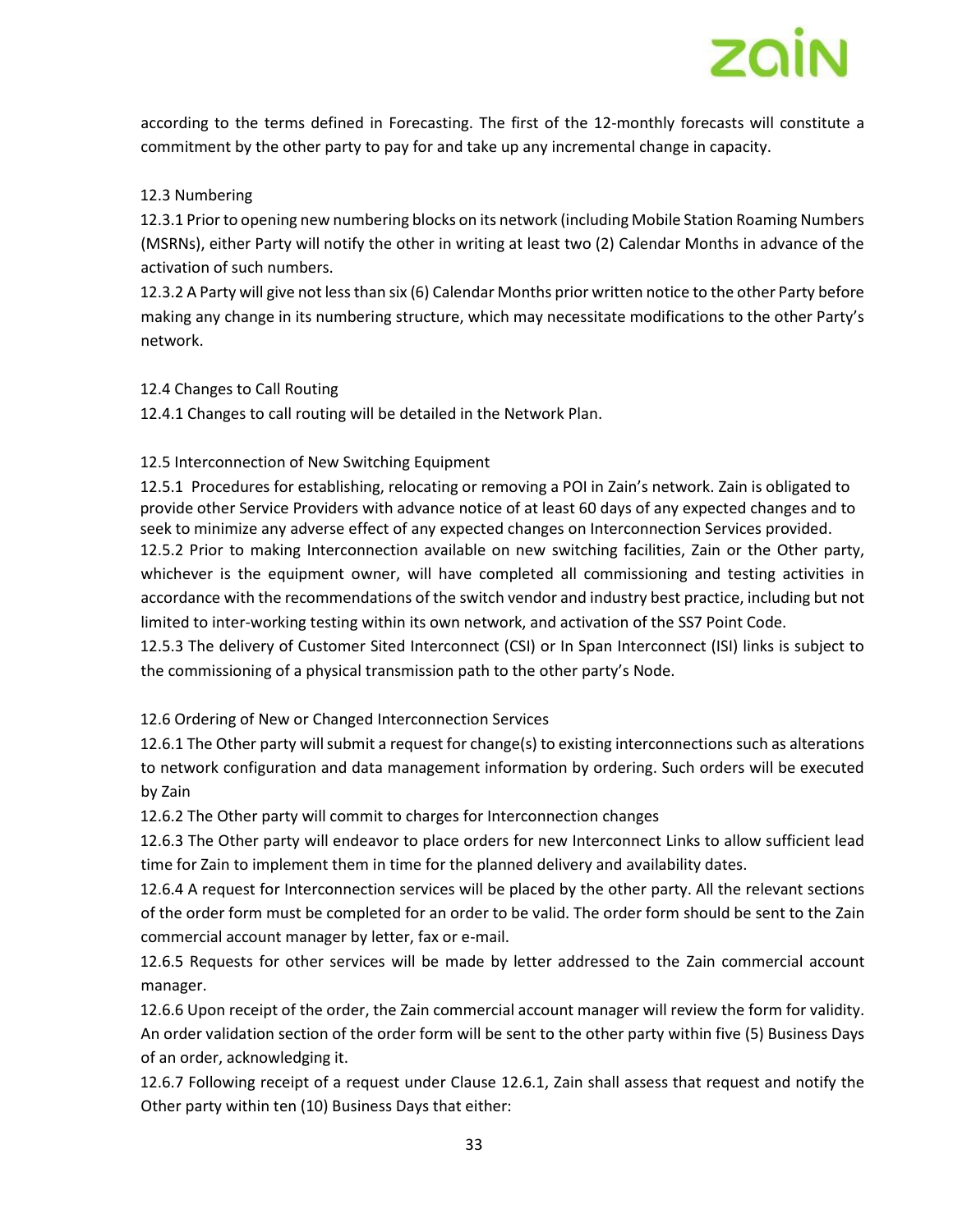

a) The implementation of the request in respect of the requested Wholesale Leased Line Service Interconnect or SS7 Signaling

Link Service involves only network conditioning in Zain's Network, in which case the negotiation period shall be thirty (30) Business Days; or b) The implementation of the request in respect of the requested Wholesale Leased Line Service Interconnect or SS7 Signaling Link Service involves work in addition to or as alternative to network conditioning in Zain's Network, in which case the negotiation period shall be sixty (60) Business Days and additional charges may be payable.

12.6.8 The Parties shall forthwith negotiate in good faith the requirements, implementation charges and timetable for the use of the Wholesale Leased Line Service, Interconnect and SS7 Signaling Link Services provided by Zain in accordance with the Other party's request under Clause 12.6.4 for the negotiation period specified in Clause 12.6.7 (a) or (b), failing which either Party may commence the Dispute resolution procedure

12.6.9 Where the Parties have reached an agreement, in accordance with Clause 12.6.7 (a) or (b) above, Zain will commence implementation in accordance with the agreed timetable.

12.6.10 Nothing in this Clause 12.6 requires Zain to perform any changes in its Network or to commence the supply of Wholesale Leased Line Service, Interconnect or SS7 Signaling Link Services until the Parties have completed the change process for that Wholesale Leased Line Service, Interconnect or SS7 Signaling Link Service and all charges have been agreed to by the Other party.

12.6.11 The Other party may, at any time, request Zain to cease supplying the Wholesale Leased Line Service, Interconnect or SS7 Signaling Link Service and Zain shall cease supplying the Wholesale Leased Line Service, Interconnect or SS7 Signaling Link Service as soon as practicable or at such later time as specified by the Other party.

12.6.12 In case of rejection of an order in whole or in part, the commercial account manager will state the reason for rejection to the requesting other party. The Other party has the right to start a Dispute.

12.6.13 The Other party and CITC have the right to request a progress report within three (3) Business Days at any time following the notification of the delivery date.

12.7 Order Cancellation

12.7.1 Order cancellations must be notified to Zain by the other party.

12.7.2 Zain reserves the right to charge the other party for costs other than administrative costs incurred in processing orders up to the point of cancellation.

12.8 Provisioning

12.8.1 Lead Times for Delivery

12.8.1.1 Lead times for delivery vary according to the type of service and requirements.

12.8.2 Implementation

12.8.2.1 Zain will endeavor to complete the implementation of orders from the other party in accordance with the timetable given in the agreed Network Plan that is current at the date of ordering.

12.8.2.2 Zain will ensure that all new and changed network connections arising from fulfilling new orders will perform in a manner compliant with the Quality of Service measures before being made available for productive use by the other party. Zain and the other party shall perform the tests on the installed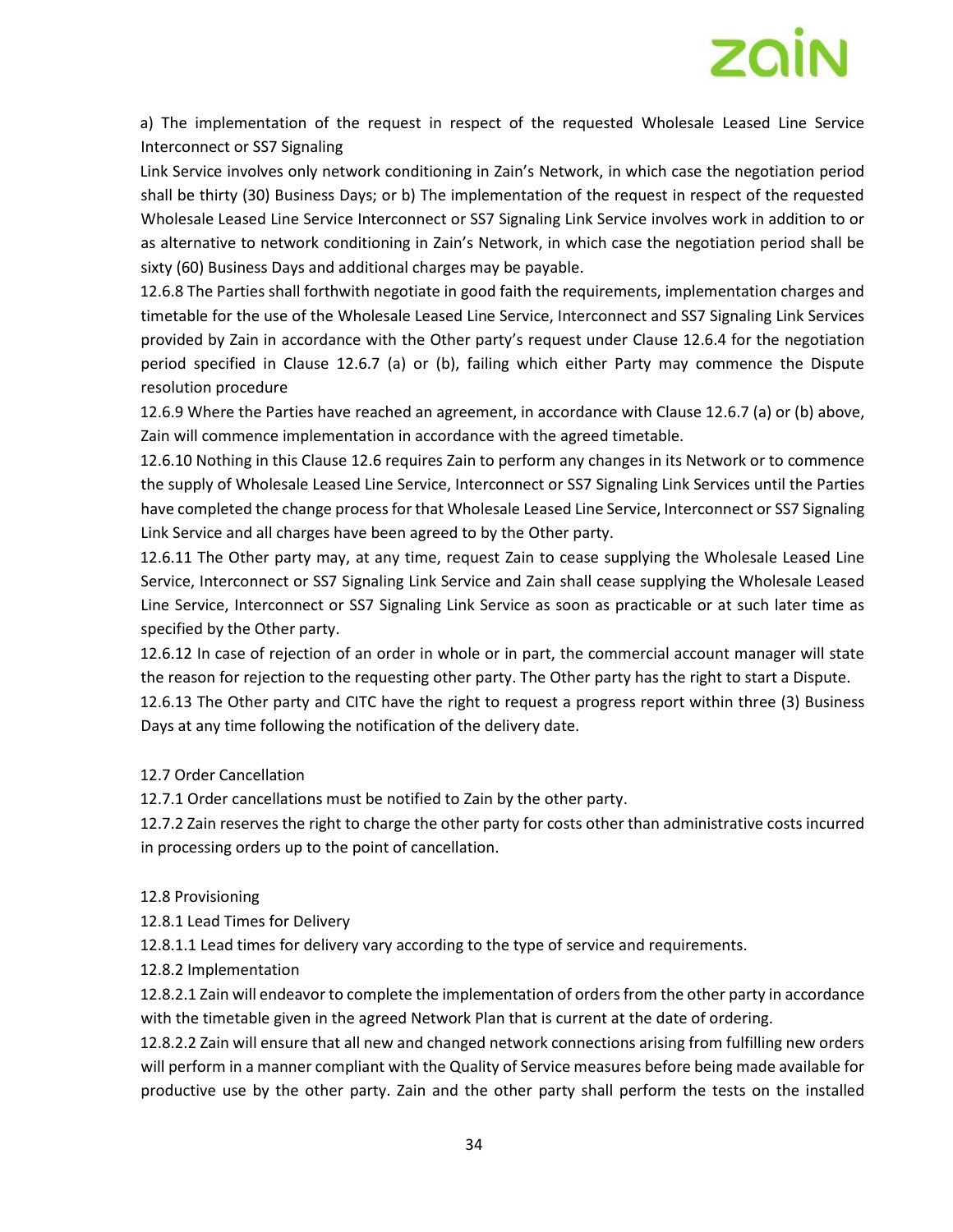

connection according to Clause 12.8.2.3 and 12.8.2.4 below. In case of errors, the sources of errors will be traced and rectified accordingly.

12.8.2.3 When commissioning a Wholesale Leased Line, Interconnect or SS7 Signaling Link, Zain will perform qualification tests including but not limited to:

- Attenuation
- Loop resistance
- Insulation
- SNR (Signal to Noise Ratio)
- Impulse noise
- Return loss

12.8.2.4 Once the transmission path is installed, Zain will perform tests to bring the Wholesale Leased Line, Interconnect or SS7 Signaling Link into service, including but not limited to:

End-to-End test

Fiber tests

12.8.2.5 The following tests will be performed as appropriate on all Customer Sited Interconnect Links, including but not limited to:

- Loop test
- Bit Error Rate test
- MTP Test Q.781
- MTP Test Q.782
- ISUP Test Q.784
- Optical power tests
- Ring tests

12.8.2.6 Zain reserves the right to verify the System Qualifications Test (SQT) on the other party's equipment to be used for Interconnection with the Zain network. Zain generic specifications shall be used for this purpose.

12.8.2.7 Zain and the other party will test generate and verify all alarms with Zain and the other party's network operations centers (NOCs)

#### 12.9 Service Handover

12.9.1 Once the requested service is implemented, the Zain commercial account manager will complete the service handover section on the order form, stating the handover date. The form will be sent to the other party together with a report detailing the results of testing.

12.9.2 The Other party will confirm receipt of delivery and acceptance of the service by signing and returning the order form within two (2) Business Days of receipt of the form.

Monitoring and network traffic management

12.10 Monitoring

12.10.1 Zain and the other party will monitor and control the flow and routing of traffic in order to maintain compliance with the measures.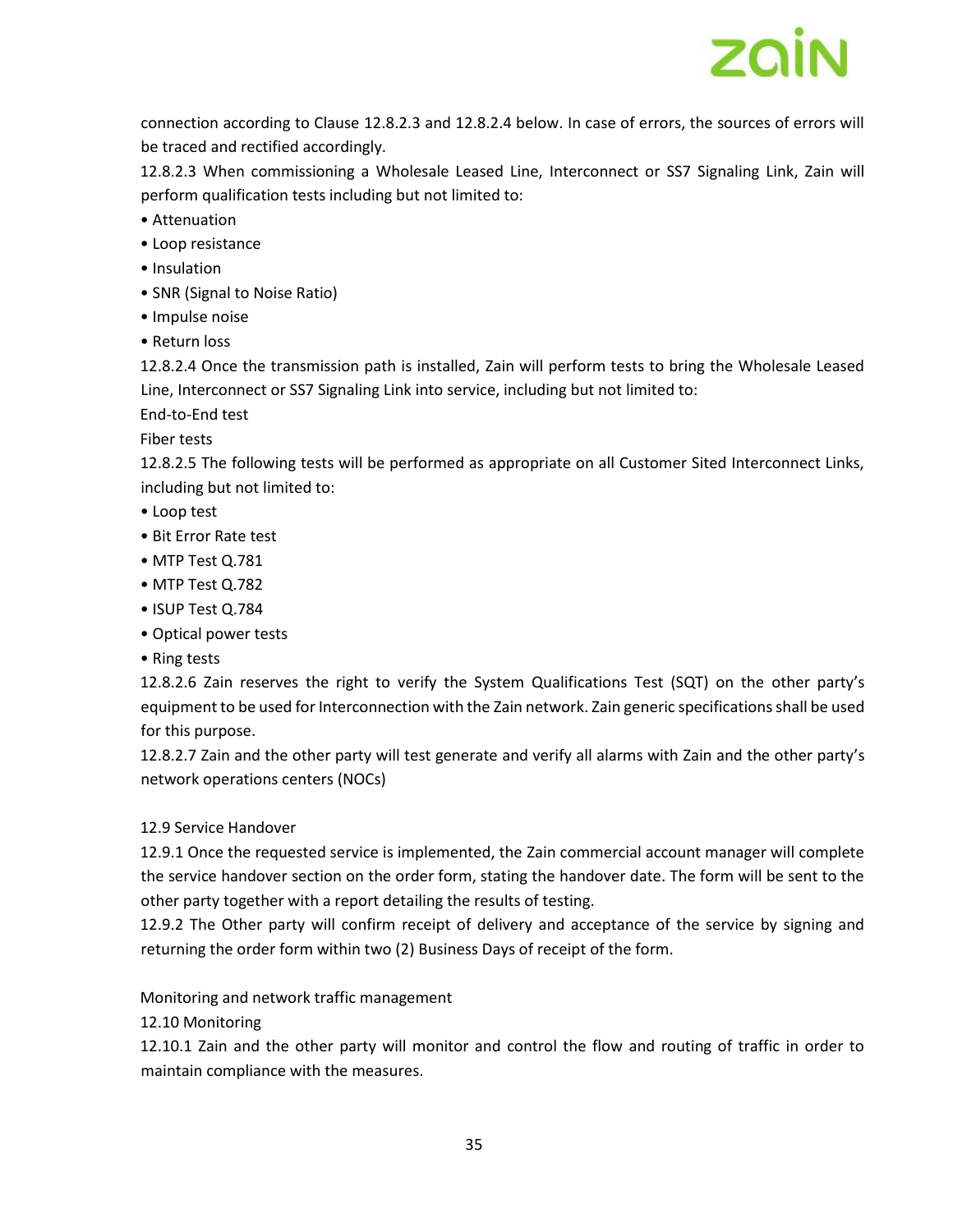

12.10.2 Zain will carry out monitoring activities at regular intervals and at various levels of the network hierarchy to optimize use of network capacity and the quality of service.

12.10.3 Zain will deploy resources to carry out all activities required to monitor and maintain the quality of service, in accordance with the terms of the Interconnection Agreement between Zain and the other party.

12.10.4 Zain may also carry out specific monitoring activities on a case-by-case basis at its discretion or in response to a request from an interconnected other party.

#### 12.11 Reactive Capacity Planning

12.11.1 The Other party and Zain will measure traffic on all Interconnect Links to identify congestion and enable maintenance at or above the target Unsuccessful Call Termination Ratio for voice interconnection. 12.11.2 In the event that the traffic, capacity and route forecasting processes have failed to maintain the target Unsuccessful Call Termination Ratio, Zain and the Other party will agree to work together in good faith to resolve congestion issues by planning as necessary further Interconnection capacity or new traffic routing plans in an expedient manner and permit the free flow of traffic between the Networks according to the target Unsuccessful Call Termination Ratio.

12.11.3 Either Zain or the other party will have the right to call a meeting of the Technical Review Committee to progress resolution of congestion.

#### Transmission Management - Quality of Service Testing

12.12.1 In case of suspected Wholesale Leased Line, Interconnect or SS7 Signaling Link fault, Zain will monitor the performance of the Zain transmission network and the Bit Error Rate (BER) on specified Wholesale Leased Lines, Interconnect and SS7 Signaling Links by testing for between 15 minutes and 24 hours against the equipment manufacturer's specifications.

12.12.2 other types of test which may be carried out at Zain's initiative or upon request from the other party include:

- Remote Loop tests
- Random signal tests
- 12.12.3 Zain will also monitor the following alarms:
- Remote alarm indication error
- Multi frame alarm indication error
- Loss of signal
- Alarm indication signal
- Out of frame error

#### 12.12.4 Joint Operational Interconnection Testing

12.12.4.1 Zain and the other party will each be responsible for testing and monitoring the performance of its own Network. Testing of the Interconnect Link and signaling link will be kept to a minimum and will be avoided during the busy hour periods.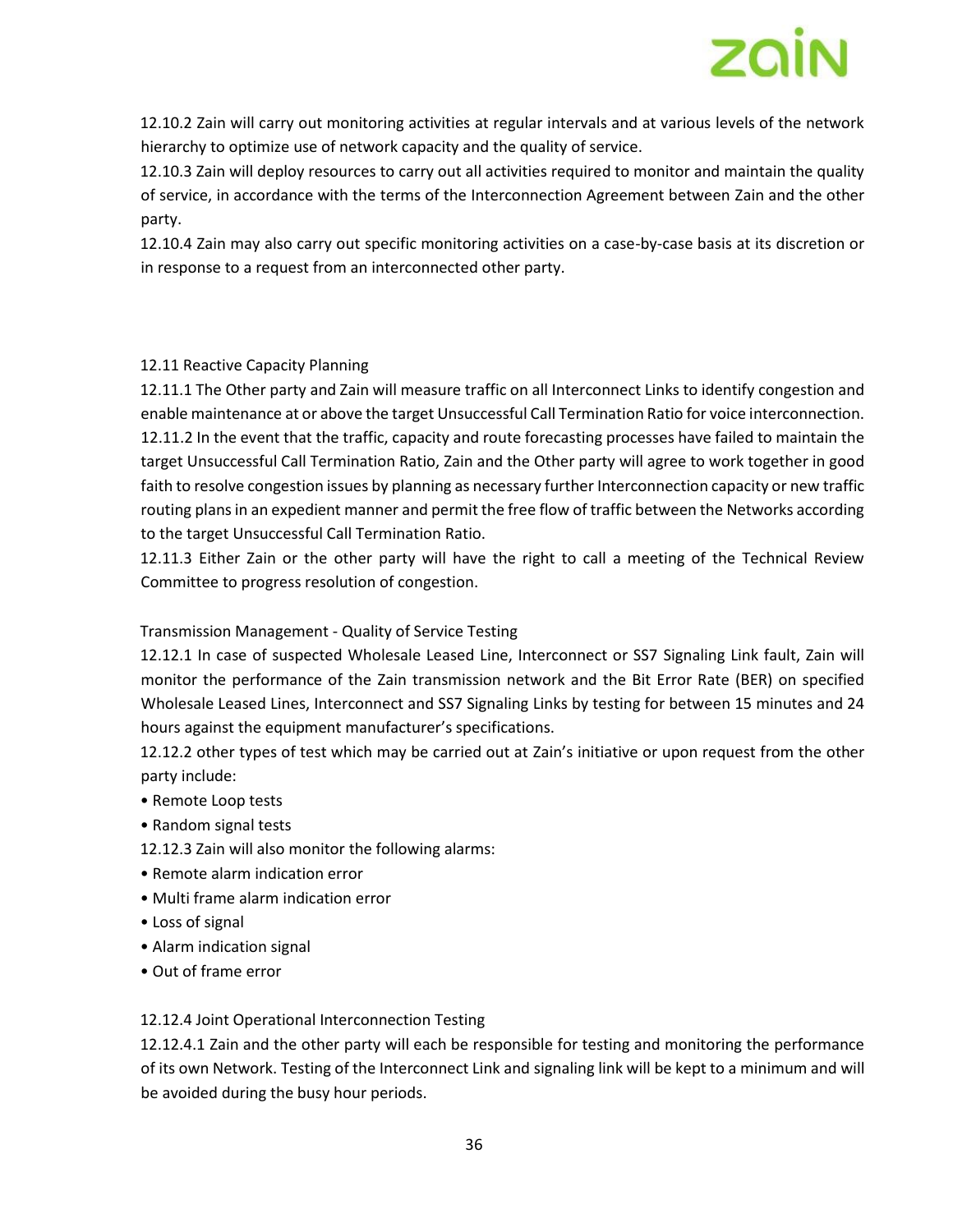

12.12.4.2 No testing that may adversely affect an Interconnection service will be carried out before Zain and the other party have agreed to the conduct of such tests, including any routine tests.

12.12.4.3 The requesting Party will book the required test date and the testing duration at least five (5) Business Days prior to the requested testing date. The requesting Party will submit the application form to the requested Party. The request will include the reason for testing and the necessary details for the planning of testing.

12.12.4.4 The requested Party will respond in writing within two (2) Business Days upon receipt of the written request, stating whether it is able to accommodate the testing on the proposed test dates. If the requested Party is not able to perform the testing on the requested test dates, an alternative schedule will be submitted in response to the initial request and discussed in good faith with the requesting Party. 12.12.4.5 The requested testing duration is subject to mutual agreement between the Parties.

12.12.4.6 The Parties will act in good faith to complete all test items within the agreed testing period.

12.12.4.7 All test forms and test specifications for each interface shall be agreed between Zain and the other party. All test items and test results shall be recorded and signed by both Parties, and a copy of the test results shall be available in the respective sites for reference.

12.12.4.8 Any request for extension to the testing duration beyond the agreed timeframe is subject to mutual agreement. Any request for extension will be made at least two (2) Business Days prior to the end of scheduled testing.

12.12.4.9 Neither Party will be held responsible for any delay in completing the agreed testing unless such delay is directly attributable to one Party's fault or negligence.

12.12.5 Mass Call Event

12.12.5.1 A Mass Call Event is defined as the planned occurrence of an unusually high volume of Calls to a specific destination (number or group of numbers).

12.12.5.2 Either Party with knowledge of a user planning a Mass Call Event will provide the other Party with reasonable advance notice, not less than twenty-one (21) Calendar Days, and sufficient information for the other Party to take appropriate action prior to the event.

13 Fault Management

13.1 Principles

13.1.1 Each Party will maintain its own fault reporting center which will be responsible for handling faults between Networks, coordinating fault clearance (including escalations) within its own Network and subsequently reporting the clearance of faults to the other Party.

13.1.2 Each Party will provide twenty-four (24) hour contact points for fault reporting.

13.1.3 Contact details for the twenty-four (24) hour contact point for fault reporting to Zain will be provided as illustrated.

13.1.4 A Party detecting a fault which may affect Interconnection services will endeavor to inform the other Party immediately (and in any event within fifteen (15) minutes), regardless of the nature and ownership of the fault and of the fault reporting procedure outlined below.

13.1.5 Prior to activating the fault reporting procedure, the Party reporting the fault must reasonably ensure that a genuine fault exists and also that every effort has been made to prove that the fault is not within the network of the reporting Party.

13.2 Fault Reporting Procedure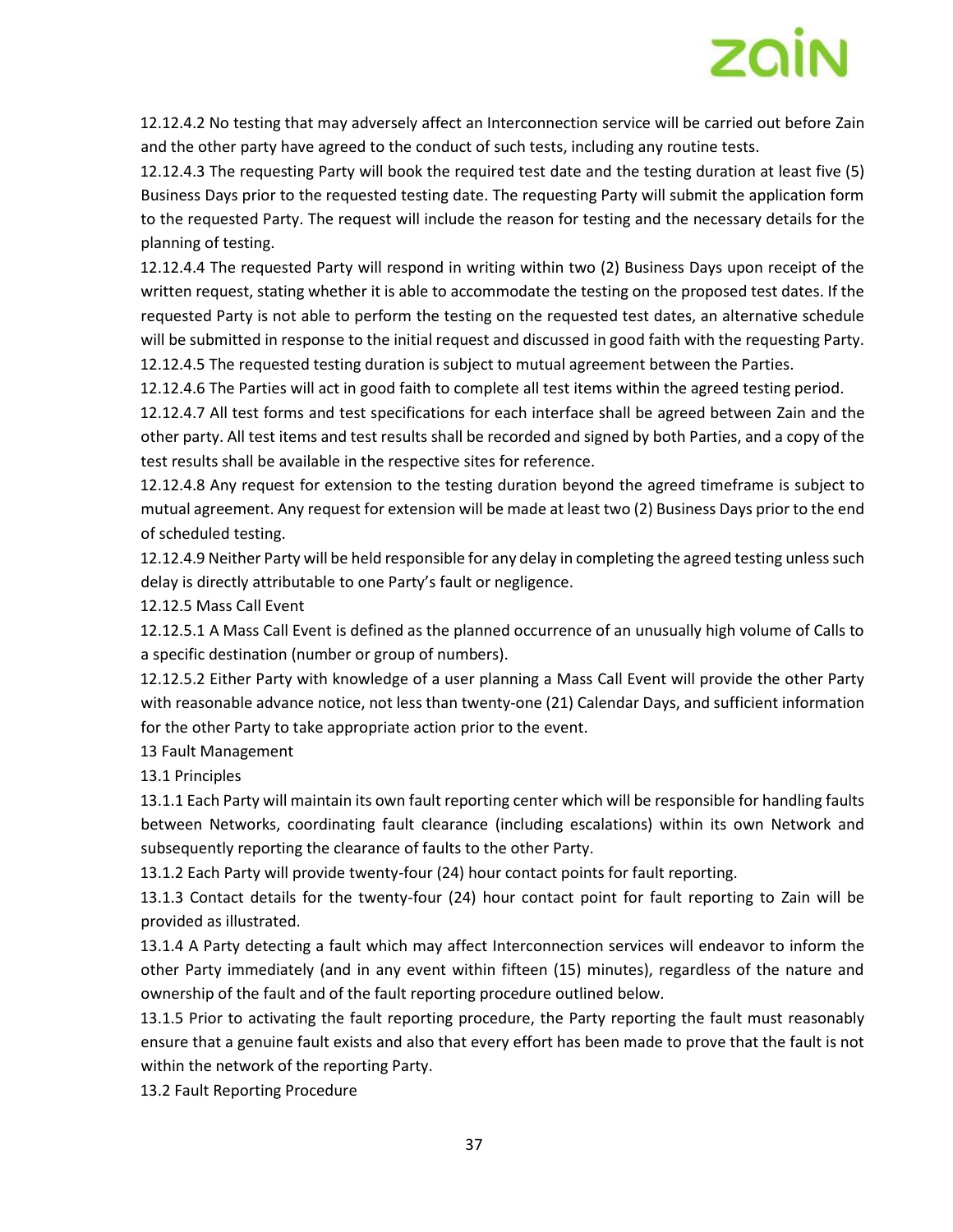

13.2.1 All faults will be reported and transmitted to the other Party by fax or other means as mutually agreed to the designated Point of Contact (see 13.1.3 above).

13.2.2 The fault report will include sufficient information to allow the recipient(s) to identify the fault, carry out diagnostics and progress the fault to restoration.

13.2.3 When a Party reports a fault to the other Party, they will specify the classification of the fault reported, i.e. whether it is service Affecting or non-service affecting. They will also exercise their expert judgment and discretion and agree upon whether a nonservice affecting fault will eventually develop into a service affecting fault.

13.2.4 Service affecting fault(s) may cause service interruption to customers when interconnected Calls conveyed between the Networks encounter difficulty in completion. For example, failure of more than one Interconnect Link on a particular route, or loss of an Interconnect Node. Other circumstances that may cause service-affecting faults include: breakdown of major cable plant or loss of SS7 signaling link set.

13.2.5 Non-service affecting fault(s) do not adversely affect the call handling capacity of the Network to complete the interconnected Calls. For example, failure of one Interconnect Link or the loss of an SS7 signaling link (not affecting the signaling link set) will be included in the classification of non-service affecting fault(s) unless otherwise agreed by both Licensees to upgrade it to service affecting fault(s).

13.2.6 Once in receipt of the fault report, the receiving party will endeavor to identify the fault and respond to the reporting party within the timeframe indicating in the fault response section of the form: the date and time of response, whether the fault has been identified, whether it accepts ownership of the fault and whether it is deemed service affecting or not.

13.2.7 Both Zain and the other party will respond to a fault report.

13.2.8 The fault report will be returned to the designated twenty four (24) hour contact point, unless otherwise specified on the form.

13.2.9 The owner of the fault will assume responsibility for restoration. This may include for example a possible roll-back to initial configuration when a fault has appeared following a change.

13.2.10 The Parties will cooperate in any investigation and follow-up actions and keep each other informed on the status of the progress of the fault clearance in a timely manner.

13.2.11 Once the fault has been repaired, the Party in receipt of the initial fault report will complete the fault closure section on the form and return it to the reporting Party.

13.2.12 The fault will be considered to be cleared when the Party who initiated the fault report has accepted the fault clearance information or confirms a successful test within two (2) hours of receipt of fault closure.

13.3 Fault Escalation

13.3.1 Where a fault persists and the Parties agree that progress of the remedy is not satisfactory, the fault may be escalated according to the fault escalation timescales and escalation reporting levels.

13.3.2 The reporting Party will immediately inform its own first level of escalation at the same time as notifying the fault reporting point of the other Party for action.

13.3.3 The Parties will maintain the communication links at the affected site(s) and report on the progress of the restoration work.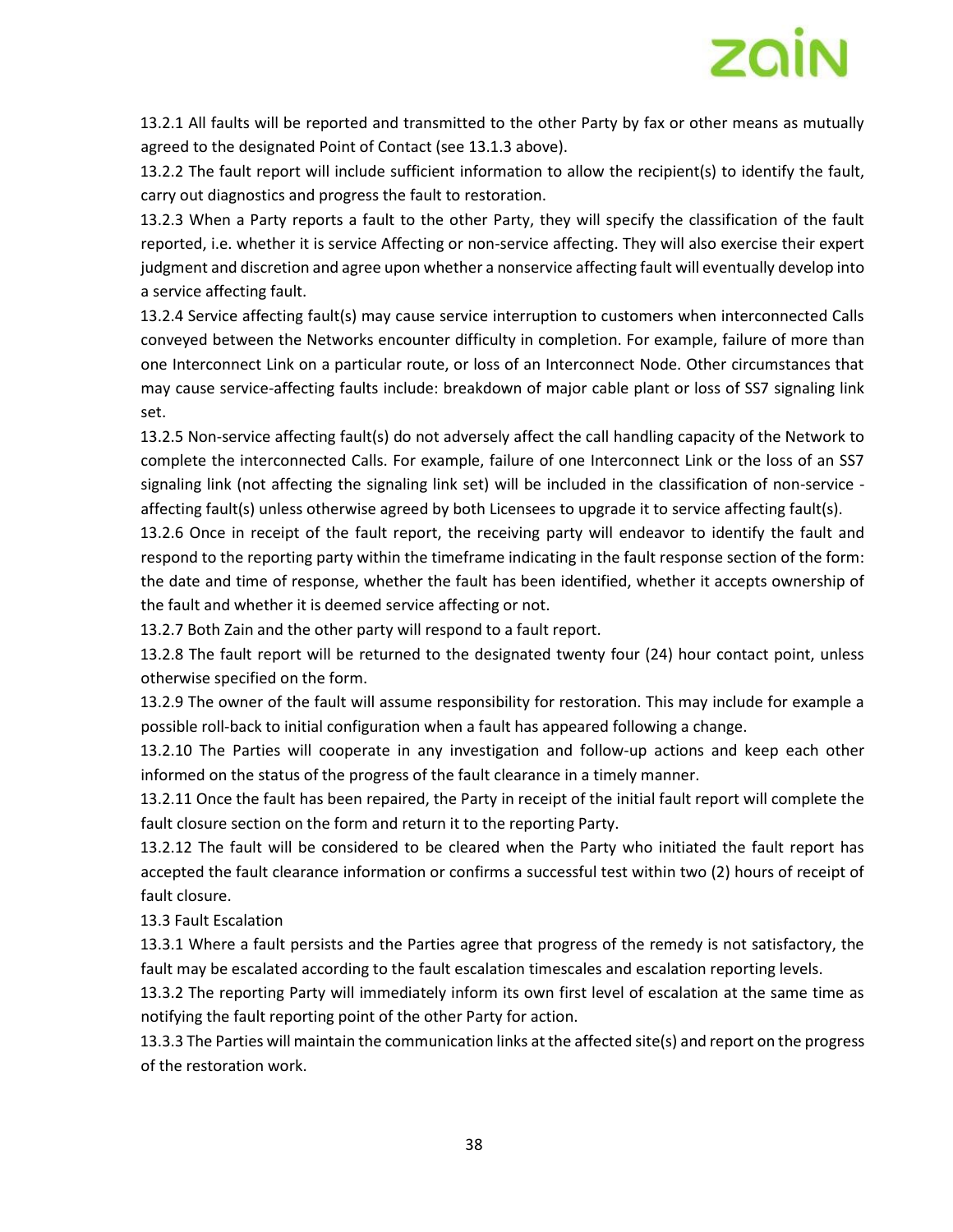13.3.4 The Parties will use the timescales as guidelines for the fault escalation process. The timescales will be used in deciding whether the restoration of a fault is being progressing satisfactorily. If the escalation time has expired and both Parties are satisfied with the progress of the fault restoration, no immediate escalation is necessary.

13.3.5 All requests for escalation will be notified through each Party's fault reporting point.

13.3.6 Persistent faults or issues which cannot be resolved satisfactorily through the normal channels will be escalated to the second level to expedite the fault clearance process.

13.3.7 The Parties will notify their respective and appropriate officers when problems are encountered in the implementation or execution of the fault escalation procedures.

13.4 Information Communication and Notification

13.4.1 Both Parties will provide a twenty-four (24) hour point of contact to receive network traffic management information and queries from each other.

13.4.2 Both Parties will maintain a database of in-service Interconnect and SS7 Signaling Links between their networks in order to facilitate the management of the Interconnection. These databases will contain the following information for each link, and will be reviewed and reconciled from time to time:

- Service Reference number
- A-end exchange (Zain) name, location, manufacturer, software release
- B-end exchange (Other party) name, location, manufacturer, software release
- Transmission path direction designation, type
- Capacity
- Associated signaling link(s)

13.4.3 Both Parties shall maintain a database of in-service Wholesale Leased Lines in order to facilitate the management of Interconnection. These databases will contain the following information for each link, and will be reviewed and reconciled from time to time:

- Service Reference number
- A-end location
- B-end location
- Capacity

13.4.4 Both Parties will use reasonable endeavors to notify each other when service-affecting problems occur that are likely to impact interconnected traffic. In the event of the failure of a Service Node or more than one interconnection route, the Parties will share all information in order to facilitate resolution of the problem(s) and restore service.

13.4.5 Under no circumstances will either Party be required to provide commercially sensitive information. Information that is supplied by either Party to the other in the context of Interconnection management may be used solely for network management and billing purposes. The Parties will define and adhere to internal procedures that will ensure use of the other's information is restricted in this regard.

#### 13.5 Traffic Controls

13.5.1 The Other party may request a control from Zain in instances where it may be necessary to redirect or reduce the volume of traffic to the network of the other party.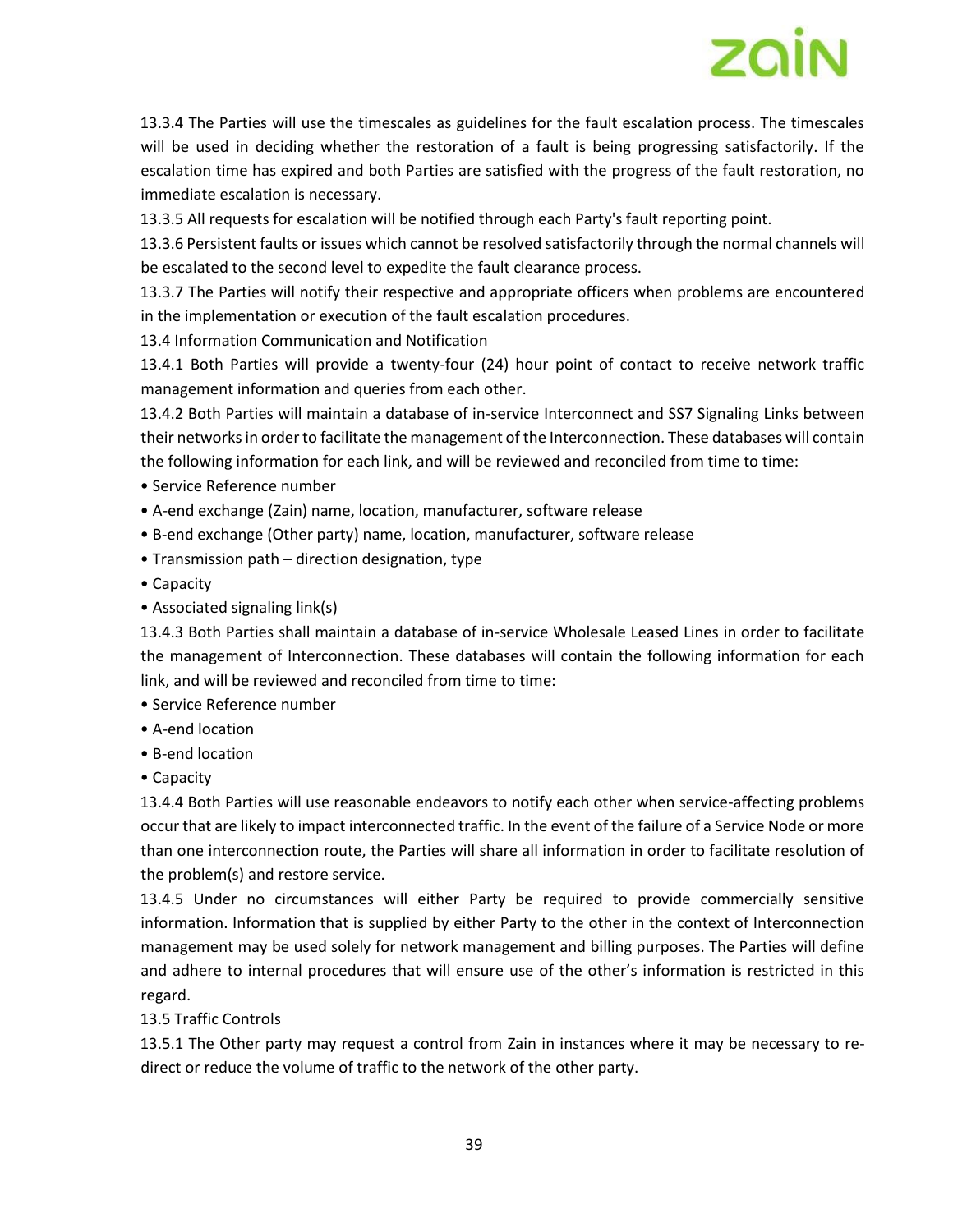

13.5.2 The Other party may request re-routing of traffic or overflow from primary routes to predesignated alternative routes. Such arrangements are subject to agreement between the two Licensees and will be documented in their Network Plans.

13.5.3 Protective measures such as call-gapping maybe requested by either Party to prevent overloads in the other's Network. Such measures however will only be applied to emergency or exceptional circumstances and after information has been exchanged and discussions held between Zain and the other party. 13.5.4 When taking such measures unilaterally, either Party will inform the other immediately. Advice of removal of the control will also be given without unnecessary delay.

14 Interconnect Maintenance Process

14.1 Planned Engineering Work

14.1.1 For any planned engineering work within either network which will result in an outage or degradation of Interconnection services between the networks, the party carrying out the engineering work will inform the other in accordance with the procedure detailed below.

14.1.2 The details of the works to be carried out will be recorded and communicated. The advice will state the date, time and duration of such works, the impact to the conveyance of calls between the Networks, any management procedures required, and any contingency measures to be taken by either or both Parties. The schedule and duration of the planned work proposed by the requesting Party will be agreed upon by the other party before commencement of such works and should wherever practical avoid peak traffic periods.

14.1.3 The requesting party, prior to the planned engineering works, will give advance notice of at least five (5) Business Days to the other party.

14.1.4 The requesting party will notify the other party when the work is complete by filling the official letter, which will be transmitted to the other party without unnecessary delay.

14.2 Safety of Persons and Equipment

14.2.1 Both Parties will agree to ensure the protection and safety of persons and equipment at all times during the conduct of testing and engineering works activities.

14.2.2 The use of wrist straps, conducting mats and other safety precautions recommended by the equipment manufacturers shall be strictly followed at all times. Zain shall not be held responsible for any consequences resulting from negligence by the other party in this regard.

14.3 Integrity of Networks

14.3.1 Both parties will agree to take adequate measures to maintain the integrity of their Networks. Integrity of the Network refers to the ability of its systems to preserve and retain their original operational status and remain unaffected by Interconnection with other Networks.

14.3.2 Both parties will ensure that:

a) Adequate measures are taken to prevent the transmission of any signaling message across to interconnected Networks which does not comply with industry standards

b) Efficient arrangements are established for screening functions to detect and reject non-compliant signals which do not comply with industry standards.

14.3.3 Each Party is responsible for the safe operation of its own Network and will, so far as is reasonably possible, take all necessary steps to ensure that its Network and its network operations: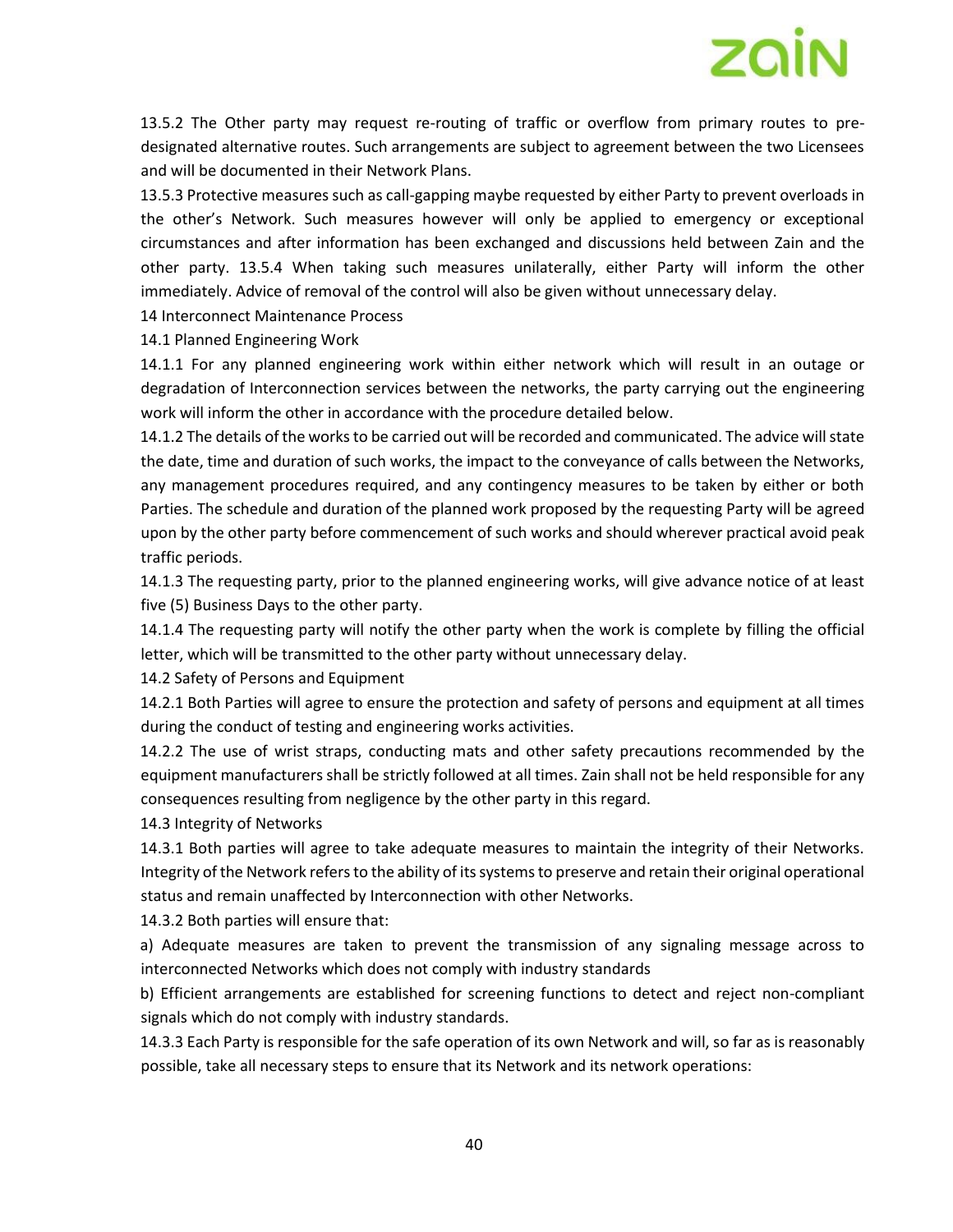

a) Do not endanger the safety or health of any person, including employees and contractors of either Licensee as well as the general public

b) Do not cause physical or technical harm to the other Licensee's Network, including but not limited to causing damage, interfering with or causing deterioration to the operations of the other Licensee's Network.

15 Interconnect Traffic Management

15.1 Routing Management

15.1.1 All routings will be carried out in accordance with the National Numbering Plan, as published by CITC and amended from time to time.

15.1.2 Each Party will manage the routing of outgoing calls from their origin to the POI and incoming calls from the POI to their destination.

15.1.3 Each Party will make reasonable effort to ensure that all Calls to the Network of the other Party are successfully routed, using overflows to alternative routing if necessary and possible.

15.1.4 The Parties will each be able to require the other to deliver incoming traffic to their Network to certain destinations on specific Interconnect Links and to request the use of proportional routing or other traffic management techniques. Such requirements shall be reviewed and agreed during the network planning process.

15.1.5 Each Party will present to the other the full Calling Line Identifier (CLI) for all Calls insofar as it is available. 5.1.6 National numbers will not be passed in the international format.

15.2 Routing of the other party's traffic towards Zain

15.2.1 The Other party will convey to Zain traffic of the type(s).

15.2.2 In order to ensure correct routing and accounting, should fill the minimum number length required to be implemented in the other party's digit analysis.

16 Site Access

16.1 Access Times and Authority

16.1.1 Zain sites are monitored and may be accessed twenty four (24) hours a day, seven (7) days a week. 16.1.2 Access will be granted only to the room(s) where the other party needs to visit. Access will be escorted by the site operator's staff where necessary.

16.1.3 Only those individuals whose names the other party has notified to the site operator, in advance, will be permitted to access a site. To that effect, the other party will issue a list stating the full name and official personal identification number, such as Saudi ID, Iqama etc., of each authorized person. The form will be sent to the site operator's NOC (Network Operations Centre) and the commercial account managers of both Zain and the other party, and may be amended from time to time as necessary. Both Licensees reserve the right to approve the submitted names according to their latest security policy and procedures before granting access.

16.1.4 Any individual requiring access will present an identity card at the entrance of the site. Access to the site will be granted upon verification that the name and signature of the individual is recorded on the list of authorized persons in the logbook which will state the date, arrival time, departure time, floor number, room number (if applicable) and purpose of the visit.

16.2 Responsibility

16.2.1 The Other party will remain responsible for the action of any authorized individual.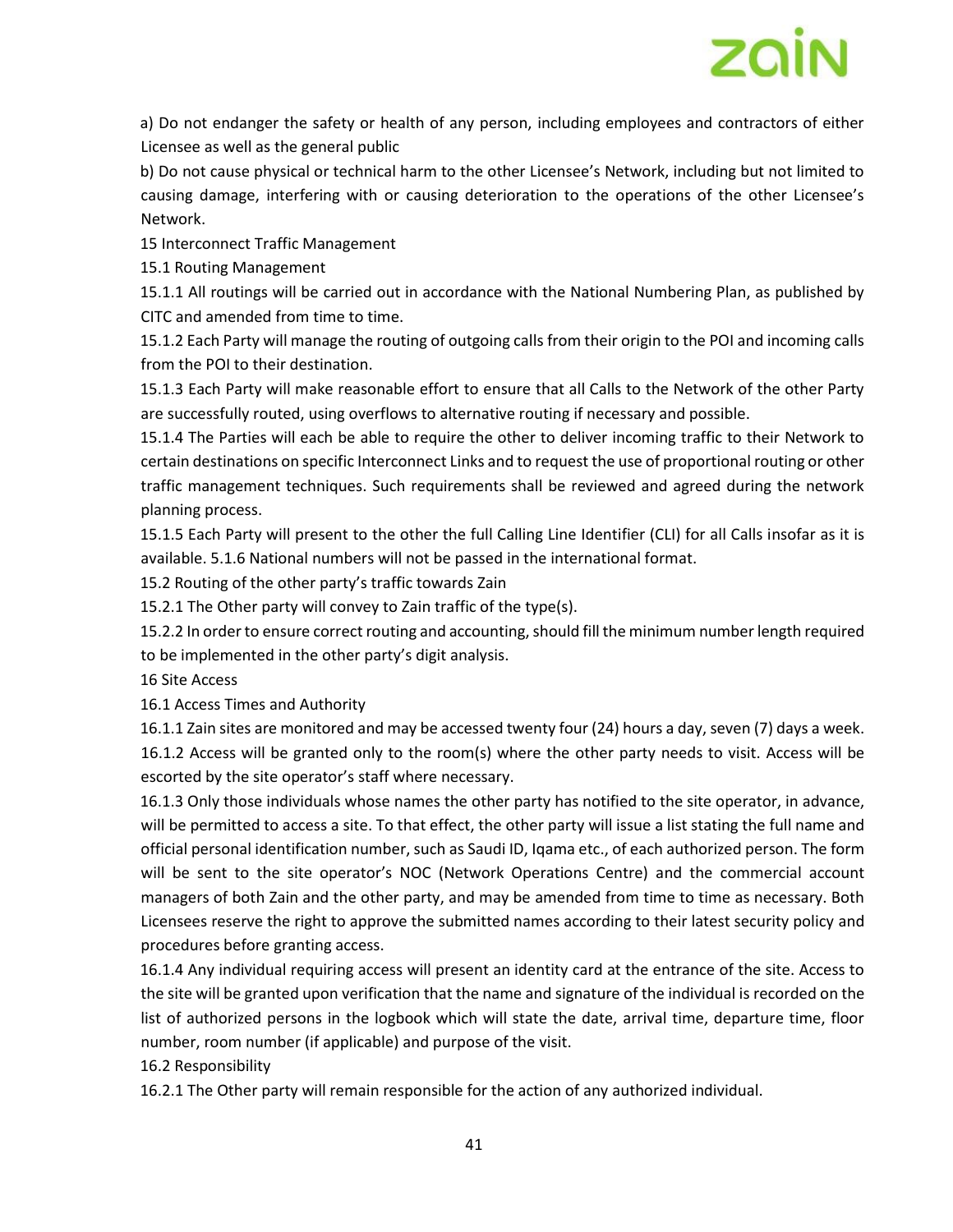

16.2.2 All persons entering Zain premises on behalf of the other party will be allowed to make reasonable use of essential facilities, such as power, lighting, water and toilets.

16.2.3 It is the responsibility of each individual entering Zain premises to ensure that they work in a safe manner. The Other party will ensure that all persons entering the Zain premises on its behalf have adequate training for working on Zain premises, and that these persons comply with all safety and security requirements applicable on Zain premises.

16.2.4 All questions and comments regarding safety and security on Zain's premises should be addressed in writing to the Zain technical account manager.

17 Review and Update

17.1 Review and Update Process

17.1.1 The Operational and Maintenance procedures stated in this RO will be reviewed periodically by Zain after consultation with the other parties and updated as appropriate subject to technical and operational capabilities.

#### **13. Limitation of Liability**

13.1 If either Licensee is in breach of any of its obligations under the Interconnection Agreement pursuant to this RO (excluding obligations arising under this RO to pay moneys), liability shall be limited to three million Saudi Riyals (SAR 3,000,000)) for any one event or series of connected events and seven million Saudi Riyals (SAR 7,000,000) for all events (connected or unconnected) occurring in a Calendar Year.

#### **14. Staff Safety and Network Protection**

14.1 Each party is responsible for the safe operation of its Network and shall take all reasonable and necessary steps in its operation and implementation of the Interconnection Agreement to ensure that its Network does not:

a) Endanger the safety or health of employees, contractors, agents, customers of the other Licensee or the general public, or

b) Damage, interfere with or cause any deterioration in the operation of the other Licensee's Network.

14.2 Neither Zain nor the other party shall connect or knowingly permit the connection to its Network of

any equipment or apparatus, including, but not limited to, any terminal equipment that is not approved

by CITC in accordance with Chapter 12 of the Bylaw.

#### **15.Escalation Procedure**

| <b>Level</b>    | <b>Contact Name</b>  | <b>Contact Email</b>         | <b>Contact Number</b> |
|-----------------|----------------------|------------------------------|-----------------------|
| 1 <sup>st</sup> | NOC.                 | nms.core@sa.Zain.com         | +966592419730         |
| 2 <sub>nd</sub> | Almutaz Abdullah     | Almutaz.Abdulla@sa.Zain.com  | +966592442419         |
| 3 <sup>rd</sup> | Faisal Algahtani     | Faisal.Algahtani@sa.Zain.com | +966592441838         |
| $4^{\text{th}}$ | Abdullah Fahad Obaid | Abdullah.obaid@sa.Zain.com   | +966592441739         |